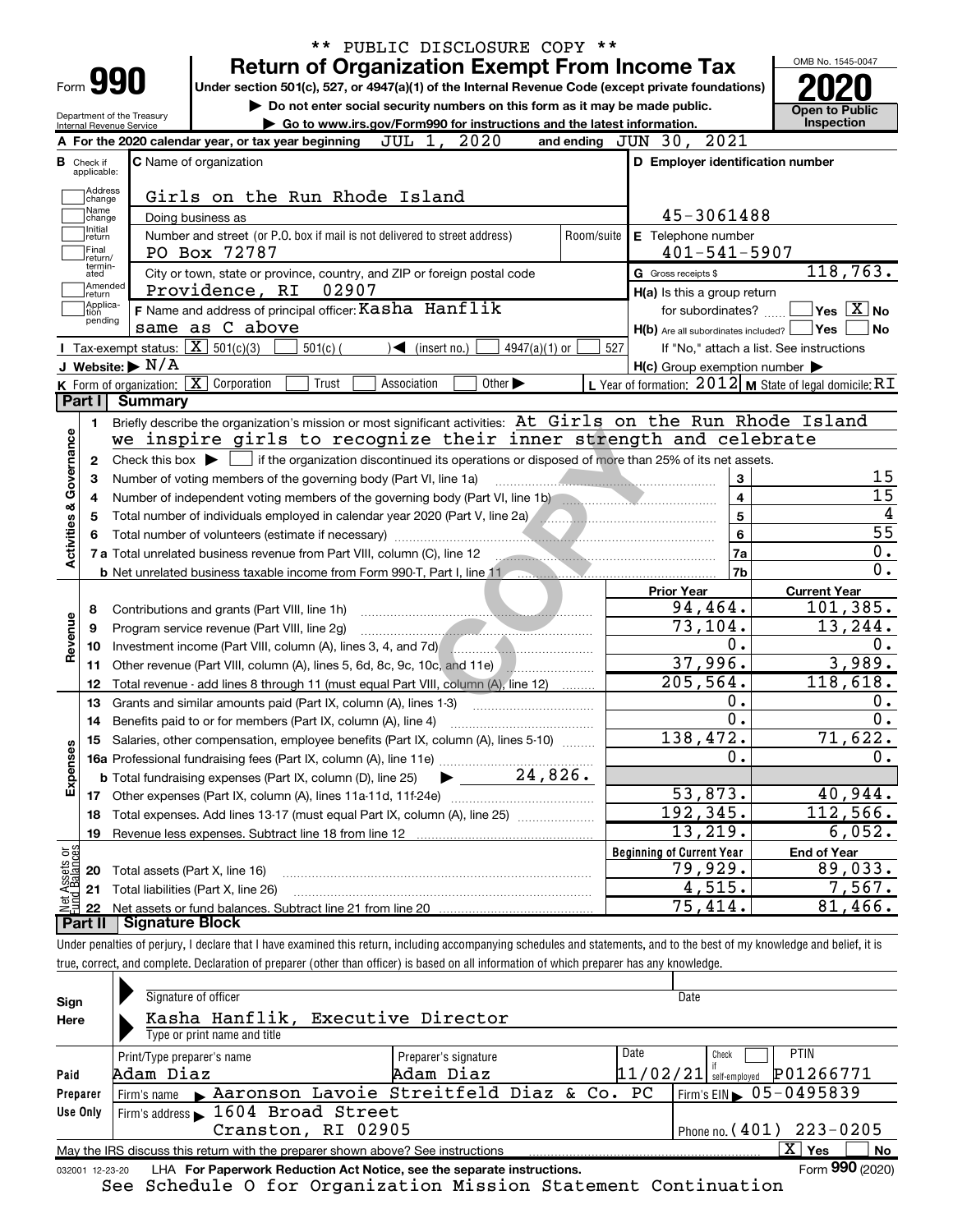|              | Form 990 (2020)                                                 | Girls on the Run Rhode Island                                                                                | 45-3061488                                                                                                                                   | Page 2                                    |
|--------------|-----------------------------------------------------------------|--------------------------------------------------------------------------------------------------------------|----------------------------------------------------------------------------------------------------------------------------------------------|-------------------------------------------|
|              | <b>Statement of Program Service Accomplishments</b><br>Part III |                                                                                                              |                                                                                                                                              |                                           |
|              |                                                                 |                                                                                                              |                                                                                                                                              | $\overline{\mathbf{x}}$                   |
| 1            | Briefly describe the organization's mission:                    |                                                                                                              |                                                                                                                                              |                                           |
|              |                                                                 |                                                                                                              | At Girls on the Run Rhode Island we inspire girls to recognize their                                                                         |                                           |
|              |                                                                 |                                                                                                              | inner strength and celebrate what makes them one of a kind. Trained                                                                          |                                           |
|              |                                                                 |                                                                                                              | coaches lead small teams through our research-based cirricula which                                                                          |                                           |
|              |                                                                 |                                                                                                              | includes dynamic discussions, activities, and running games. Over the                                                                        |                                           |
| $\mathbf{2}$ |                                                                 | Did the organization undertake any significant program services during the year which were not listed on the |                                                                                                                                              |                                           |
|              | prior Form 990 or 990-EZ?                                       |                                                                                                              |                                                                                                                                              | $\overline{\mathsf{Yes} \ \mathbb{X}}$ No |
|              | If "Yes," describe these new services on Schedule O.            |                                                                                                              |                                                                                                                                              |                                           |
| 3            |                                                                 | Did the organization cease conducting, or make significant changes in how it conducts, any program services? |                                                                                                                                              | $\sqrt{}$ Yes $\sqrt{}$ X $\sqrt{}$ No    |
|              | If "Yes," describe these changes on Schedule O.                 |                                                                                                              |                                                                                                                                              |                                           |
| 4            |                                                                 |                                                                                                              | Describe the organization's program service accomplishments for each of its three largest program services, as measured by expenses.         |                                           |
|              |                                                                 |                                                                                                              | Section 501(c)(3) and 501(c)(4) organizations are required to report the amount of grants and allocations to others, the total expenses, and |                                           |
|              | revenue, if any, for each program service reported.             | $78,622$ $\cdot$ including grants of \$                                                                      | ) (Revenue \$                                                                                                                                | 13, 244.                                  |
| 4a           | $(Ex)$ (Expenses \$<br>(Code:                                   |                                                                                                              | Girls of the Run Rhode Island inspired 629 girls to be joyful, healthy,                                                                      |                                           |
|              |                                                                 | and confident by using a fun, experienced based cirriculum that                                              |                                                                                                                                              |                                           |
|              | creatively integrates running.                                  |                                                                                                              |                                                                                                                                              |                                           |
|              |                                                                 |                                                                                                              |                                                                                                                                              |                                           |
|              |                                                                 |                                                                                                              |                                                                                                                                              |                                           |
|              |                                                                 |                                                                                                              |                                                                                                                                              |                                           |
|              |                                                                 |                                                                                                              |                                                                                                                                              |                                           |
|              |                                                                 |                                                                                                              |                                                                                                                                              |                                           |
|              |                                                                 |                                                                                                              |                                                                                                                                              |                                           |
|              |                                                                 |                                                                                                              |                                                                                                                                              |                                           |
|              |                                                                 |                                                                                                              |                                                                                                                                              |                                           |
|              |                                                                 |                                                                                                              |                                                                                                                                              |                                           |
|              |                                                                 |                                                                                                              |                                                                                                                                              |                                           |
|              |                                                                 | including grants of \$                                                                                       | $($ Revenue \$                                                                                                                               |                                           |
|              |                                                                 |                                                                                                              |                                                                                                                                              |                                           |
|              |                                                                 |                                                                                                              |                                                                                                                                              |                                           |
|              |                                                                 |                                                                                                              |                                                                                                                                              |                                           |
|              |                                                                 |                                                                                                              |                                                                                                                                              |                                           |
|              |                                                                 |                                                                                                              |                                                                                                                                              |                                           |
|              |                                                                 |                                                                                                              |                                                                                                                                              |                                           |
|              |                                                                 |                                                                                                              |                                                                                                                                              |                                           |
|              |                                                                 |                                                                                                              |                                                                                                                                              |                                           |
|              |                                                                 |                                                                                                              |                                                                                                                                              |                                           |
|              |                                                                 |                                                                                                              |                                                                                                                                              |                                           |
|              |                                                                 |                                                                                                              |                                                                                                                                              |                                           |
| 4с           |                                                                 | $(\text{Code:})$ $(\text{Expenses $})$ $(\text{Expenses $})$                                                 | ) (Revenue \$                                                                                                                                |                                           |
|              |                                                                 |                                                                                                              |                                                                                                                                              |                                           |
|              |                                                                 |                                                                                                              |                                                                                                                                              |                                           |
|              |                                                                 |                                                                                                              |                                                                                                                                              |                                           |
|              |                                                                 |                                                                                                              |                                                                                                                                              |                                           |
|              |                                                                 |                                                                                                              |                                                                                                                                              |                                           |
|              |                                                                 |                                                                                                              |                                                                                                                                              |                                           |
|              |                                                                 |                                                                                                              |                                                                                                                                              |                                           |
|              |                                                                 |                                                                                                              |                                                                                                                                              |                                           |
|              |                                                                 |                                                                                                              |                                                                                                                                              |                                           |
|              |                                                                 |                                                                                                              |                                                                                                                                              |                                           |
|              |                                                                 |                                                                                                              |                                                                                                                                              |                                           |
|              |                                                                 |                                                                                                              |                                                                                                                                              |                                           |
| 4d           | Other program services (Describe on Schedule O.)                |                                                                                                              |                                                                                                                                              |                                           |
|              | (Expenses \$                                                    | including grants of \$                                                                                       | Revenue \$                                                                                                                                   |                                           |
|              | 4e Total program service expenses $\blacktriangleright$         | 78,622.                                                                                                      |                                                                                                                                              |                                           |
|              |                                                                 |                                                                                                              |                                                                                                                                              | Form 990 (2020)                           |
|              | 032002 12-23-20                                                 |                                                                                                              |                                                                                                                                              |                                           |
|              |                                                                 | 2                                                                                                            |                                                                                                                                              |                                           |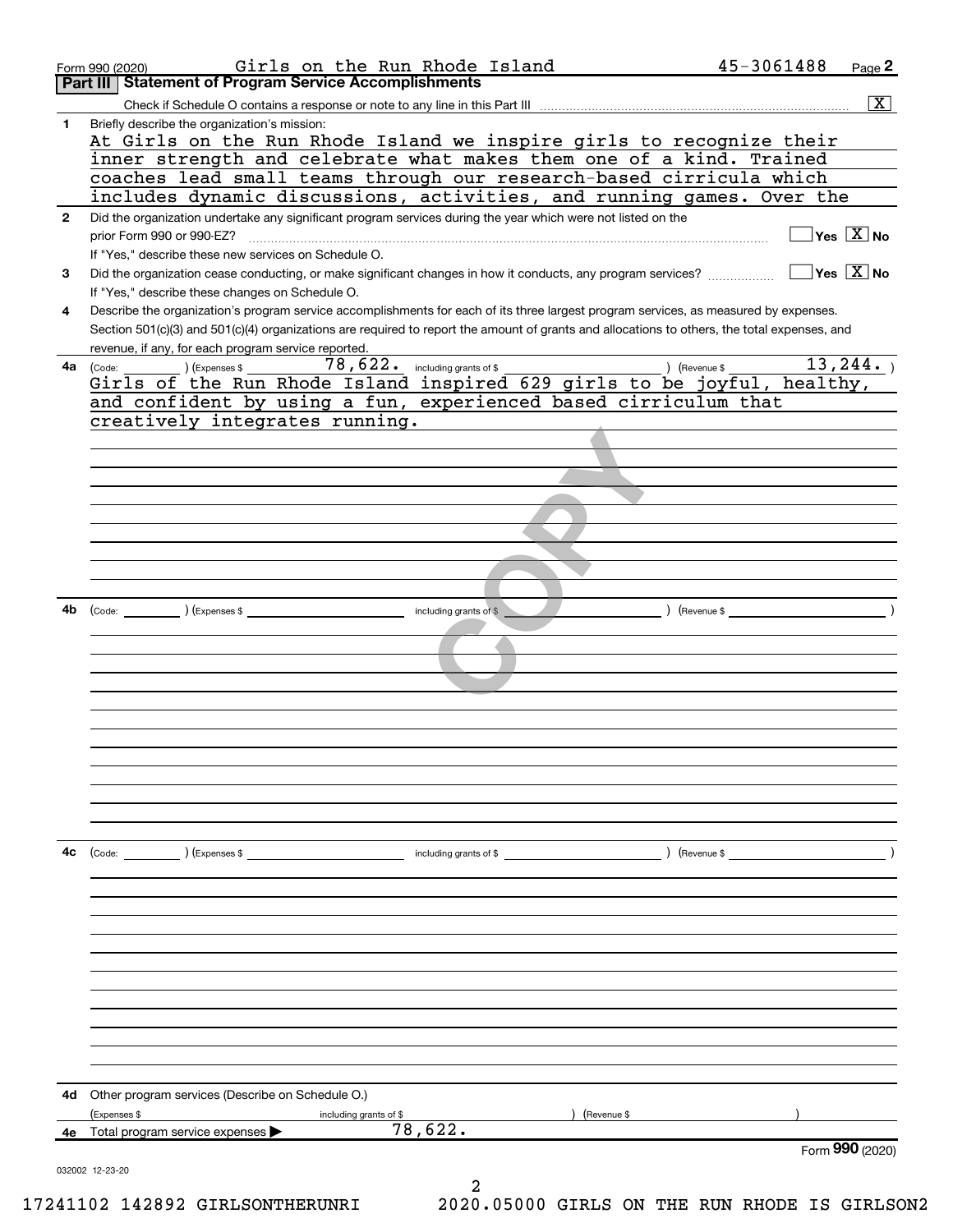|  | Form 990 (2020). |
|--|------------------|

Part IV | Checklist of Required Schedules

 $_{\rm Form}$   $990$  (2020) Girls on the Run Rhode Island  $45$ -3061488  $_{\rm Page}$ Girls on the Run Rhode Island 45-3061488

|     |                                                                                                                                       |                 | Yes | No              |
|-----|---------------------------------------------------------------------------------------------------------------------------------------|-----------------|-----|-----------------|
| 1   | Is the organization described in section 501(c)(3) or 4947(a)(1) (other than a private foundation)?                                   |                 |     |                 |
|     |                                                                                                                                       | 1               | X   |                 |
| 2   |                                                                                                                                       | $\mathbf{2}$    | x   |                 |
| 3   | Did the organization engage in direct or indirect political campaign activities on behalf of or in opposition to candidates for       |                 |     |                 |
|     |                                                                                                                                       | 3               |     | X.              |
| 4   | Section 501(c)(3) organizations. Did the organization engage in lobbying activities, or have a section 501(h) election in effect      |                 |     |                 |
|     |                                                                                                                                       | 4               |     | x               |
| 5   | Is the organization a section 501(c)(4), 501(c)(5), or 501(c)(6) organization that receives membership dues, assessments, or          |                 |     |                 |
|     |                                                                                                                                       | 5               |     | x               |
| 6   | Did the organization maintain any donor advised funds or any similar funds or accounts for which donors have the right to             |                 |     |                 |
|     | provide advice on the distribution or investment of amounts in such funds or accounts? If "Yes," complete Schedule D, Part I          | 6               |     | X.              |
| 7   | Did the organization receive or hold a conservation easement, including easements to preserve open space,                             |                 |     |                 |
|     |                                                                                                                                       | 7               |     | x               |
| 8   | Did the organization maintain collections of works of art, historical treasures, or other similar assets? If "Yes," complete          |                 |     |                 |
|     |                                                                                                                                       | 8               |     | x               |
| 9   | Did the organization report an amount in Part X, line 21, for escrow or custodial account liability, serve as a custodian for         |                 |     |                 |
|     | amounts not listed in Part X; or provide credit counseling, debt management, credit repair, or debt negotiation services?             |                 |     |                 |
|     |                                                                                                                                       | 9               |     | x               |
| 10  | Did the organization, directly or through a related organization, hold assets in donor-restricted endowments                          |                 |     |                 |
|     |                                                                                                                                       | 10              |     | x               |
| 11  | If the organization's answer to any of the following questions is "Yes," then complete Schedule D, Parts VI, VII, VIII, IX, or X      |                 |     |                 |
|     | as applicable.                                                                                                                        |                 |     |                 |
|     | a Did the organization report an amount for land, buildings, and equipment in Part X, line 10? If "Yes," complete Schedule D,         |                 | х   |                 |
|     |                                                                                                                                       | 11a             |     |                 |
|     | <b>b</b> Did the organization report an amount for investments - other securities in Part X, line 12, that is 5% or more of its total | 11 <sub>b</sub> |     | x               |
|     |                                                                                                                                       |                 |     |                 |
|     | c Did the organization report an amount for investments - program related in Part X, line 13, that is 5% or more of its total         | 11c             |     | X.              |
|     | d Did the organization report an amount for other assets in Part X, line 15, that is 5% or more of its total assets reported in       |                 |     |                 |
|     |                                                                                                                                       | <b>11d</b>      |     | x               |
| е   | Did the organization report an amount for other liabilities in Part X, line 25? If "Yes," complete Schedule D, Part X                 | 11e             | x   |                 |
| f   | Did the organization's separate or consolidated financial statements for the tax year include a footnote that addresses               |                 |     |                 |
|     | the organization's liability for uncertain tax positions under FIN 48 (ASC 740)? If "Yes," complete Schedule D, Part X                | 11f             |     | x               |
|     | 12a Did the organization obtain separate, independent audited financial statements for the tax year? If "Yes," complete               |                 |     |                 |
|     |                                                                                                                                       | 12a             |     | X.              |
|     | <b>b</b> Was the organization included in consolidated, independent audited financial statements for the tax year?                    |                 |     |                 |
|     | If "Yes," and if the organization answered "No" to line 12a, then completing Schedule D, Parts XI and XII is optional                 | 12 <sub>b</sub> |     | X               |
| 13  | Is the organization a school described in section 170(b)(1)(A)(ii)? If "Yes," complete Schedule E                                     | 13              |     | X               |
| 14a | Did the organization maintain an office, employees, or agents outside of the United States?                                           | 14a             |     | x               |
|     | <b>b</b> Did the organization have aggregate revenues or expenses of more than \$10,000 from grantmaking, fundraising, business,      |                 |     |                 |
|     | investment, and program service activities outside the United States, or aggregate foreign investments valued at \$100,000            |                 |     |                 |
|     |                                                                                                                                       | 14b             |     | X.              |
| 15  | Did the organization report on Part IX, column (A), line 3, more than \$5,000 of grants or other assistance to or for any             |                 |     |                 |
|     |                                                                                                                                       | 15              |     | X.              |
| 16  | Did the organization report on Part IX, column (A), line 3, more than \$5,000 of aggregate grants or other assistance to              |                 |     |                 |
|     |                                                                                                                                       | 16              |     | X.              |
| 17  | Did the organization report a total of more than \$15,000 of expenses for professional fundraising services on Part IX,               |                 |     |                 |
|     |                                                                                                                                       | 17              |     | X.              |
| 18  | Did the organization report more than \$15,000 total of fundraising event gross income and contributions on Part VIII, lines          |                 |     |                 |
|     |                                                                                                                                       | 18              |     | X.              |
| 19  | Did the organization report more than \$15,000 of gross income from gaming activities on Part VIII, line 9a? If "Yes."                |                 |     |                 |
|     |                                                                                                                                       | 19              |     | x               |
|     |                                                                                                                                       | 20a             |     | x               |
|     | b If "Yes" to line 20a, did the organization attach a copy of its audited financial statements to this return?                        | 20 <sub>b</sub> |     |                 |
| 21  | Did the organization report more than \$5,000 of grants or other assistance to any domestic organization or                           |                 |     |                 |
|     |                                                                                                                                       | 21              |     | X               |
|     | 032003 12-23-20                                                                                                                       |                 |     | Form 990 (2020) |

032003 12-23-20

17241102 142892 GIRLSONTHERUNRI 2020.05000 GIRLS ON THE RUN RHODE IS GIRLSON2

3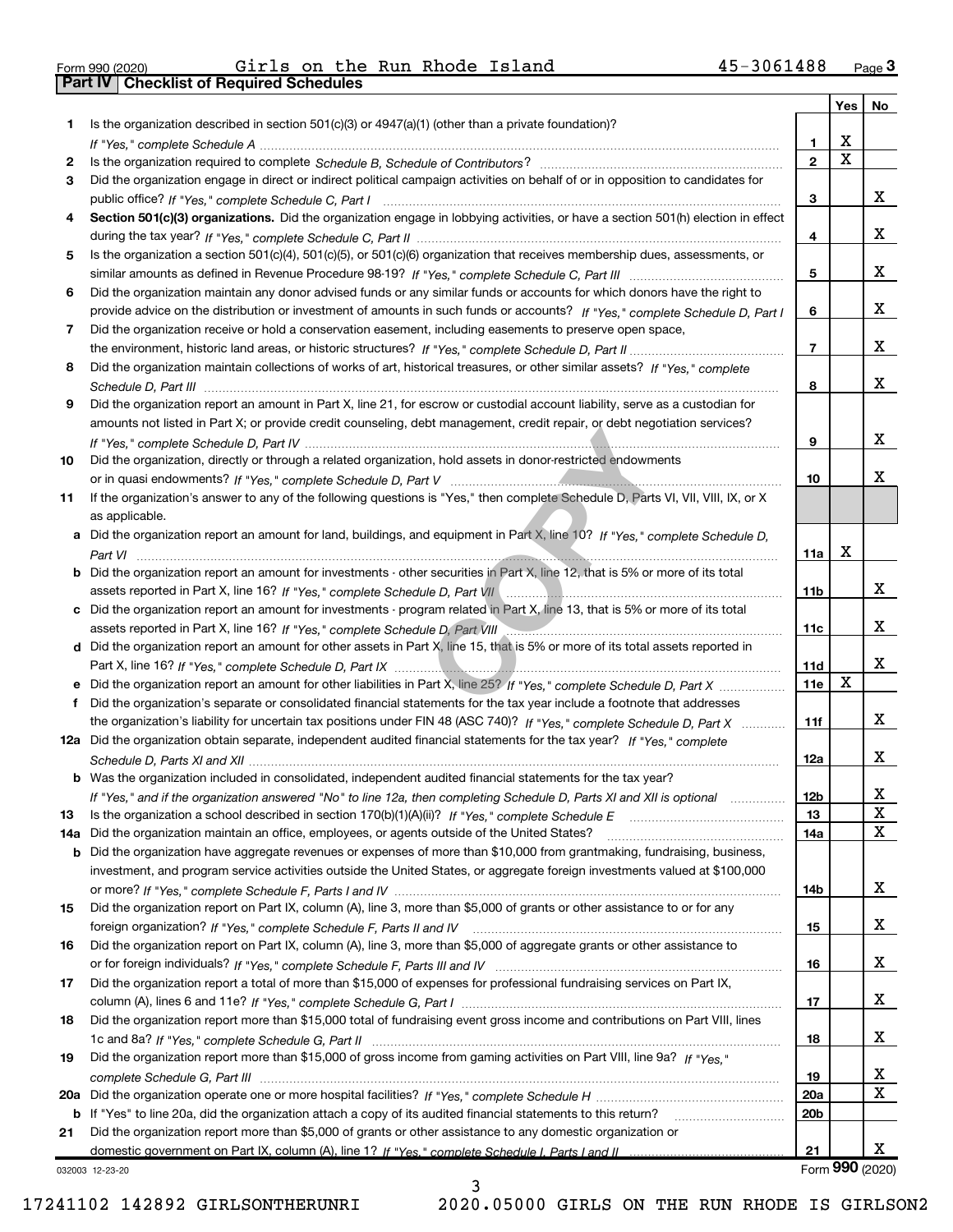|  | Form 990 (2020) |
|--|-----------------|

Part IV | Checklist of Required Schedules

 $_{\rm Form}$   $990$  (2020) Girls on the Run Rhode Island  $45$ -3061488  $_{\rm Page}$ Girls on the Run Rhode Island 45-3061488

(continued)

|               |                                                                                                                              |            | Yes | No              |
|---------------|------------------------------------------------------------------------------------------------------------------------------|------------|-----|-----------------|
| 22            | Did the organization report more than \$5,000 of grants or other assistance to or for domestic individuals on                |            |     |                 |
|               |                                                                                                                              | 22         |     | x               |
| 23            | Did the organization answer "Yes" to Part VII, Section A, line 3, 4, or 5 about compensation of the organization's current   |            |     |                 |
|               | and former officers, directors, trustees, key employees, and highest compensated employees? If "Yes," complete               |            |     |                 |
|               |                                                                                                                              | 23         |     | x               |
|               | 24a Did the organization have a tax-exempt bond issue with an outstanding principal amount of more than \$100,000 as of the  |            |     |                 |
|               | last day of the year, that was issued after December 31, 2002? If "Yes," answer lines 24b through 24d and complete           |            |     |                 |
|               |                                                                                                                              | 24a        |     | х               |
|               | <b>b</b> Did the organization invest any proceeds of tax-exempt bonds beyond a temporary period exception?                   | 24b        |     |                 |
|               | c Did the organization maintain an escrow account other than a refunding escrow at any time during the year to defease       |            |     |                 |
|               | any tax-exempt bonds?                                                                                                        | 24c        |     |                 |
|               | d Did the organization act as an "on behalf of" issuer for bonds outstanding at any time during the year?                    | 24d        |     |                 |
|               | 25a Section 501(c)(3), 501(c)(4), and 501(c)(29) organizations. Did the organization engage in an excess benefit             |            |     |                 |
|               |                                                                                                                              | 25a        |     | x               |
|               | b Is the organization aware that it engaged in an excess benefit transaction with a disqualified person in a prior year, and |            |     |                 |
|               | that the transaction has not been reported on any of the organization's prior Forms 990 or 990-EZ? If "Yes," complete        |            |     |                 |
|               | Schedule L, Part I                                                                                                           | 25b        |     | x               |
| 26            | Did the organization report any amount on Part X, line 5 or 22, for receivables from or payables to any current              |            |     |                 |
|               | or former officer, director, trustee, key employee, creator or founder, substantial contributor, or 35%                      |            |     |                 |
|               | controlled entity or family member of any of these persons? If "Yes," complete Schedule L, Part II                           | 26         |     | x               |
| 27            | Did the organization provide a grant or other assistance to any current or former officer, director, trustee, key employee,  |            |     |                 |
|               | creator or founder, substantial contributor or employee thereof, a grant selection committee member, or to a 35% controlled  |            |     |                 |
|               | entity (including an employee thereof) or family member of any of these persons? If "Yes." complete Schedule L. Part III     | 27         |     | х               |
| 28            | Was the organization a party to a business transaction with one of the following parties (see Schedule L, Part IV            |            |     |                 |
|               | instructions, for applicable filing thresholds, conditions, and exceptions):                                                 |            |     |                 |
|               | a A current or former officer, director, trustee, key employee, creator or founder, or substantial contributor? If           |            |     |                 |
|               |                                                                                                                              | 28a        |     | x               |
|               |                                                                                                                              | 28b        |     | X               |
|               | c A 35% controlled entity of one or more individuals and/or organizations described in lines 28a or 28b? If                  |            |     |                 |
|               |                                                                                                                              | 28c        |     | x               |
|               |                                                                                                                              | 29         |     | $\mathbf X$     |
| 29            |                                                                                                                              |            |     |                 |
| 30            | Did the organization receive contributions of art, historical treasures, or other similar assets, or qualified conservation  |            |     | x               |
|               |                                                                                                                              | 30         |     | $\mathbf X$     |
| 31            | Did the organization liquidate, terminate, or dissolve and cease operations? If "Yes," complete Schedule N, Part I           | 31         |     |                 |
| 32            | Did the organization sell, exchange, dispose of, or transfer more than 25% of its net assets? If "Yes," complete             |            |     |                 |
|               | Schedule N, Part II                                                                                                          | 32         |     | X               |
| 33            | Did the organization own 100% of an entity disregarded as separate from the organization under Regulations                   |            |     |                 |
|               |                                                                                                                              | 33         |     | х               |
| 34            | Was the organization related to any tax-exempt or taxable entity? If "Yes," complete Schedule R, Part II, III, or IV, and    |            |     |                 |
|               |                                                                                                                              | 34         |     | х               |
|               | 35a Did the organization have a controlled entity within the meaning of section 512(b)(13)?                                  | <b>35a</b> |     | X               |
|               | b If "Yes" to line 35a, did the organization receive any payment from or engage in any transaction with a controlled entity  |            |     |                 |
|               |                                                                                                                              | 35b        |     |                 |
| 36            | Section 501(c)(3) organizations. Did the organization make any transfers to an exempt non-charitable related organization?   |            |     |                 |
|               |                                                                                                                              | 36         |     | X               |
| 37            | Did the organization conduct more than 5% of its activities through an entity that is not a related organization             |            |     |                 |
|               | and that is treated as a partnership for federal income tax purposes? If "Yes," complete Schedule R, Part VI                 | 37         |     | х               |
| 38            | Did the organization complete Schedule O and provide explanations in Schedule O for Part VI, lines 11b and 19?               |            |     |                 |
|               | Note: All Form 990 filers are required to complete Schedule O                                                                | 38         | X   |                 |
| <b>Part V</b> | <b>Statements Regarding Other IRS Filings and Tax Compliance</b>                                                             |            |     |                 |
|               | Check if Schedule O contains a response or note to any line in this Part V                                                   |            |     |                 |
|               |                                                                                                                              |            | Yes | No              |
|               | 1a Enter the number reported in Box 3 of Form 1096. Enter -0- if not applicable<br>1a                                        |            |     |                 |
|               | 0<br><b>b</b> Enter the number of Forms W-2G included in line 1a. Enter -0- if not applicable<br>1b                          |            |     |                 |
|               | c Did the organization comply with backup withholding rules for reportable payments to vendors and reportable gaming         |            |     |                 |
|               | (gambling) winnings to prize winners?                                                                                        | 1c         |     |                 |
|               | 032004 12-23-20                                                                                                              |            |     | Form 990 (2020) |
|               | 4                                                                                                                            |            |     |                 |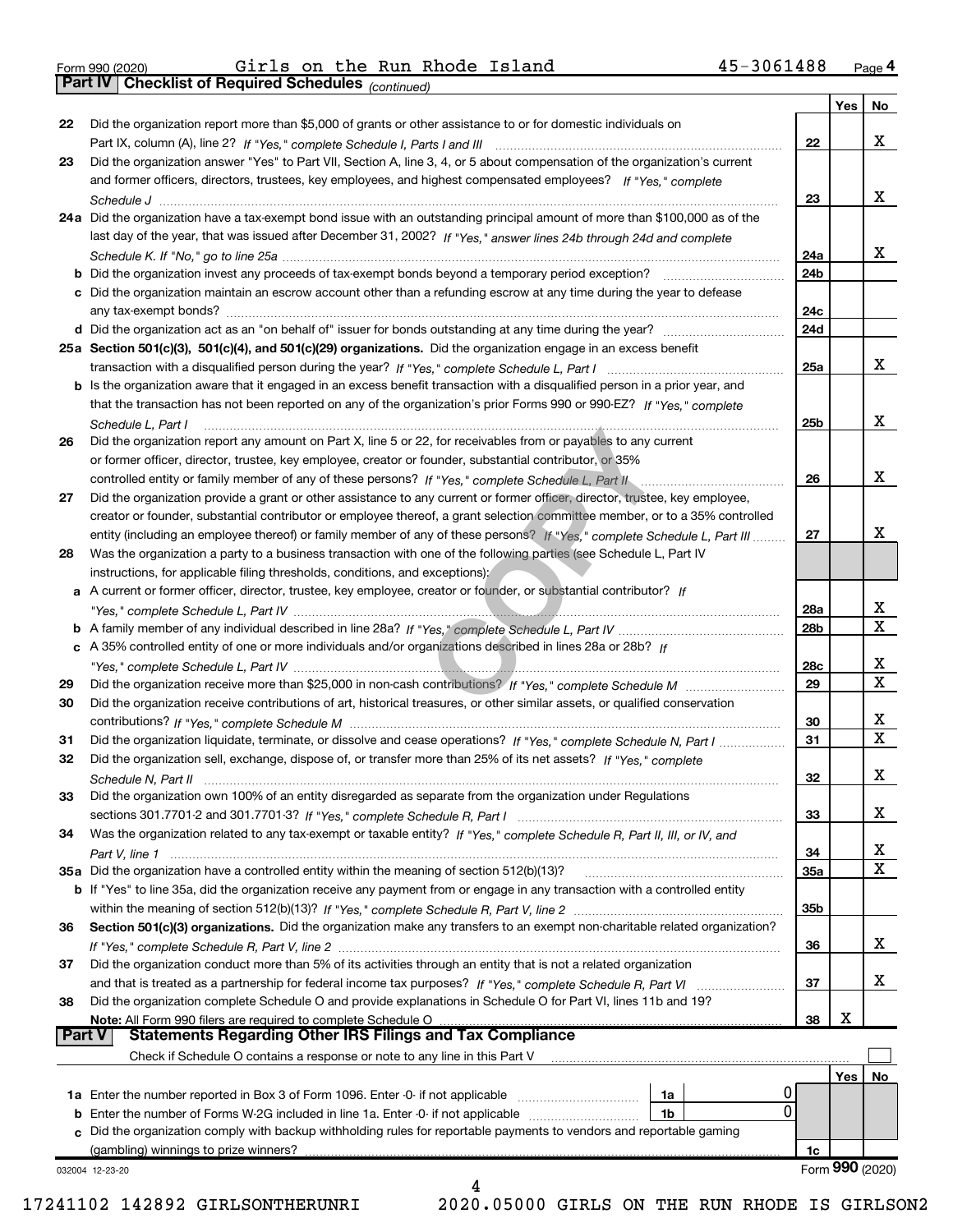|               | 45-3061488<br>Girls on the Run Rhode Island<br>Form 990 (2020)                                                                                  |                |     | Page $5$        |
|---------------|-------------------------------------------------------------------------------------------------------------------------------------------------|----------------|-----|-----------------|
| <b>Part V</b> | Statements Regarding Other IRS Filings and Tax Compliance (continued)                                                                           |                |     |                 |
|               |                                                                                                                                                 |                | Yes | No              |
|               | 2a Enter the number of employees reported on Form W-3, Transmittal of Wage and Tax Statements,                                                  |                |     |                 |
|               | 4<br>filed for the calendar year ending with or within the year covered by this return<br>2a                                                    |                |     |                 |
| b             |                                                                                                                                                 | 2 <sub>b</sub> | X   |                 |
|               |                                                                                                                                                 |                |     |                 |
| За            | Did the organization have unrelated business gross income of \$1,000 or more during the year?                                                   | 3a             |     | х               |
| b             |                                                                                                                                                 | 3 <sub>b</sub> |     |                 |
|               | 4a At any time during the calendar year, did the organization have an interest in, or a signature or other authority over, a                    |                |     |                 |
|               | financial account in a foreign country (such as a bank account, securities account, or other financial account)?                                | 4a             |     | x               |
|               | <b>b</b> If "Yes," enter the name of the foreign country $\triangleright$                                                                       |                |     |                 |
|               | See instructions for filing requirements for FinCEN Form 114, Report of Foreign Bank and Financial Accounts (FBAR).                             |                |     |                 |
| 5a            | Was the organization a party to a prohibited tax shelter transaction at any time during the tax year?                                           | 5a             |     | х               |
| b             |                                                                                                                                                 | 5 <sub>b</sub> |     | х               |
| с             |                                                                                                                                                 | 5с             |     |                 |
| 6а            | Does the organization have annual gross receipts that are normally greater than \$100,000, and did the organization solicit                     |                |     |                 |
|               | any contributions that were not tax deductible as charitable contributions?                                                                     | 6a             |     | x               |
| b             | If "Yes," did the organization include with every solicitation an express statement that such contributions or gifts                            |                |     |                 |
|               | were not tax deductible?                                                                                                                        | 6b             |     |                 |
| 7             | Organizations that may receive deductible contributions under section 170(c).                                                                   |                |     |                 |
| а             | Did the organization receive a payment in excess of \$75 made partly as a contribution and partly for goods and services provided to the payor? | 7a             |     | x               |
| b             | If "Yes," did the organization notify the donor of the value of the goods or services provided?                                                 | 7b             |     |                 |
| с             | Did the organization sell, exchange, or otherwise dispose of tangible personal property for which it was required                               |                |     |                 |
|               |                                                                                                                                                 | 7c             |     | х               |
| d             | 7d<br>If "Yes," indicate the number of Forms 8282 filed during the year manufactured material control of                                        |                |     |                 |
| е             | Did the organization receive any funds, directly or indirectly, to pay premiums on a personal benefit contract?                                 | 7e             |     |                 |
| f             | Did the organization, during the year, pay premiums, directly or indirectly, on a personal benefit contract?                                    | 7f             |     |                 |
| g             | If the organization received a contribution of qualified intellectual property, did the organization file Form 8899 as required?                | 7g             |     |                 |
| h             | If the organization received a contribution of cars, boats, airplanes, or other vehicles, did the organization file a Form 1098-C?              | 7h             |     |                 |
| 8             | Sponsoring organizations maintaining donor advised funds. Did a donor advised fund maintained by the                                            |                |     |                 |
|               | sponsoring organization have excess business holdings at any time during the year?                                                              | 8              |     |                 |
| 9             | Sponsoring organizations maintaining donor advised funds.                                                                                       |                |     |                 |
| а             | Did the sponsoring organization make any taxable distributions under section 4966?                                                              | <b>9a</b>      |     |                 |
| b             | Did the sponsoring organization make a distribution to a donor, donor advisor, or related person?                                               | 9b             |     |                 |
| 10            | Section 501(c)(7) organizations. Enter:                                                                                                         |                |     |                 |
| а             | 10a                                                                                                                                             |                |     |                 |
| b             | Gross receipts, included on Form 990, Part VIII, line 12, for public use of club facilities<br>10 <sub>b</sub>                                  |                |     |                 |
| 11            | Section 501(c)(12) organizations. Enter:                                                                                                        |                |     |                 |
| a             | <b>11a</b><br>Gross income from members or shareholders                                                                                         |                |     |                 |
| b             | Gross income from other sources (Do not net amounts due or paid to other sources against                                                        |                |     |                 |
|               | amounts due or received from them.)<br>11b                                                                                                      |                |     |                 |
|               | 12a Section 4947(a)(1) non-exempt charitable trusts. Is the organization filing Form 990 in lieu of Form 1041?                                  | 12a            |     |                 |
| b             | 12 <sub>b</sub><br>If "Yes," enter the amount of tax-exempt interest received or accrued during the year                                        |                |     |                 |
| 13            | Section 501(c)(29) qualified nonprofit health insurance issuers.                                                                                |                |     |                 |
| а             | Is the organization licensed to issue qualified health plans in more than one state?                                                            | 13a            |     |                 |
|               | Note: See the instructions for additional information the organization must report on Schedule O.                                               |                |     |                 |
| b             | Enter the amount of reserves the organization is required to maintain by the states in which the                                                |                |     |                 |
|               | 13 <sub>b</sub>                                                                                                                                 |                |     |                 |
| с             | 13 <sub>c</sub>                                                                                                                                 |                |     |                 |
| 14a           | Did the organization receive any payments for indoor tanning services during the tax year?                                                      | 14a            |     | х               |
|               | <b>b</b> If "Yes," has it filed a Form 720 to report these payments? If "No," provide an explanation on Schedule O                              | 14b            |     |                 |
| 15            | Is the organization subject to the section 4960 tax on payment(s) of more than \$1,000,000 in remuneration or                                   |                |     |                 |
|               |                                                                                                                                                 | 15             |     | х               |
|               | If "Yes," see instructions and file Form 4720, Schedule N.                                                                                      |                |     |                 |
| 16            | Is the organization an educational institution subject to the section 4968 excise tax on net investment income?                                 | 16             |     | х               |
|               | If "Yes," complete Form 4720, Schedule O.                                                                                                       |                |     |                 |
|               |                                                                                                                                                 |                |     | Form 990 (2020) |

032005 12-23-20

5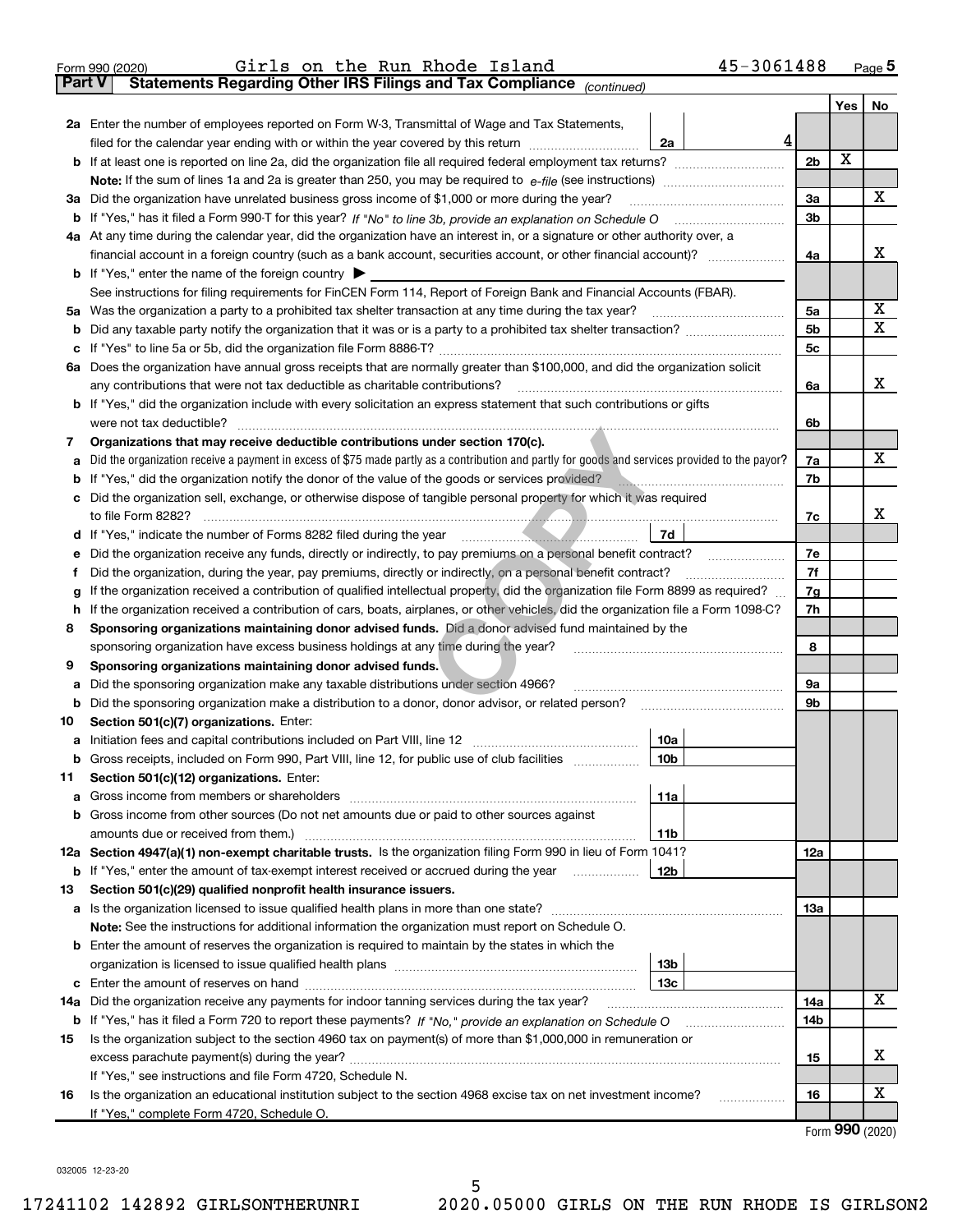|  | Form 990 (2020) |
|--|-----------------|
|  |                 |

Form 990 (2020)  $6$  Girls on the Run Rhode Island  $45-3061488$  Page

 $Page$ <sup>6</sup>

| Form 990 (2020) |  |  |  | Giris on the Run Rhode Island                                                                                    | 45-3061488                                                                                                                           | Pao |
|-----------------|--|--|--|------------------------------------------------------------------------------------------------------------------|--------------------------------------------------------------------------------------------------------------------------------------|-----|
|                 |  |  |  |                                                                                                                  | <b>Part VI   Governance, Management, and Disclosure</b> For each "Yes" response to lines 2 through 7b below, and for a "No" response |     |
|                 |  |  |  | to line 8a, 8b, or 10b below, describe the circumstances, processes, or changes on Schedule O. See instructions. |                                                                                                                                      |     |

|    |                                                                                                                                                                               |    |    |                 | Yes <sub>1</sub> | No              |
|----|-------------------------------------------------------------------------------------------------------------------------------------------------------------------------------|----|----|-----------------|------------------|-----------------|
|    | <b>1a</b> Enter the number of voting members of the governing body at the end of the tax year <i>manumum</i>                                                                  | 1a | 15 |                 |                  |                 |
|    | If there are material differences in voting rights among members of the governing body, or if the governing                                                                   |    |    |                 |                  |                 |
|    | body delegated broad authority to an executive committee or similar committee, explain on Schedule O.                                                                         |    |    |                 |                  |                 |
| b  | Enter the number of voting members included on line 1a, above, who are independent                                                                                            | 1b | 15 |                 |                  |                 |
| 2  | Did any officer, director, trustee, or key employee have a family relationship or a business relationship with any other                                                      |    |    |                 |                  |                 |
|    | officer, director, trustee, or key employee?                                                                                                                                  |    |    | $\mathbf{2}$    |                  | X               |
| 3  | Did the organization delegate control over management duties customarily performed by or under the direct supervision                                                         |    |    |                 |                  |                 |
|    |                                                                                                                                                                               |    |    | 3               |                  | X               |
| 4  | Did the organization make any significant changes to its governing documents since the prior Form 990 was filed?                                                              |    |    | 4               |                  | $\mathbf X$     |
| 5  |                                                                                                                                                                               |    |    | 5               |                  | X               |
| 6  | Did the organization have members or stockholders?                                                                                                                            |    |    | 6               |                  | $\mathbf X$     |
| 7a | Did the organization have members, stockholders, or other persons who had the power to elect or appoint one or                                                                |    |    |                 |                  |                 |
|    |                                                                                                                                                                               |    |    | 7a              |                  | X               |
|    | <b>b</b> Are any governance decisions of the organization reserved to (or subject to approval by) members, stockholders, or                                                   |    |    |                 |                  |                 |
|    | persons other than the governing body?                                                                                                                                        |    |    | 7b              |                  | X               |
| 8  | Did the organization contemporaneously document the meetings held or written actions undertaken during the year by the following:                                             |    |    |                 |                  |                 |
| a  |                                                                                                                                                                               |    |    | 8a              | X                |                 |
| b  |                                                                                                                                                                               |    |    | 8b              | X                |                 |
| 9  | Is there any officer, director, trustee, or key employee listed in Part VII, Section A, who cannot be reached at the                                                          |    |    |                 |                  |                 |
|    |                                                                                                                                                                               |    |    | 9               |                  | х               |
|    | <b>Section B. Policies</b> (This Section B requests information about policies not required by the Internal Revenue Code.)                                                    |    |    |                 |                  |                 |
|    |                                                                                                                                                                               |    |    |                 | Yes              | No              |
|    |                                                                                                                                                                               |    |    | 10a             |                  | X               |
|    | <b>b</b> If "Yes," did the organization have written policies and procedures governing the activities of such chapters, affiliates,                                           |    |    |                 |                  |                 |
|    |                                                                                                                                                                               |    |    | 10b             |                  |                 |
|    | 11a Has the organization provided a complete copy of this Form 990 to all members of its governing body before filing the form?                                               |    |    | 11a             | X                |                 |
|    | <b>b</b> Describe in Schedule O the process, if any, used by the organization to review this Form 990.                                                                        |    |    |                 |                  |                 |
|    |                                                                                                                                                                               |    |    | 12a             | X                |                 |
| b  |                                                                                                                                                                               |    |    | 12b             | X                |                 |
|    | Did the organization regularly and consistently monitor and enforce compliance with the policy? If "Yes," describe                                                            |    |    |                 |                  |                 |
| c  |                                                                                                                                                                               |    |    |                 | X                |                 |
|    | in Schedule O how this was done material contracts and the state of the state of the state of the state of the                                                                |    |    | 12c<br>13       | X                |                 |
| 13 |                                                                                                                                                                               |    |    | 14              | X                |                 |
| 14 | Did the organization have a written document retention and destruction policy? manufactured and the organization have a written document retention and destruction policy?    |    |    |                 |                  |                 |
| 15 | Did the process for determining compensation of the following persons include a review and approval by independent                                                            |    |    |                 |                  |                 |
|    | persons, comparability data, and contemporaneous substantiation of the deliberation and decision?                                                                             |    |    |                 |                  |                 |
| а  | The organization's CEO, Executive Director, or top management official manufactured content content of the organization's CEO, Executive Director, or top management official |    |    | 15a             |                  | X               |
|    | <b>b</b> Other officers or key employees of the organization                                                                                                                  |    |    | 15 <sub>b</sub> |                  | X               |
|    | If "Yes" to line 15a or 15b, describe the process in Schedule O (see instructions).                                                                                           |    |    |                 |                  |                 |
|    | 16a Did the organization invest in, contribute assets to, or participate in a joint venture or similar arrangement with a                                                     |    |    |                 |                  |                 |
|    | taxable entity during the year?                                                                                                                                               |    |    | 16a             |                  | X               |
|    | b If "Yes," did the organization follow a written policy or procedure requiring the organization to evaluate its participation                                                |    |    |                 |                  |                 |
|    | in joint venture arrangements under applicable federal tax law, and take steps to safeguard the organization's                                                                |    |    |                 |                  |                 |
|    | exempt status with respect to such arrangements?                                                                                                                              |    |    | 16b             |                  |                 |
|    | <b>Section C. Disclosure</b>                                                                                                                                                  |    |    |                 |                  |                 |
| 17 | None<br>List the states with which a copy of this Form 990 is required to be filed $\blacktriangleright$                                                                      |    |    |                 |                  |                 |
| 18 | Section 6104 requires an organization to make its Forms 1023 (1024 or 1024-A, if applicable), 990, and 990-T (Section 501(c)(3)s only) available                              |    |    |                 |                  |                 |
|    | for public inspection. Indicate how you made these available. Check all that apply.                                                                                           |    |    |                 |                  |                 |
|    | $X$ Upon request<br>Another's website<br>Own website<br>Other (explain on Schedule O)                                                                                         |    |    |                 |                  |                 |
| 19 | Describe on Schedule O whether (and if so, how) the organization made its governing documents, conflict of interest policy, and financial                                     |    |    |                 |                  |                 |
|    | statements available to the public during the tax year.                                                                                                                       |    |    |                 |                  |                 |
| 20 | State the name, address, and telephone number of the person who possesses the organization's books and records                                                                |    |    |                 |                  |                 |
|    | Kasha Hanflik - 401-541-5907                                                                                                                                                  |    |    |                 |                  |                 |
|    | PO Box 72787, Providence, RI<br>02907                                                                                                                                         |    |    |                 |                  |                 |
|    |                                                                                                                                                                               |    |    |                 |                  | Form 990 (2020) |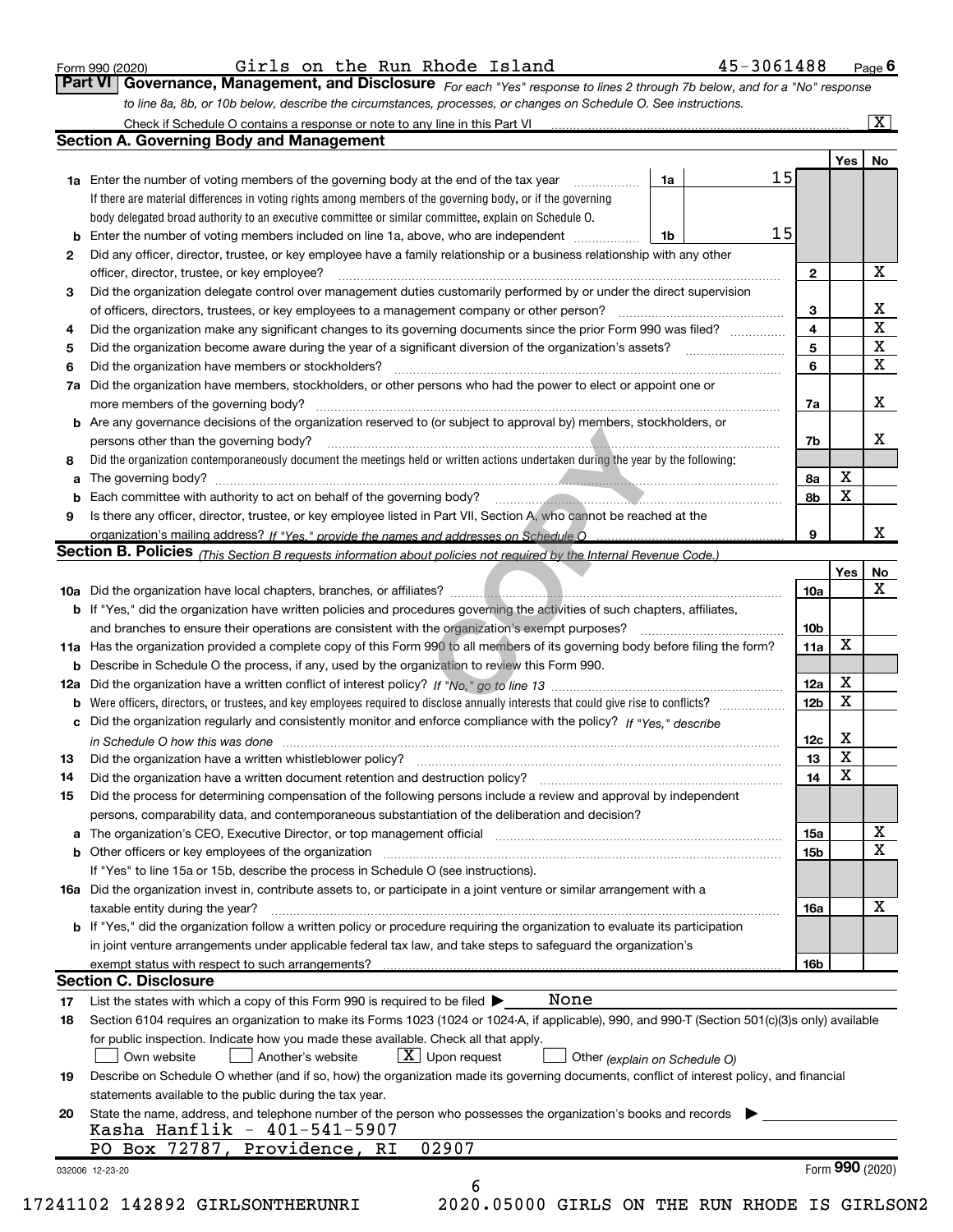$\perp$ 

### Part VII Compensation of Officers, Directors, Trustees, Key Employees, Highest Compensated Employees, and Independent Contractors

Check if Schedule O contains a response or note to any line in this Part VII

Section A. Officers, Directors, Trustees, Key Employees, and Highest Compensated Employees

1a Complete this table for all persons required to be listed. Report compensation for the calendar year ending with or within the organization's tax year. Ist all of the organization's current officers, directors, trustees (whether individuals or organizations), regardless of amount of compensation.

Enter -0- in columns (D), (E), and (F) if no compensation was paid.

**•** List all of the organization's current key employees, if any. See instructions for definition of "key employee."

● List the organization's five current highest compensated employees (other than an officer, director, trustee, or key employee) who received reportable compensation (Box 5 of Form W-2 and/or Box 7 of Form 1099-MISC) of more than \$100,000 from the organization and any related organizations.

List all of the organization's former officers, key employees, and highest compensated employees who received more than \$100,000 of reportable compensation from the organization and any related organizations.

• List all of the organization's former directors or trustees that received, in the capacity as a former director or trustee of the organization, more than \$10,000 of reportable compensation from the organization and any related organizations.

See instructions for the order in which to list the persons above.

Check this box if neither the organization nor any related organization compensated any current officer, director, or trustee.

| (A)                     | (B)                    |                               |                       | (C)                     |              |                                                                  |        | (D)             | (E)                              | (F)                      |
|-------------------------|------------------------|-------------------------------|-----------------------|-------------------------|--------------|------------------------------------------------------------------|--------|-----------------|----------------------------------|--------------------------|
| Name and title          | Average                |                               |                       | Position                |              | (do not check more than one                                      |        | Reportable      | Reportable                       | Estimated                |
|                         | hours per              |                               |                       |                         |              | box, unless person is both an<br>officer and a director/trustee) |        | compensation    | compensation                     | amount of                |
|                         | week                   |                               |                       |                         |              |                                                                  |        | from<br>the     | from related                     | other                    |
|                         | (list any<br>hours for |                               |                       |                         |              |                                                                  |        | organization    | organizations<br>(W-2/1099-MISC) | compensation<br>from the |
|                         | related                |                               |                       |                         |              |                                                                  |        | (W-2/1099-MISC) |                                  | organization             |
|                         | organizations          |                               |                       |                         |              |                                                                  |        |                 |                                  | and related              |
|                         | below                  | ndividual trustee or director | Institutional trustee |                         | Key employee |                                                                  |        |                 |                                  | organizations            |
|                         | line)                  |                               |                       | Officer                 |              | Highest compensated<br> employee                                 | Former |                 |                                  |                          |
| Kasha Hanflik<br>(1)    | 40.00                  |                               |                       |                         |              |                                                                  |        |                 |                                  |                          |
| Executive Director      |                        |                               |                       | $\mathbf X$             |              |                                                                  |        | 46,978.         | $\mathbf 0$ .                    | $0_{.}$                  |
| (2) Kelly Clifton       | 1.00                   |                               |                       |                         |              |                                                                  |        |                 |                                  |                          |
| President               |                        | $\mathbf X$                   |                       | $\mathbf X$             |              |                                                                  |        | 0.              | $\mathbf 0$ .                    | 0.                       |
| (3) Rita Nerney         | 0.50                   |                               |                       |                         |              |                                                                  |        |                 |                                  |                          |
| Vice president          |                        | $\rm X$                       |                       | X                       |              |                                                                  |        | 0.              | $\mathbf 0$ .                    | 0.                       |
| (4) Neil Foster         | 1.00                   |                               |                       |                         |              |                                                                  |        |                 |                                  |                          |
| Treasurer               |                        | $\overline{\mathbf{X}}$       |                       | $\mathbf X$             |              |                                                                  |        | 0.              | 0.                               | $\mathbf 0$ .            |
| (5) Stephanie Sullivan  | 1.00                   |                               |                       |                         |              |                                                                  |        |                 |                                  |                          |
| Secretary               |                        | $\rm X$                       |                       | $\overline{\mathbf{x}}$ |              |                                                                  |        | 0.              | 0.                               | $\mathbf 0$ .            |
| (6) Victoria Bernardo   | 0.50                   |                               |                       |                         |              |                                                                  |        |                 |                                  |                          |
| Director                |                        | $\mathbf X$                   |                       |                         |              |                                                                  |        | 0.              | 0.                               | $\mathbf 0$ .            |
| (7) Suzanne Belanger    | 0.50                   |                               |                       |                         |              |                                                                  |        |                 |                                  |                          |
| Director                |                        | $\rm X$                       |                       |                         |              |                                                                  |        | 0.              | 0.                               | $\mathbf 0$ .            |
| (8) Lynne Broderick     | 0.50                   |                               |                       |                         |              |                                                                  |        |                 |                                  |                          |
| Director                |                        | $\overline{\mathbf{X}}$       |                       |                         |              |                                                                  |        | 0.              | 0.                               | $\mathbf 0$ .            |
| (9) Lisa McCurdy        | 0.50                   |                               |                       |                         |              |                                                                  |        |                 |                                  |                          |
| Director                |                        | $\overline{\textbf{X}}$       |                       |                         |              |                                                                  |        | 0.              | 0.                               | $\mathbf 0$ .            |
| (10) Roberta Butler     | 0.50                   |                               |                       |                         |              |                                                                  |        |                 |                                  |                          |
| Director                |                        | $\mathbf X$                   |                       |                         |              |                                                                  |        | 0.              | 0.                               | $\mathbf 0$ .            |
| (11) Cate Massey        | 0.50                   |                               |                       |                         |              |                                                                  |        |                 |                                  |                          |
| Director                |                        | $\overline{\textbf{X}}$       |                       |                         |              |                                                                  |        | 0.              | 0.                               | $0$ .                    |
| (12) Jessica Hancock    | 0.50                   |                               |                       |                         |              |                                                                  |        |                 |                                  |                          |
| Director                |                        | $\overline{\mathbf{X}}$       |                       |                         |              |                                                                  |        | 0.              | 0.                               | $\mathbf 0$ .            |
| (13) Heather Thurber    | 0.50                   |                               |                       |                         |              |                                                                  |        |                 |                                  |                          |
| Director                |                        | $\overline{\textbf{X}}$       |                       |                         |              |                                                                  |        | 0.              | 0.                               | $\mathbf 0$ .            |
| (14) Lauren Matlach     | 0.50                   |                               |                       |                         |              |                                                                  |        |                 |                                  |                          |
| Director                |                        | $\overline{\textbf{X}}$       |                       |                         |              |                                                                  |        | 0.              | 0.                               | $\mathbf 0$ .            |
| (15) Angelina McKiernan | 0.50                   |                               |                       |                         |              |                                                                  |        |                 |                                  |                          |
| Director                |                        | $\overline{\textbf{X}}$       |                       |                         |              |                                                                  |        | 0.              | 0.                               | 0.                       |
| (16) Gena Petrunyak     | 0.50                   |                               |                       |                         |              |                                                                  |        |                 |                                  |                          |
| Director                |                        | $\overline{\textbf{X}}$       |                       |                         |              |                                                                  |        | 0.              | 0.                               | $0$ .                    |
|                         |                        |                               |                       |                         |              |                                                                  |        |                 |                                  |                          |
|                         |                        |                               |                       |                         |              |                                                                  |        |                 |                                  |                          |

7

032007 12-23-20

Form 990 (2020)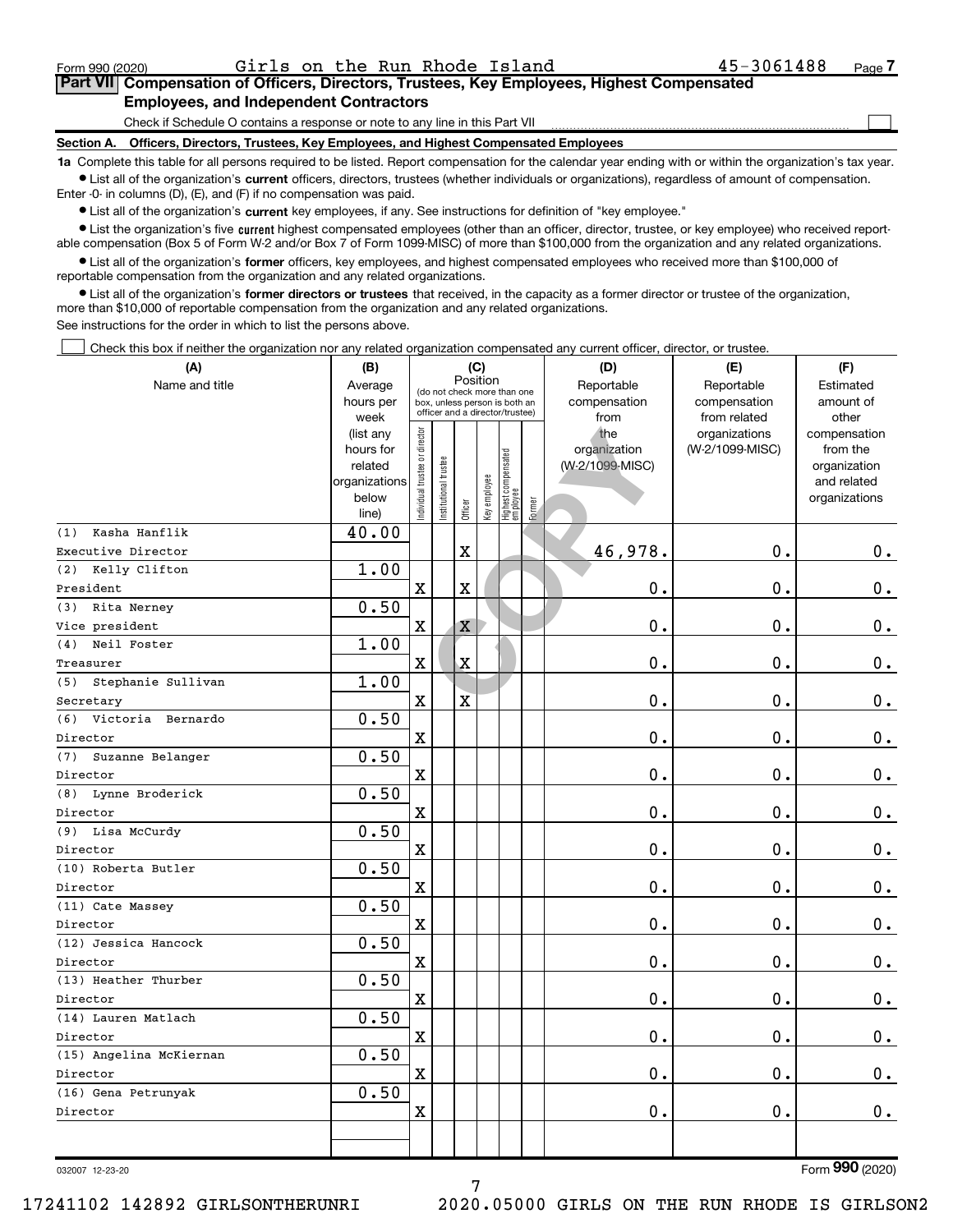| Girls on the Run Rhode Island<br>Form 990 (2020)                                                                                                                                                                                                                  |                                                                      |                                                                                                             |                       |         |              |                                 |        |                                           | 45-3061488                                        |                                            |                                               |                                        | Page 8                                                 |
|-------------------------------------------------------------------------------------------------------------------------------------------------------------------------------------------------------------------------------------------------------------------|----------------------------------------------------------------------|-------------------------------------------------------------------------------------------------------------|-----------------------|---------|--------------|---------------------------------|--------|-------------------------------------------|---------------------------------------------------|--------------------------------------------|-----------------------------------------------|----------------------------------------|--------------------------------------------------------|
| Part VII<br>Section A. Officers, Directors, Trustees, Key Employees, and Highest Compensated Employees (continued)                                                                                                                                                |                                                                      |                                                                                                             |                       | (C)     |              |                                 |        |                                           |                                                   |                                            |                                               |                                        |                                                        |
| (A)<br>Name and title                                                                                                                                                                                                                                             | (B)<br>Average<br>hours per<br>week                                  | Position<br>(do not check more than one<br>box, unless person is both an<br>officer and a director/trustee) |                       |         |              |                                 |        | (D)<br>Reportable<br>compensation<br>from | (E)<br>Reportable<br>compensation<br>from related |                                            |                                               | (F)<br>Estimated<br>amount of<br>other |                                                        |
|                                                                                                                                                                                                                                                                   | (list any<br>hours for<br>related<br>organizations<br>below<br>line) | Individual trustee or director                                                                              | Institutional trustee | Officer | key employee | Highest compensated<br>employee | Former | the<br>organization<br>(W-2/1099-MISC)    | organizations<br>(W-2/1099-MISC)                  |                                            | compensation<br>organization<br>organizations | from the<br>and related                |                                                        |
|                                                                                                                                                                                                                                                                   |                                                                      |                                                                                                             |                       |         |              |                                 |        |                                           |                                                   |                                            |                                               |                                        |                                                        |
|                                                                                                                                                                                                                                                                   |                                                                      |                                                                                                             |                       |         |              |                                 |        |                                           |                                                   |                                            |                                               |                                        |                                                        |
|                                                                                                                                                                                                                                                                   |                                                                      |                                                                                                             |                       |         |              |                                 |        |                                           |                                                   |                                            |                                               |                                        |                                                        |
|                                                                                                                                                                                                                                                                   |                                                                      |                                                                                                             |                       |         |              |                                 |        |                                           |                                                   |                                            |                                               |                                        |                                                        |
|                                                                                                                                                                                                                                                                   |                                                                      |                                                                                                             |                       |         |              |                                 |        |                                           |                                                   |                                            |                                               |                                        |                                                        |
|                                                                                                                                                                                                                                                                   |                                                                      |                                                                                                             |                       |         |              |                                 |        |                                           |                                                   |                                            |                                               |                                        |                                                        |
|                                                                                                                                                                                                                                                                   |                                                                      |                                                                                                             |                       |         |              |                                 |        |                                           |                                                   |                                            |                                               |                                        |                                                        |
| 1b Subtotal                                                                                                                                                                                                                                                       |                                                                      |                                                                                                             |                       |         |              |                                 |        | 46,978.<br>0.<br>46,978.                  |                                                   | 0.<br>$\overline{0}$ .<br>$\overline{0}$ . |                                               |                                        | $0$ .<br>$\overline{0}$ .<br>$\overline{\mathbf{0}}$ . |
| Total number of individuals (including but not limited to those listed above) who received more than \$100,000 of reportable<br>2<br>compensation from the organization $\blacktriangleright$                                                                     |                                                                      |                                                                                                             |                       |         |              |                                 |        |                                           |                                                   |                                            |                                               |                                        | 0                                                      |
| Did the organization list any former officer, director, trustee, key employee, or highest compensated employee on<br>з<br>line 1a? If "Yes," complete Schedule J for such individual manufactured contained and the Yes," complete Schedule J for such individual |                                                                      |                                                                                                             |                       |         |              |                                 |        |                                           |                                                   |                                            | 3                                             | Yes                                    | No<br>X                                                |
| For any individual listed on line 1a, is the sum of reportable compensation and other compensation from the organization<br>4                                                                                                                                     |                                                                      |                                                                                                             |                       |         |              |                                 |        |                                           |                                                   |                                            | 4                                             |                                        | х                                                      |
| Did any person listed on line 1a receive or accrue compensation from any unrelated organization or individual for services<br>5<br>rendered to the organization? If "Yes." complete Schedule J for such person<br><b>Section B. Independent Contractors</b>       |                                                                      |                                                                                                             |                       |         |              |                                 |        |                                           |                                                   |                                            | 5                                             |                                        | X                                                      |
| Complete this table for your five highest compensated independent contractors that received more than \$100,000 of compensation from<br>1<br>the organization. Report compensation for the calendar year ending with or within the organization's tax year.       |                                                                      |                                                                                                             |                       |         |              |                                 |        |                                           |                                                   |                                            |                                               |                                        |                                                        |
| (A)<br>Name and business address                                                                                                                                                                                                                                  |                                                                      | <b>NONE</b>                                                                                                 |                       |         |              |                                 |        | (B)<br>Description of services            |                                                   |                                            | (C)<br>Compensation                           |                                        |                                                        |
|                                                                                                                                                                                                                                                                   |                                                                      |                                                                                                             |                       |         |              |                                 |        |                                           |                                                   |                                            |                                               |                                        |                                                        |
|                                                                                                                                                                                                                                                                   |                                                                      |                                                                                                             |                       |         |              |                                 |        |                                           |                                                   |                                            |                                               |                                        |                                                        |
|                                                                                                                                                                                                                                                                   |                                                                      |                                                                                                             |                       |         |              |                                 |        |                                           |                                                   |                                            |                                               |                                        |                                                        |
| Total number of independent contractors (including but not limited to those listed above) who received more than<br>$\mathbf{2}$                                                                                                                                  |                                                                      |                                                                                                             |                       |         |              |                                 |        |                                           |                                                   |                                            |                                               |                                        |                                                        |
| \$100,000 of compensation from the organization                                                                                                                                                                                                                   |                                                                      |                                                                                                             |                       |         | U            |                                 |        |                                           |                                                   |                                            | $F_{\text{arm}}$ 990 (2020)                   |                                        |                                                        |

032008 12-23-20

Form 990 (2020)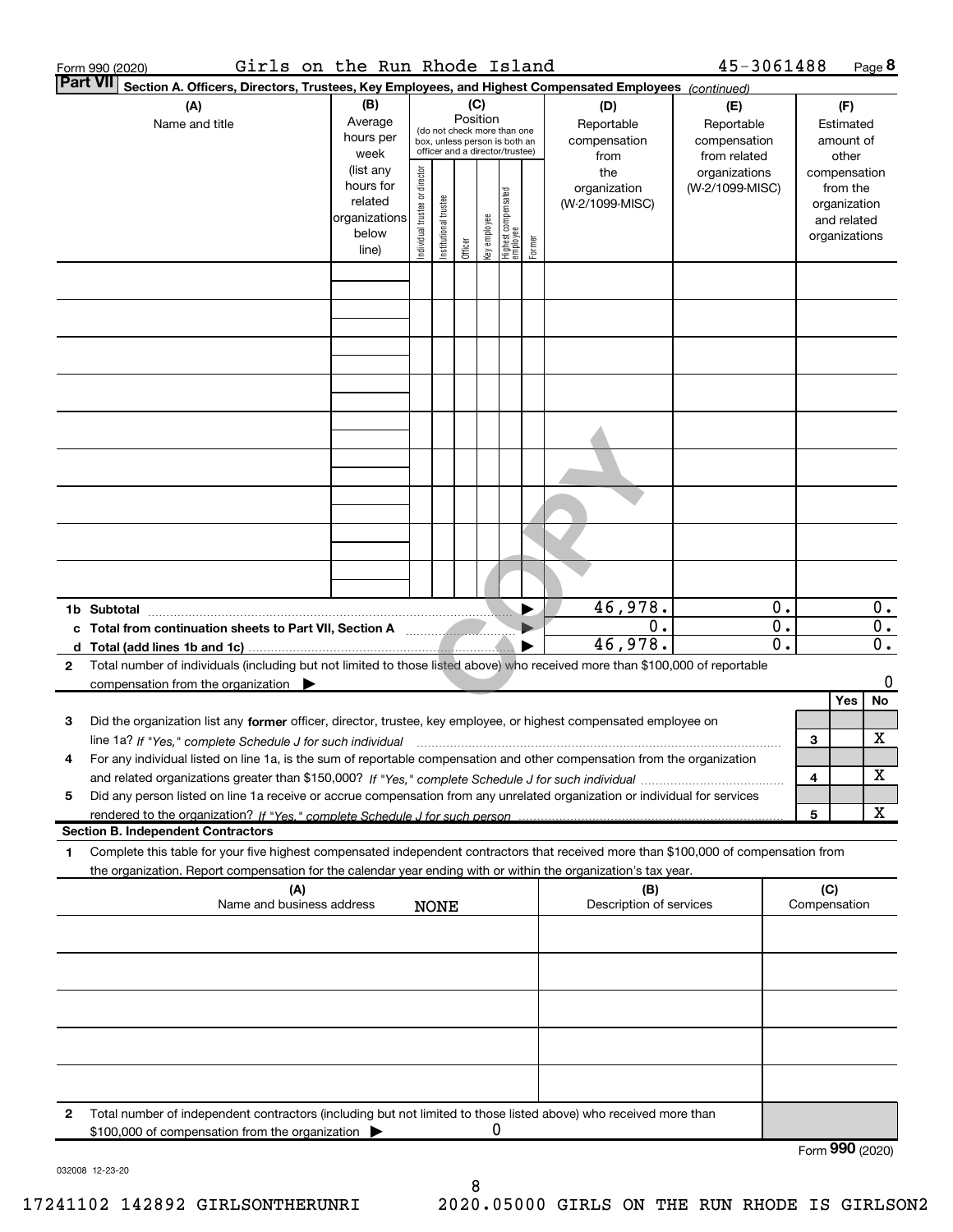|                                                           | <b>Part VIII</b> |        | Girls on the Run Rhode Island<br>Form 990 (2020)<br><b>Statement of Revenue</b>                                                                                                                                                               |                                |                      |                                              | 45-3061488                                         | Page 9                                                          |
|-----------------------------------------------------------|------------------|--------|-----------------------------------------------------------------------------------------------------------------------------------------------------------------------------------------------------------------------------------------------|--------------------------------|----------------------|----------------------------------------------|----------------------------------------------------|-----------------------------------------------------------------|
|                                                           |                  |        | Check if Schedule O contains a response or note to any line in this Part VIII                                                                                                                                                                 |                                |                      |                                              |                                                    |                                                                 |
|                                                           |                  |        |                                                                                                                                                                                                                                               |                                | (A)<br>Total revenue | (B)<br>Related or exempt<br>function revenue | $\overline{(C)}$<br>Unrelated<br>Ibusiness revenue | (D)<br>Revenue excluded<br>from tax under<br>sections 512 - 514 |
|                                                           |                  |        | <b>1 a</b> Federated campaigns<br>1a                                                                                                                                                                                                          |                                |                      |                                              |                                                    |                                                                 |
| Contributions, Gifts, Grants<br>and Other Similar Amounts |                  |        | 1 <sub>b</sub><br><b>b</b> Membership dues                                                                                                                                                                                                    |                                |                      |                                              |                                                    |                                                                 |
|                                                           |                  | с      | 1 <sub>c</sub><br>Fundraising events<br>1 <sub>d</sub><br>d Related organizations                                                                                                                                                             |                                |                      |                                              |                                                    |                                                                 |
|                                                           |                  |        | Government grants (contributions)<br>1e                                                                                                                                                                                                       |                                |                      |                                              |                                                    |                                                                 |
|                                                           |                  |        | f All other contributions, gifts, grants, and                                                                                                                                                                                                 |                                |                      |                                              |                                                    |                                                                 |
|                                                           |                  |        | similar amounts not included above<br>1f                                                                                                                                                                                                      | 101,385.                       |                      |                                              |                                                    |                                                                 |
|                                                           |                  |        | $1g$ \$<br>g Noncash contributions included in lines 1a-1f                                                                                                                                                                                    |                                |                      |                                              |                                                    |                                                                 |
|                                                           |                  |        | h Total. Add lines 1a-1f                                                                                                                                                                                                                      |                                | 101, 385.            |                                              |                                                    |                                                                 |
|                                                           |                  |        |                                                                                                                                                                                                                                               | <b>Business Code</b><br>900099 |                      |                                              |                                                    |                                                                 |
| Program Service<br>Revenue                                |                  |        | 2a Program fees                                                                                                                                                                                                                               |                                | 13,244.              | 13,244.                                      |                                                    |                                                                 |
|                                                           |                  | b<br>C | <u> 1989 - Andrea Albert III, politik eta politik eta politik eta politik eta politik eta politik eta politik e</u><br><u> 1980 - Jan Sterling and Sterling and Sterling and Sterling and Sterling and Sterling and Sterling and Sterling</u> |                                |                      |                                              |                                                    |                                                                 |
|                                                           |                  | d      | <u> 1989 - Johann Barbara, martxa alemaniar a</u>                                                                                                                                                                                             |                                |                      |                                              |                                                    |                                                                 |
|                                                           |                  |        |                                                                                                                                                                                                                                               |                                |                      |                                              |                                                    |                                                                 |
|                                                           |                  | f      | All other program service revenue                                                                                                                                                                                                             |                                |                      |                                              |                                                    |                                                                 |
|                                                           |                  |        |                                                                                                                                                                                                                                               |                                | 13, 244.             |                                              |                                                    |                                                                 |
|                                                           | 3                |        | Investment income (including dividends, interest, and                                                                                                                                                                                         |                                |                      |                                              |                                                    |                                                                 |
|                                                           | 4                |        | Income from investment of tax-exempt bond proceeds                                                                                                                                                                                            | ▶                              |                      |                                              |                                                    |                                                                 |
|                                                           | 5                |        |                                                                                                                                                                                                                                               |                                |                      |                                              |                                                    |                                                                 |
|                                                           |                  |        | (i) Real                                                                                                                                                                                                                                      | (ii) Personal                  |                      |                                              |                                                    |                                                                 |
|                                                           | 6а               |        | 6a<br>Gross rents                                                                                                                                                                                                                             |                                |                      |                                              |                                                    |                                                                 |
|                                                           |                  | b      | 6b<br>Less: rental expenses                                                                                                                                                                                                                   |                                |                      |                                              |                                                    |                                                                 |
|                                                           |                  | c      | Rental income or (loss)<br>6с                                                                                                                                                                                                                 |                                |                      |                                              |                                                    |                                                                 |
|                                                           |                  |        | d Net rental income or (loss)                                                                                                                                                                                                                 |                                |                      |                                              |                                                    |                                                                 |
|                                                           |                  |        | (i) Securities<br>7 a Gross amount from sales of                                                                                                                                                                                              | (ii) Other                     |                      |                                              |                                                    |                                                                 |
|                                                           |                  |        | assets other than inventory<br>7a<br><b>b</b> Less: cost or other basis                                                                                                                                                                       |                                |                      |                                              |                                                    |                                                                 |
|                                                           |                  |        | and sales expenses<br>7b                                                                                                                                                                                                                      |                                |                      |                                              |                                                    |                                                                 |
| venue                                                     |                  |        | 7c<br>c Gain or (loss) $\ldots$                                                                                                                                                                                                               |                                |                      |                                              |                                                    |                                                                 |
|                                                           |                  |        |                                                                                                                                                                                                                                               |                                |                      |                                              |                                                    |                                                                 |
| Other Re                                                  |                  |        | 8 a Gross income from fundraising events (not                                                                                                                                                                                                 |                                |                      |                                              |                                                    |                                                                 |
|                                                           |                  |        | including \$                                                                                                                                                                                                                                  |                                |                      |                                              |                                                    |                                                                 |
|                                                           |                  |        | contributions reported on line 1c). See                                                                                                                                                                                                       |                                |                      |                                              |                                                    |                                                                 |
|                                                           |                  |        |                                                                                                                                                                                                                                               | 4,134.<br>8a<br>145.<br>8b     |                      |                                              |                                                    |                                                                 |
|                                                           |                  | с      | <b>b</b> Less: direct expenses <i></i><br>Net income or (loss) from fundraising events                                                                                                                                                        |                                | 3,989.               |                                              |                                                    | 3,989.                                                          |
|                                                           |                  |        | 9 a Gross income from gaming activities. See                                                                                                                                                                                                  |                                |                      |                                              |                                                    |                                                                 |
|                                                           |                  |        |                                                                                                                                                                                                                                               | 9a                             |                      |                                              |                                                    |                                                                 |
|                                                           |                  |        | <b>b</b> Less: direct expenses <b>manually</b>                                                                                                                                                                                                | 9b                             |                      |                                              |                                                    |                                                                 |
|                                                           |                  |        | c Net income or (loss) from gaming activities                                                                                                                                                                                                 |                                |                      |                                              |                                                    |                                                                 |
|                                                           |                  |        | 10 a Gross sales of inventory, less returns                                                                                                                                                                                                   |                                |                      |                                              |                                                    |                                                                 |
|                                                           |                  |        | <b>b</b> Less: cost of goods sold                                                                                                                                                                                                             | 10a<br>10b                     |                      |                                              |                                                    |                                                                 |
|                                                           |                  |        | c Net income or (loss) from sales of inventory                                                                                                                                                                                                |                                |                      |                                              |                                                    |                                                                 |
|                                                           |                  |        |                                                                                                                                                                                                                                               | <b>Business Code</b>           |                      |                                              |                                                    |                                                                 |
|                                                           | 11 a             |        | <u> 1989 - Andrea Andrew Maria (h. 1989).</u>                                                                                                                                                                                                 |                                |                      |                                              |                                                    |                                                                 |
|                                                           |                  | b      |                                                                                                                                                                                                                                               |                                |                      |                                              |                                                    |                                                                 |
| Miscellaneous<br>Revenue                                  |                  | C      |                                                                                                                                                                                                                                               |                                |                      |                                              |                                                    |                                                                 |
|                                                           |                  |        |                                                                                                                                                                                                                                               |                                |                      |                                              |                                                    |                                                                 |
|                                                           | 12               |        |                                                                                                                                                                                                                                               |                                | 118,618.             | 13,244.                                      | 0.                                                 | 3,989.                                                          |
| 032009 12-23-20                                           |                  |        |                                                                                                                                                                                                                                               |                                |                      |                                              |                                                    | Form 990 (2020)                                                 |

9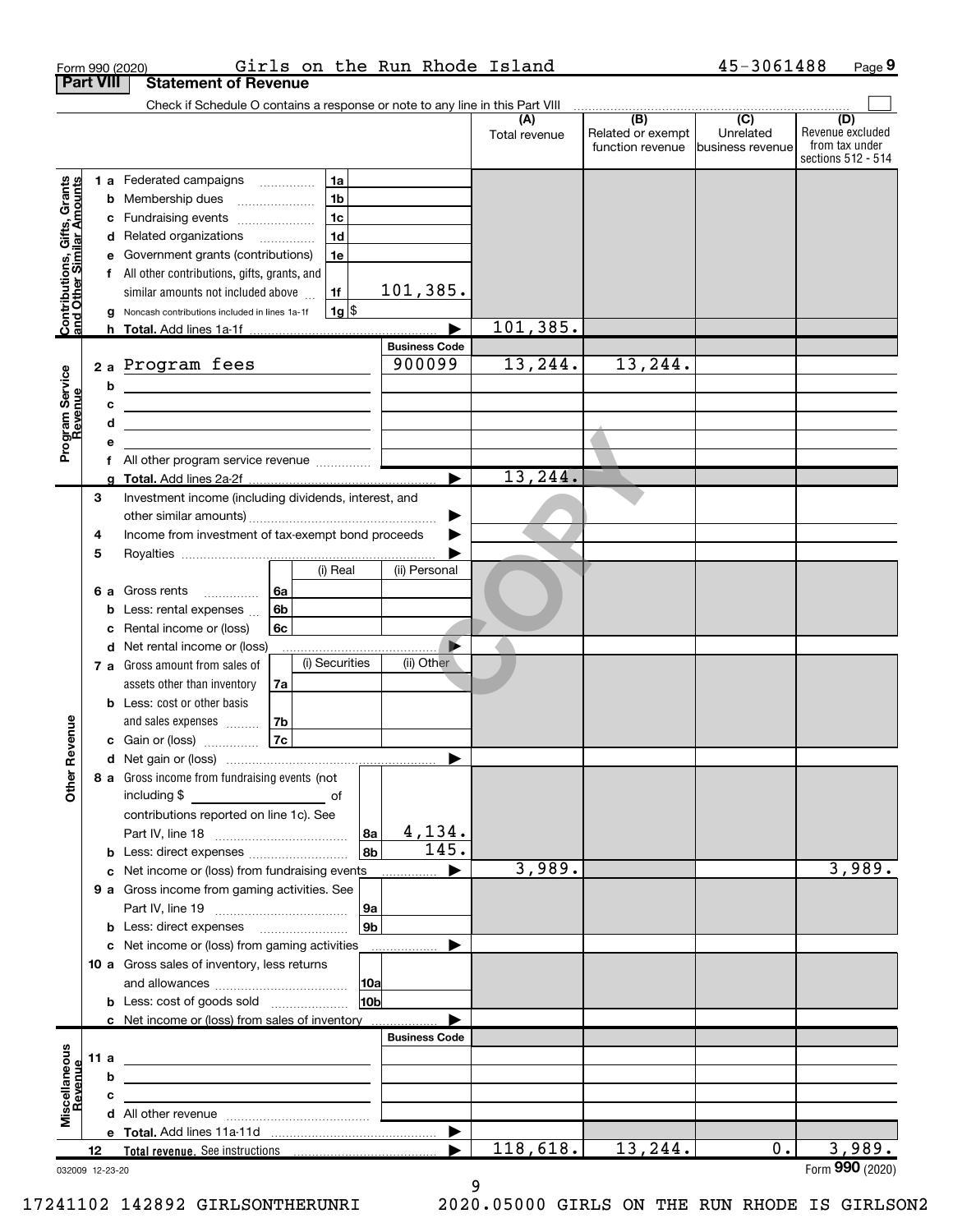Form 990 (2020) Girls on the Run Rhode Island 45-3061488 <sub>Page</sub><br>| **Part IX | Statement of Functional Expenses** Girls on the Run Rhode Island 45-3061488

|                  | Section 501(c)(3) and 501(c)(4) organizations must complete all columns. All other organizations must complete column (A).                                                                                 |                       |                                    |                                                      |                                |
|------------------|------------------------------------------------------------------------------------------------------------------------------------------------------------------------------------------------------------|-----------------------|------------------------------------|------------------------------------------------------|--------------------------------|
|                  | Check if Schedule O contains a response or note to any line in this Part IX                                                                                                                                |                       |                                    |                                                      |                                |
|                  | Do not include amounts reported on lines 6b,<br>7b, 8b, 9b, and 10b of Part VIII.                                                                                                                          | (A)<br>Total expenses | (B)<br>Program service<br>expenses | $\overline{C}$<br>Management and<br>general expenses | (D)<br>Fundraising<br>expenses |
| 1.               | Grants and other assistance to domestic organizations                                                                                                                                                      |                       |                                    |                                                      |                                |
|                  | and domestic governments. See Part IV, line 21                                                                                                                                                             |                       |                                    |                                                      |                                |
| $\mathbf{2}$     | Grants and other assistance to domestic                                                                                                                                                                    |                       |                                    |                                                      |                                |
|                  | individuals. See Part IV, line 22                                                                                                                                                                          |                       |                                    |                                                      |                                |
| 3                | Grants and other assistance to foreign                                                                                                                                                                     |                       |                                    |                                                      |                                |
|                  | organizations, foreign governments, and foreign                                                                                                                                                            |                       |                                    |                                                      |                                |
|                  | individuals. See Part IV, lines 15 and 16                                                                                                                                                                  |                       |                                    |                                                      |                                |
| 4                | Benefits paid to or for members                                                                                                                                                                            |                       |                                    |                                                      |                                |
| 5                | Compensation of current officers, directors,                                                                                                                                                               |                       |                                    |                                                      |                                |
|                  | trustees, and key employees                                                                                                                                                                                | 52,586.               | 38,732.                            | 3,950.                                               | 9,904.                         |
| 6                | Compensation not included above to disqualified                                                                                                                                                            |                       |                                    |                                                      |                                |
|                  | persons (as defined under section 4958(f)(1)) and                                                                                                                                                          |                       |                                    |                                                      |                                |
|                  | persons described in section 4958(c)(3)(B)                                                                                                                                                                 | 11, 193.              |                                    |                                                      | 8,104.                         |
| 7                |                                                                                                                                                                                                            |                       | 3,089.                             |                                                      |                                |
| 8                | Pension plan accruals and contributions (include                                                                                                                                                           |                       |                                    |                                                      |                                |
|                  | section 401(k) and 403(b) employer contributions)                                                                                                                                                          | 2,410.                | 1,487.                             | 360.                                                 | 563.                           |
| 9                |                                                                                                                                                                                                            | $\overline{5,433}$ .  | 4,183.                             | 326.                                                 | 924.                           |
| 10               |                                                                                                                                                                                                            |                       |                                    |                                                      |                                |
| 11               | Fees for services (nonemployees):                                                                                                                                                                          |                       |                                    |                                                      |                                |
| a                |                                                                                                                                                                                                            |                       |                                    |                                                      |                                |
| b<br>c           |                                                                                                                                                                                                            | $\overline{2,406}$ .  | 240.                               | 2,006.                                               | 160.                           |
| d                |                                                                                                                                                                                                            |                       |                                    |                                                      |                                |
| е                | Professional fundraising services. See Part IV, line 17                                                                                                                                                    |                       |                                    |                                                      |                                |
| f                | Investment management fees                                                                                                                                                                                 |                       |                                    |                                                      |                                |
| g                | Other. (If line 11g amount exceeds 10% of line 25,                                                                                                                                                         |                       |                                    |                                                      |                                |
|                  | column (A) amount, list line 11g expenses on Sch O.)                                                                                                                                                       |                       |                                    |                                                      |                                |
| 12 <sup>12</sup> |                                                                                                                                                                                                            | 2, 242.               | 1,726.                             |                                                      | 516.                           |
| 13               |                                                                                                                                                                                                            | 602.                  | 393.                               | 145.                                                 | 64.                            |
| 14               |                                                                                                                                                                                                            |                       |                                    |                                                      |                                |
| 15               |                                                                                                                                                                                                            |                       |                                    |                                                      |                                |
| 16               |                                                                                                                                                                                                            | 5,905.                | 4,601.                             | 332.                                                 | $\overline{972}$ .             |
| 17               |                                                                                                                                                                                                            | 988.                  | 761.                               | 59.                                                  | 168.                           |
| 18               | Payments of travel or entertainment expenses                                                                                                                                                               |                       |                                    |                                                      |                                |
|                  | for any federal, state, or local public officials                                                                                                                                                          |                       |                                    |                                                      |                                |
| 19               | Conferences, conventions, and meetings                                                                                                                                                                     |                       |                                    |                                                      |                                |
| 20               | Interest                                                                                                                                                                                                   |                       |                                    |                                                      |                                |
| 21               |                                                                                                                                                                                                            |                       |                                    |                                                      |                                |
| 22               | Depreciation, depletion, and amortization                                                                                                                                                                  |                       |                                    |                                                      |                                |
| 23               | Insurance                                                                                                                                                                                                  | 937.                  | 732.                               | 57.                                                  | 148.                           |
| 24               | Other expenses. Itemize expenses not covered<br>above (List miscellaneous expenses on line 24e. If<br>line 24e amount exceeds 10% of line 25, column (A)<br>amount, list line 24e expenses on Schedule O.) |                       |                                    |                                                      |                                |
|                  | a Licenses, dues and perm                                                                                                                                                                                  | 10,938.               | 8,422.                             | 657.                                                 | 1,859.                         |
| b                | Program expenses                                                                                                                                                                                           | 3,998.                | 3,998.                             |                                                      |                                |
| C.               | Program supplies                                                                                                                                                                                           | 3,947.                | 3,947.                             |                                                      |                                |
| d                | Telephone                                                                                                                                                                                                  | 3,108.                | 2,393.                             | 187.                                                 | 528.                           |
|                  | e All other expenses                                                                                                                                                                                       | 5,873.                | 3,918.                             | 1,039.                                               | 916.                           |
| 25               | Total functional expenses. Add lines 1 through 24e                                                                                                                                                         | 112,566.              | 78,622.                            | 9,118.                                               | 24,826.                        |
| 26               | <b>Joint costs.</b> Complete this line only if the organization                                                                                                                                            |                       |                                    |                                                      |                                |
|                  | reported in column (B) joint costs from a combined                                                                                                                                                         |                       |                                    |                                                      |                                |
|                  | educational campaign and fundraising solicitation.                                                                                                                                                         |                       |                                    |                                                      |                                |
|                  | Check here $\blacktriangleright$<br>if following SOP 98-2 (ASC 958-720)                                                                                                                                    |                       |                                    |                                                      |                                |

032010 12-23-20

Form 990 (2020)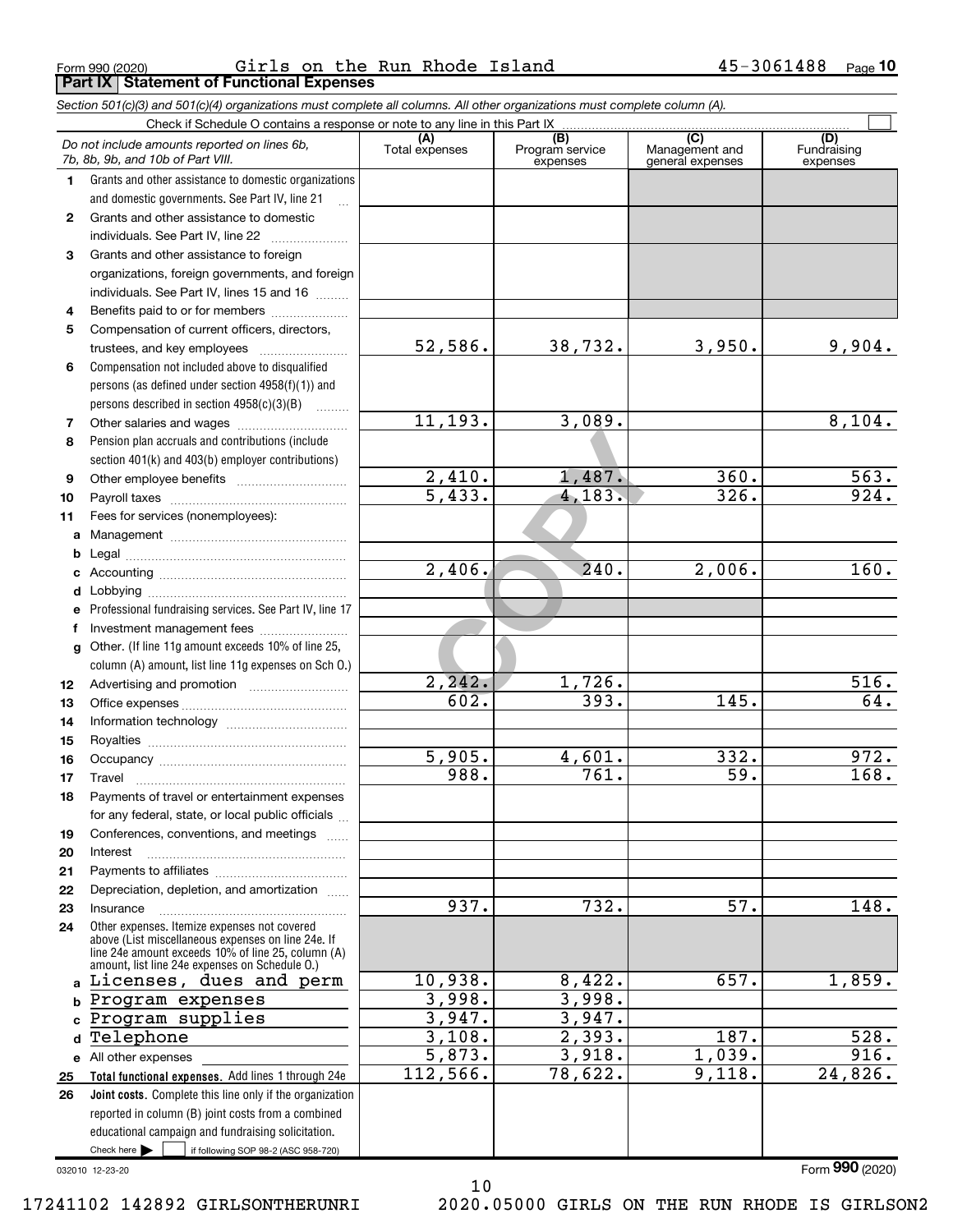Total liabilities and net assets/fund balances

(A) (B) 1 2 3 4 5 6 7 8 9 10c 11 12 13 14 15 16 17 18 19 20 21 22 23 24 25 26 basis. Complete Part VI of Schedule D ......... 10a Total assets. Add lines 1 through 15 (must equal line 33) Total liabilities. Add lines 17 through 25 Organizations that follow FASB ASC 958, check here  $\blacktriangleright \; \boxed{{\rm X}}$ Check if Schedule O contains a response or note to any line in this Part X Beginning of year  $\vert$  | End of year Cash - non-interest-bearing ~~~~~~~~~~~~~~~~~~~~~~~~~ Savings and temporary cash investments [ \\times\\sqrt(\) \\times\\sqrt(\) \times\\sqrt(\) \times\\sqrt(\) \ti trustee, key employee, creator or founder, substantial contributor, or 35% controlled entity or family member of any of these persons ............................ under section  $4958(f)(1)$ , and persons described in section  $4958(c)(3)(B)$ Notes and loans receivable, net **with the contract of the contract of the contract of the contract of the contra** Inventories for sale or use ~~~~~~~~~~~~~~~~~~~~~~~~~~ Prepaid expenses and deferred charges ~~~~~~~~~~~~~~~~~~ Investments - publicly traded securities ~~~~~~~~~~~~~~~~~~~ Investments - other securities. See Part IV, line 11 ~~~~~~~~~~~~~~ Investments - program-related. See Part IV, line 11 [2010] [2010] [2010] [2010] [2010] [2010] [2010] [2010] [2 Intangible assets ~~~~~~~~~~~~~~~~~~~~~~~~~~~~~~ Other assets. See Part IV, line 11 ~~~~~~~~~~~~~~~~~~~~~~ Accounts payable and accrued expenses ~~~~~~~~~~~~~~~~~~ Grants payable **communication** contract the contract of the contract of the contract of the contract of the contract of the contract of the contract of the contract of the contract of the contract of the contract of the co Deferred revenue ~~~~~~~~~~~~~~~~~~~~~~~~~~~~~~ Tax-exempt bond liabilities ~~~~~~~~~~~~~~~~~~~~~~~~~ Escrow or custodial account liability. Complete Part IV of Schedule D Loans and other payables to any current or former officer, director, trustee, key employee, creator or founder, substantial contributor, or 35% controlled entity or family member of any of these persons Secured mortgages and notes payable to unrelated third parties  $\ldots$ Other liabilities (including federal income tax, payables to related third parties, and other liabilities not included on lines 17-24). Complete Part X of Schedule D ~~~~~~~~~~~~~~~~~~~~~~~~~~~~~~~ 1, 515.<br>
(1, 515.<br>
(1, 515.<br>
(1, 515.<br>
(1, Sepertempt)<br>
(1, Sepertempt)<br>
(1, Sepertempt)<br>
(1, Sepertempt)<br>
(1, Sepertempt)<br>
(1, Sepertempt)<br>
(1, Sepertempt)<br>
(1, Sepertempt)<br>
(1, Sepertempt)<br>
(1, Sepertempt)<br>
(1, Sepertemp  $77,228.$  1 88,332. 574.

1 2 3 Pledges and grants receivable, net ~~~~~~~~~~~~~~~~~~~~~ 4 5 Loans and other receivables from any current or former officer, director, 6 7 8 9 10a Land, buildings, and equipment: cost or other 11 12 13 14 15 16 17 18 19 20 21 22 23 24 25 26 27 28 29 30 31 32 **b** Less: accumulated depreciation *\_\_\_\_\_\_\_\_\_\_\_\_\_\_* 10b and complete lines 27, 28, 32, and 33. 27 28 Organizations that do not follow FASB ASC 958, check here  $\;\blacktriangleright\;\blacksquare$ and complete lines 29 through 33. 29 30 31 32 Net Assets or Fund Balances Accounts receivable, net ~~~~~~~~~~~~~~~~~~~~~~~~~~ Loans and other receivables from other disqualified persons (as defined Unsecured notes and loans payable to unrelated third parties ............... Net assets without donor restrictions ~~~~~~~~~~~~~~~~~~~~ Net assets with donor restrictions ~~~~~~~~~~~~~~~~~~~~~~ Capital stock or trust principal, or current funds ~~~~~~~~~~~~~~~ Paid-in or capital surplus, or land, building, or equipment fund *willerconnection* Retained earnings, endowment, accumulated income, or other funds Total net assets or fund balances ~~~~~~~~~~~~~~~~~~~~~~ 2,701. 701.  $574.$  0. 10c 0. 0. 79,929. 89,033.  $1,515.$   $17$   $4,567.$  $3,000$ .  $25$   $3,000$ .  $4,515.$  26 7,567.  $75,414. |z_7|$  81,466.  $75,414.$   $32$  81,466.

 $\Box$ 

Form 990 (2020)

33

79,929. 89,033.

### 11 17241102 142892 GIRLSONTHERUNRI 2020.05000 GIRLS ON THE RUN RHODE IS GIRLSON2

032011 12-23-20

33

Assets

**Liabilities** 

Assets or Fund Balances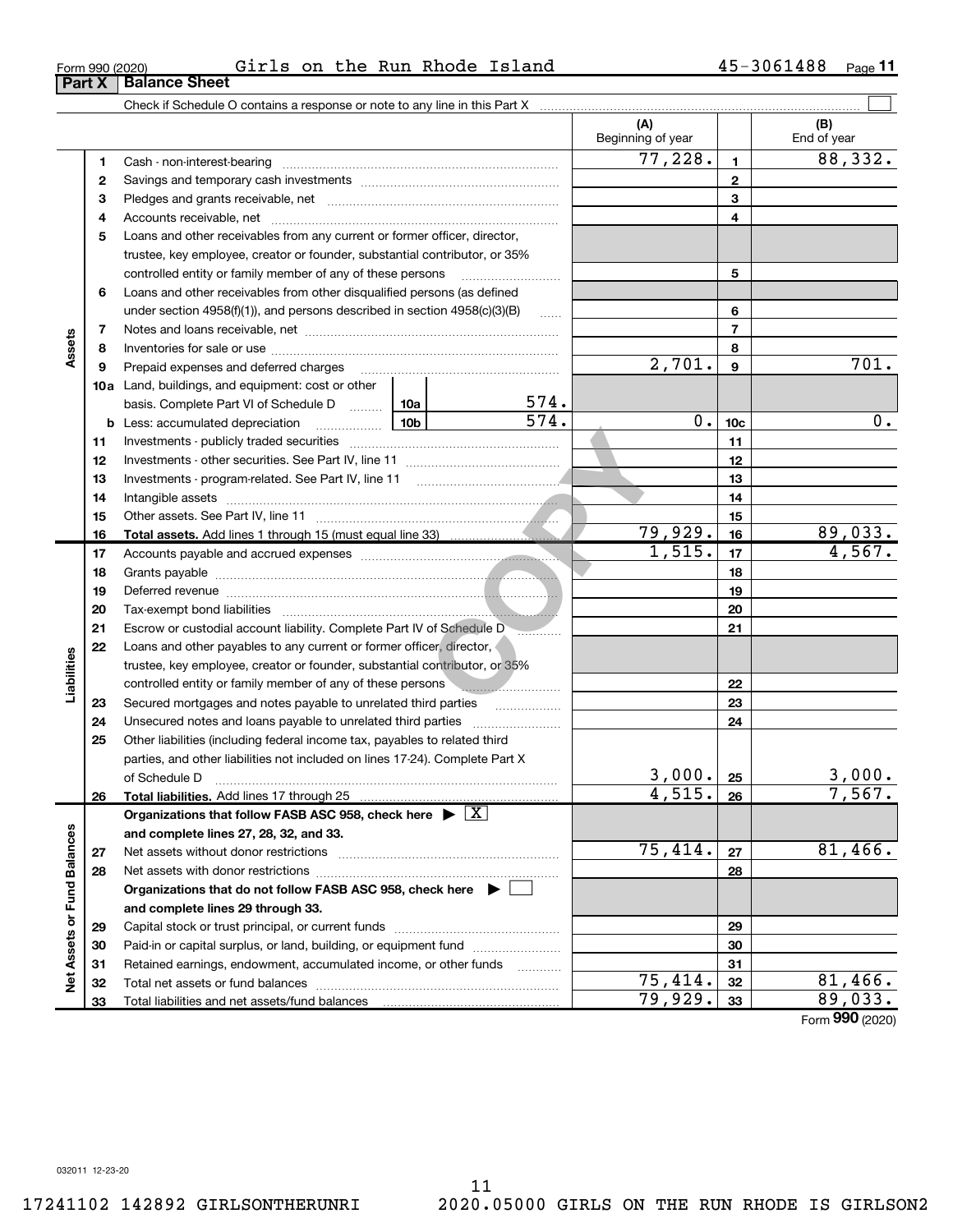|    | Girls on the Run Rhode Island<br>Form 990 (2020)                                                                                     | 45-3061488              |                |                    | Page 12          |
|----|--------------------------------------------------------------------------------------------------------------------------------------|-------------------------|----------------|--------------------|------------------|
|    | Part XI<br><b>Reconciliation of Net Assets</b>                                                                                       |                         |                |                    |                  |
|    |                                                                                                                                      |                         |                |                    |                  |
|    |                                                                                                                                      |                         |                |                    |                  |
| 1  |                                                                                                                                      | 1                       |                | 118,618.           |                  |
| 2  |                                                                                                                                      | $\overline{2}$          |                |                    | 112,566.         |
| 3  | Revenue less expenses. Subtract line 2 from line 1                                                                                   | $\mathbf{3}$            |                |                    | 6,052.           |
| 4  |                                                                                                                                      | $\overline{\mathbf{4}}$ |                |                    | 75,414.          |
| 5  |                                                                                                                                      | 5                       |                |                    |                  |
| 6  |                                                                                                                                      | 6                       |                |                    |                  |
| 7  | Investment expenses www.communication.com/www.communication.com/www.communication.com/www.communication.com                          | $\overline{7}$          |                |                    |                  |
| 8  | Prior period adjustments www.communication.communication.com/news/communication.com/news/communication.com/news/                     | 8                       |                |                    |                  |
| 9  | Other changes in net assets or fund balances (explain on Schedule O)                                                                 | $\mathbf{9}$            |                |                    | $\overline{0}$ . |
| 10 | Net assets or fund balances at end of year. Combine lines 3 through 9 (must equal Part X, line 32,                                   |                         |                |                    |                  |
|    |                                                                                                                                      | 10                      |                | 81,466.            |                  |
|    | Part XII Financial Statements and Reporting                                                                                          |                         |                |                    |                  |
|    |                                                                                                                                      |                         |                |                    |                  |
|    |                                                                                                                                      |                         |                | Yes                | <b>No</b>        |
| 1. | $\boxed{\mathbf{X}}$ Accrual<br>Accounting method used to prepare the Form 990: [16] Cash<br>Other                                   |                         |                |                    |                  |
|    | If the organization changed its method of accounting from a prior year or checked "Other," explain in Schedule O.                    |                         |                |                    |                  |
|    | 2a Were the organization's financial statements compiled or reviewed by an independent accountant?                                   |                         | 2a             |                    | $\mathbf X$      |
|    | If "Yes," check a box below to indicate whether the financial statements for the year were compiled or reviewed on a                 |                         |                |                    |                  |
|    | separate basis, consolidated basis, or both:                                                                                         |                         |                |                    |                  |
|    | Separate basis<br>Consolidated basis<br>Both consolidated and separate basis                                                         |                         |                |                    |                  |
|    | <b>b</b> Were the organization's financial statements audited by an independent accountant?                                          |                         | 2 <sub>b</sub> |                    | $\mathbf X$      |
|    | If "Yes," check a box below to indicate whether the financial statements for the year were audited on a separate basis,              |                         |                |                    |                  |
|    | consolidated basis, or both:                                                                                                         |                         |                |                    |                  |
|    | Consolidated basis<br>Both consolidated and separate basis<br>Separate basis                                                         |                         |                |                    |                  |
|    | c If "Yes" to line 2a or 2b, does the organization have a committee that assumes responsibility for oversight of the audit,          |                         |                |                    |                  |
|    |                                                                                                                                      |                         | 2c             |                    |                  |
|    | If the organization changed either its oversight process or selection process during the tax year, explain on Schedule O.            |                         |                |                    |                  |
|    | 3a As a result of a federal award, was the organization required to undergo an audit or audits as set forth in the Single Audit      |                         |                |                    |                  |
|    | Act and OMB Circular A-133?                                                                                                          |                         | За             |                    | x                |
|    | <b>b</b> If "Yes," did the organization undergo the required audit or audits? If the organization did not undergo the required audit |                         |                |                    |                  |
|    |                                                                                                                                      |                         | 3b             |                    |                  |
|    |                                                                                                                                      |                         |                | $000 \text{ days}$ |                  |

Form 990 (2020)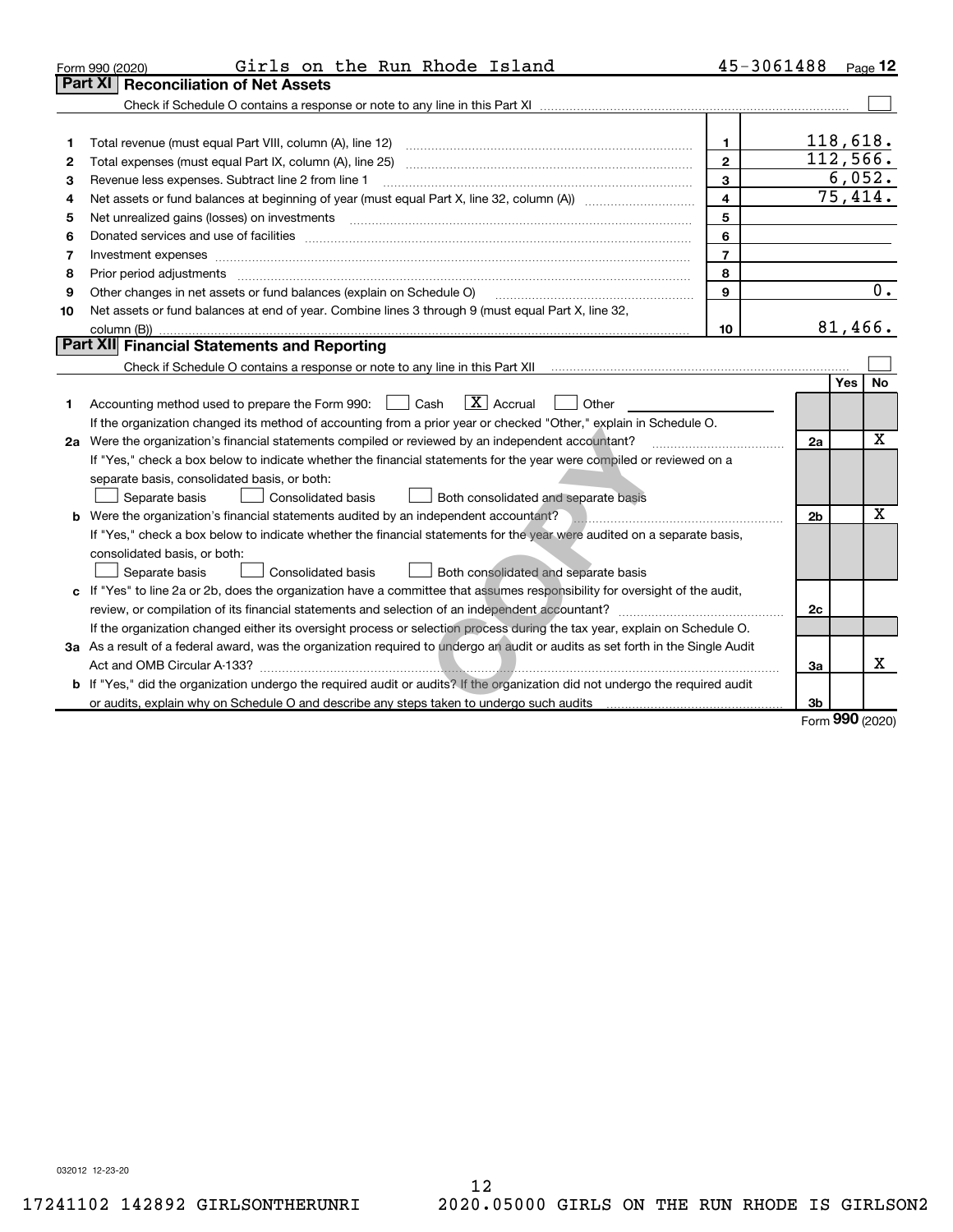| <b>SCHEDULE A</b> |  |
|-------------------|--|
|-------------------|--|

| (Form 990 or 990-EZ) |  |  |  |  |
|----------------------|--|--|--|--|
|----------------------|--|--|--|--|

# Public Charity Status and Public Support<br>
omplete if the organization is a section 501(c)(3) organization or a section<br>  $\overline{\text{2020}}$

(Form 990 or 990-EZ) Complete if the organization is a section 501(c)(3) organization or a section 4947(a)(1) nonexempt charitable trust.

| Attach to Form 990 or Form 990-EZ. |  |  |  |
|------------------------------------|--|--|--|
|                                    |  |  |  |

OMB No. 1545-0047

|       | Department of the Treasury<br>Internal Revenue Service |                                                                                                  |  | an i ilonexempt chamable a usu<br>Attach to Form 990 or Form 990-EZ.   |                                                                                                                                                                                                                                                           |                             |                                 |                            |  |                                       |  |
|-------|--------------------------------------------------------|--------------------------------------------------------------------------------------------------|--|------------------------------------------------------------------------|-----------------------------------------------------------------------------------------------------------------------------------------------------------------------------------------------------------------------------------------------------------|-----------------------------|---------------------------------|----------------------------|--|---------------------------------------|--|
|       |                                                        |                                                                                                  |  |                                                                        | ► Go to www.irs.gov/Form990 for instructions and the latest information.                                                                                                                                                                                  |                             |                                 |                            |  | <b>Inspection</b>                     |  |
|       |                                                        | Name of the organization                                                                         |  |                                                                        |                                                                                                                                                                                                                                                           |                             |                                 |                            |  | <b>Employer identification number</b> |  |
|       | Part I                                                 |                                                                                                  |  |                                                                        | Girls on the Run Rhode Island<br>Reason for Public Charity Status. (All organizations must complete this part.) See instructions.                                                                                                                         |                             |                                 |                            |  | 45-3061488                            |  |
|       |                                                        |                                                                                                  |  |                                                                        |                                                                                                                                                                                                                                                           |                             |                                 |                            |  |                                       |  |
|       |                                                        |                                                                                                  |  |                                                                        | The organization is not a private foundation because it is: (For lines 1 through 12, check only one box.)                                                                                                                                                 |                             |                                 |                            |  |                                       |  |
| 1     |                                                        |                                                                                                  |  |                                                                        | A church, convention of churches, or association of churches described in section 170(b)(1)(A)(i).                                                                                                                                                        |                             |                                 |                            |  |                                       |  |
| 2     |                                                        |                                                                                                  |  |                                                                        | A school described in section 170(b)(1)(A)(ii). (Attach Schedule E (Form 990 or 990-EZ).)<br>A hospital or a cooperative hospital service organization described in section 170(b)(1)(A)(iii).                                                            |                             |                                 |                            |  |                                       |  |
| з     |                                                        |                                                                                                  |  |                                                                        | A medical research organization operated in conjunction with a hospital described in section 170(b)(1)(A)(iii). Enter the hospital's name,                                                                                                                |                             |                                 |                            |  |                                       |  |
| 4     |                                                        |                                                                                                  |  |                                                                        |                                                                                                                                                                                                                                                           |                             |                                 |                            |  |                                       |  |
| 5     |                                                        | city, and state:                                                                                 |  |                                                                        | An organization operated for the benefit of a college or university owned or operated by a governmental unit described in                                                                                                                                 |                             |                                 |                            |  |                                       |  |
|       |                                                        |                                                                                                  |  | section 170(b)(1)(A)(iv). (Complete Part II.)                          |                                                                                                                                                                                                                                                           |                             |                                 |                            |  |                                       |  |
| 6     |                                                        | A federal, state, or local government or governmental unit described in section 170(b)(1)(A)(v). |  |                                                                        |                                                                                                                                                                                                                                                           |                             |                                 |                            |  |                                       |  |
|       | $7 \vert X \vert$                                      |                                                                                                  |  |                                                                        | An organization that normally receives a substantial part of its support from a governmental unit or from the general public described in                                                                                                                 |                             |                                 |                            |  |                                       |  |
|       |                                                        |                                                                                                  |  | section 170(b)(1)(A)(vi). (Complete Part II.)                          |                                                                                                                                                                                                                                                           |                             |                                 |                            |  |                                       |  |
| 8     |                                                        |                                                                                                  |  |                                                                        | A community trust described in section 170(b)(1)(A)(vi). (Complete Part II.)                                                                                                                                                                              |                             |                                 |                            |  |                                       |  |
| 9     |                                                        |                                                                                                  |  |                                                                        | An agricultural research organization described in section 170(b)(1)(A)(ix) operated in conjunction with a land-grant college                                                                                                                             |                             |                                 |                            |  |                                       |  |
|       |                                                        |                                                                                                  |  |                                                                        | or university or a non-land-grant college of agriculture (see instructions). Enter the name, city, and state of the college or                                                                                                                            |                             |                                 |                            |  |                                       |  |
|       |                                                        | university:                                                                                      |  |                                                                        |                                                                                                                                                                                                                                                           |                             |                                 |                            |  |                                       |  |
| 10    |                                                        |                                                                                                  |  |                                                                        | An organization that normally receives (1) more than 33 1/3% of its support from contributions, membership fees, and gross receipts from                                                                                                                  |                             |                                 |                            |  |                                       |  |
|       |                                                        |                                                                                                  |  |                                                                        | activities related to its exempt functions, subject to certain exceptions; and (2) no more than 33 1/3% of its support from gross investment                                                                                                              |                             |                                 |                            |  |                                       |  |
|       |                                                        |                                                                                                  |  |                                                                        | income and unrelated business taxable income (less section 511 tax) from businesses acquired by the organization after June 30, 1975.                                                                                                                     |                             |                                 |                            |  |                                       |  |
|       |                                                        |                                                                                                  |  | See section 509(a)(2). (Complete Part III.)                            |                                                                                                                                                                                                                                                           |                             |                                 |                            |  |                                       |  |
| 11    |                                                        |                                                                                                  |  |                                                                        | An organization organized and operated exclusively to test for public safety. See section 509(a)(4).                                                                                                                                                      |                             |                                 |                            |  |                                       |  |
| 12    |                                                        |                                                                                                  |  |                                                                        | An organization organized and operated exclusively for the benefit of, to perform the functions of, or to carry out the purposes of one or                                                                                                                |                             |                                 |                            |  |                                       |  |
|       |                                                        |                                                                                                  |  |                                                                        | more publicly supported organizations described in section 509(a)(1) or section 509(a)(2). See section 509(a)(3). Check the box in                                                                                                                        |                             |                                 |                            |  |                                       |  |
|       |                                                        |                                                                                                  |  |                                                                        | lines 12a through 12d that describes the type of supporting organization and complete lines 12e, 12f, and 12g.                                                                                                                                            |                             |                                 |                            |  |                                       |  |
| а     |                                                        |                                                                                                  |  |                                                                        | Type I. A supporting organization operated, supervised, or controlled by its supported organization(s), typically by giving                                                                                                                               |                             |                                 |                            |  |                                       |  |
|       |                                                        |                                                                                                  |  |                                                                        | the supported organization(s) the power to regularly appoint or elect a majority of the directors or trustees of the supporting                                                                                                                           |                             |                                 |                            |  |                                       |  |
|       |                                                        |                                                                                                  |  | organization. You must complete Part IV, Sections A and B.             |                                                                                                                                                                                                                                                           |                             |                                 |                            |  |                                       |  |
| b     |                                                        |                                                                                                  |  |                                                                        | Type II. A supporting organization supervised or controlled in connection with its supported organization(s), by having                                                                                                                                   |                             |                                 |                            |  |                                       |  |
|       |                                                        |                                                                                                  |  |                                                                        | control or management of the supporting organization vested in the same persons that control or manage the supported                                                                                                                                      |                             |                                 |                            |  |                                       |  |
|       |                                                        |                                                                                                  |  | organization(s). You must complete Part IV, Sections A and C.          |                                                                                                                                                                                                                                                           |                             |                                 |                            |  |                                       |  |
| с     |                                                        |                                                                                                  |  |                                                                        | Type III functionally integrated. A supporting organization operated in connection with, and functionally integrated with,                                                                                                                                |                             |                                 |                            |  |                                       |  |
|       |                                                        |                                                                                                  |  |                                                                        | its supported organization(s) (see instructions). You must complete Part IV, Sections A, D, and E.                                                                                                                                                        |                             |                                 |                            |  |                                       |  |
| d     |                                                        |                                                                                                  |  |                                                                        | Type III non-functionally integrated. A supporting organization operated in connection with its supported organization(s)<br>that is not functionally integrated. The organization generally must satisfy a distribution requirement and an attentiveness |                             |                                 |                            |  |                                       |  |
|       |                                                        |                                                                                                  |  |                                                                        | requirement (see instructions). You must complete Part IV, Sections A and D, and Part V.                                                                                                                                                                  |                             |                                 |                            |  |                                       |  |
| е     |                                                        |                                                                                                  |  |                                                                        | Check this box if the organization received a written determination from the IRS that it is a Type I, Type II, Type III                                                                                                                                   |                             |                                 |                            |  |                                       |  |
|       |                                                        |                                                                                                  |  |                                                                        | functionally integrated, or Type III non-functionally integrated supporting organization.                                                                                                                                                                 |                             |                                 |                            |  |                                       |  |
|       |                                                        | f Enter the number of supported organizations                                                    |  |                                                                        |                                                                                                                                                                                                                                                           |                             |                                 |                            |  |                                       |  |
|       |                                                        |                                                                                                  |  | Provide the following information about the supported organization(s). |                                                                                                                                                                                                                                                           |                             |                                 |                            |  |                                       |  |
|       |                                                        | (i) Name of supported                                                                            |  | (ii) EIN                                                               | (iii) Type of organization                                                                                                                                                                                                                                | in your governing document? | (iv) Is the organization listed | (v) Amount of monetary     |  | (vi) Amount of other                  |  |
|       |                                                        | organization                                                                                     |  |                                                                        | (described on lines 1-10<br>above (see instructions))                                                                                                                                                                                                     | Yes                         | No.                             | support (see instructions) |  | support (see instructions)            |  |
|       |                                                        |                                                                                                  |  |                                                                        |                                                                                                                                                                                                                                                           |                             |                                 |                            |  |                                       |  |
|       |                                                        |                                                                                                  |  |                                                                        |                                                                                                                                                                                                                                                           |                             |                                 |                            |  |                                       |  |
|       |                                                        |                                                                                                  |  |                                                                        |                                                                                                                                                                                                                                                           |                             |                                 |                            |  |                                       |  |
|       |                                                        |                                                                                                  |  |                                                                        |                                                                                                                                                                                                                                                           |                             |                                 |                            |  |                                       |  |
|       |                                                        |                                                                                                  |  |                                                                        |                                                                                                                                                                                                                                                           |                             |                                 |                            |  |                                       |  |
|       |                                                        |                                                                                                  |  |                                                                        |                                                                                                                                                                                                                                                           |                             |                                 |                            |  |                                       |  |
|       |                                                        |                                                                                                  |  |                                                                        |                                                                                                                                                                                                                                                           |                             |                                 |                            |  |                                       |  |
|       |                                                        |                                                                                                  |  |                                                                        |                                                                                                                                                                                                                                                           |                             |                                 |                            |  |                                       |  |
|       |                                                        |                                                                                                  |  |                                                                        |                                                                                                                                                                                                                                                           |                             |                                 |                            |  |                                       |  |
|       |                                                        |                                                                                                  |  |                                                                        |                                                                                                                                                                                                                                                           |                             |                                 |                            |  |                                       |  |
| Total |                                                        |                                                                                                  |  |                                                                        |                                                                                                                                                                                                                                                           |                             |                                 |                            |  |                                       |  |

LHA For Paperwork Reduction Act Notice, see the Instructions for Form 990 or 990-EZ. 032021 01-25-21 Schedule A (Form 990 or 990-EZ) 2020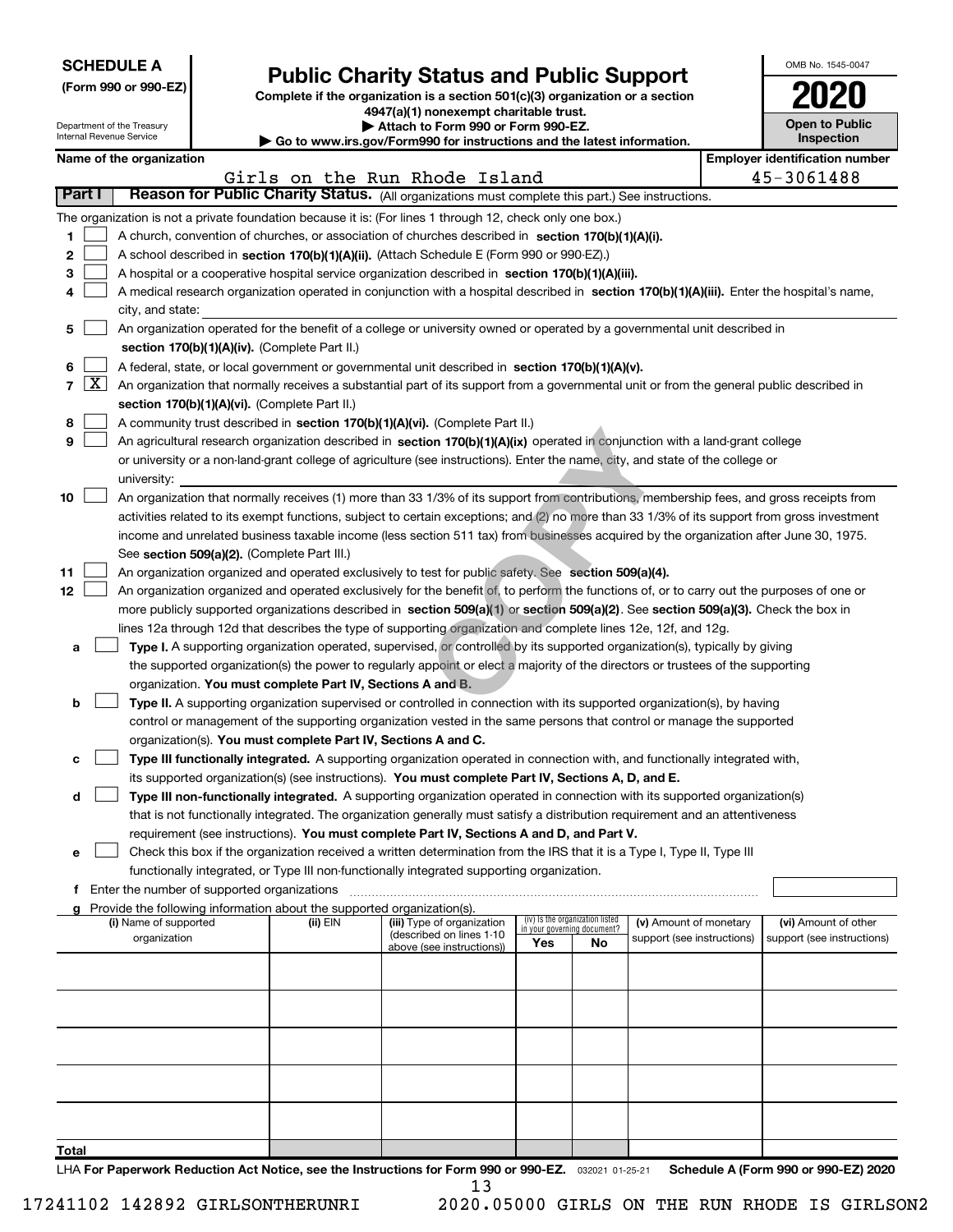#### Schedule A (Form 990 or 990-EZ) 2020  $\verb|Girls|$  on the Run Rhode Island  $\verb|45-3061488|$  Page Part II | Support Schedule for Organizations Described in Sections 170(b)(1)(A)(iv) and 170(b)(1)(A)(vi)

 $45 - 3061488$  Page 2

(Complete only if you checked the box on line 5, 7, or 8 of Part I or if the organization failed to qualify under Part III. If the organization fails to qualify under the tests listed below, please complete Part III.)

|    | <b>Section A. Public Support</b>                                                                                                           |          |           |            |            |                                      |                                          |
|----|--------------------------------------------------------------------------------------------------------------------------------------------|----------|-----------|------------|------------|--------------------------------------|------------------------------------------|
|    | Calendar year (or fiscal year beginning in) $\blacktriangleright$                                                                          | (a) 2016 | (b) 2017  | $(c)$ 2018 | $(d)$ 2019 | (e) 2020                             | (f) Total                                |
|    | 1 Gifts, grants, contributions, and                                                                                                        |          |           |            |            |                                      |                                          |
|    | membership fees received. (Do not                                                                                                          |          |           |            |            |                                      |                                          |
|    | include any "unusual grants.")                                                                                                             | 79, 245. | 109, 140. | 103,786.   | 94,464.    | 101,885.                             | 488,520.                                 |
|    | 2 Tax revenues levied for the organ-                                                                                                       |          |           |            |            |                                      |                                          |
|    | ization's benefit and either paid to                                                                                                       |          |           |            |            |                                      |                                          |
|    | or expended on its behalf                                                                                                                  |          |           |            |            |                                      |                                          |
|    | 3 The value of services or facilities                                                                                                      |          |           |            |            |                                      |                                          |
|    | furnished by a governmental unit to                                                                                                        |          |           |            |            |                                      |                                          |
|    | the organization without charge                                                                                                            |          |           |            |            |                                      |                                          |
|    | 4 Total. Add lines 1 through 3                                                                                                             | 79, 245. | 109, 140. | 103,786.   | 94, 464.   | 101,885.                             | 488,520.                                 |
| 5. | The portion of total contributions                                                                                                         |          |           |            |            |                                      |                                          |
|    | by each person (other than a                                                                                                               |          |           |            |            |                                      |                                          |
|    | governmental unit or publicly                                                                                                              |          |           |            |            |                                      |                                          |
|    | supported organization) included                                                                                                           |          |           |            |            |                                      |                                          |
|    | on line 1 that exceeds 2% of the                                                                                                           |          |           |            |            |                                      |                                          |
|    | amount shown on line 11,                                                                                                                   |          |           |            |            |                                      |                                          |
|    | column (f)                                                                                                                                 |          |           |            |            |                                      | 89,380.                                  |
|    | 6 Public support. Subtract line 5 from line 4.                                                                                             |          |           |            |            |                                      | 399, 140.                                |
|    | <b>Section B. Total Support</b>                                                                                                            |          |           |            |            |                                      |                                          |
|    | Calendar year (or fiscal year beginning in)                                                                                                | (a) 2016 | (b) 2017  | (c) 2018   | $(d)$ 2019 | (e) 2020                             | (f) Total                                |
|    | 7 Amounts from line 4                                                                                                                      | 79,245.  | 109, 140. | 103,786.   | 94,464.    | 101,885.                             | 488,520.                                 |
| 8  | Gross income from interest.                                                                                                                |          |           |            |            |                                      |                                          |
|    | dividends, payments received on                                                                                                            |          |           |            |            |                                      |                                          |
|    | securities loans, rents, royalties,                                                                                                        |          |           |            |            |                                      |                                          |
|    | and income from similar sources                                                                                                            |          |           |            |            |                                      |                                          |
| 9  | Net income from unrelated business                                                                                                         |          |           |            |            |                                      |                                          |
|    | activities, whether or not the                                                                                                             |          |           |            |            |                                      |                                          |
|    | business is regularly carried on                                                                                                           |          |           |            |            |                                      |                                          |
|    | <b>10</b> Other income. Do not include gain                                                                                                |          |           |            |            |                                      |                                          |
|    | or loss from the sale of capital                                                                                                           |          |           |            |            |                                      |                                          |
|    | assets (Explain in Part VI.)                                                                                                               |          |           |            |            |                                      |                                          |
|    | <b>11 Total support.</b> Add lines 7 through 10                                                                                            |          |           |            |            |                                      | 488,520.                                 |
|    | <b>12</b> Gross receipts from related activities, etc. (see instructions)                                                                  |          |           |            |            | 12                                   | 584,621.                                 |
|    | 13 First 5 years. If the Form 990 is for the organization's first, second, third, fourth, or fifth tax year as a section 501(c)(3)         |          |           |            |            |                                      |                                          |
|    | organization, check this box and stop here                                                                                                 |          |           |            |            |                                      |                                          |
|    | <b>Section C. Computation of Public Support Percentage</b>                                                                                 |          |           |            |            |                                      |                                          |
|    |                                                                                                                                            |          |           |            |            | 14                                   | 81.70<br>$\frac{9}{6}$                   |
|    |                                                                                                                                            |          |           |            |            | 15                                   | 74.90<br>$\%$                            |
|    | 16a 33 1/3% support test - 2020. If the organization did not check the box on line 13, and line 14 is 33 1/3% or more, check this box and  |          |           |            |            |                                      |                                          |
|    | stop here. The organization qualifies as a publicly supported organization                                                                 |          |           |            |            |                                      | $\blacktriangleright$ $\boxed{\text{X}}$ |
|    | b 33 1/3% support test - 2019. If the organization did not check a box on line 13 or 16a, and line 15 is 33 1/3% or more, check this box   |          |           |            |            |                                      |                                          |
|    | and stop here. The organization qualifies as a publicly supported organization                                                             |          |           |            |            |                                      |                                          |
|    | 17a 10% -facts-and-circumstances test - 2020. If the organization did not check a box on line 13, 16a, or 16b, and line 14 is 10% or more, |          |           |            |            |                                      |                                          |
|    | and if the organization meets the facts and circumstances test, check this box and stop here. Explain in Part VI how the organization      |          |           |            |            |                                      |                                          |
|    | meets the facts-and-circumstances test. The organization qualifies as a publicly supported organization                                    |          |           |            |            |                                      |                                          |
|    |                                                                                                                                            |          |           |            |            |                                      |                                          |
|    | b 10% -facts-and-circumstances test - 2019. If the organization did not check a box on line 13, 16a, 16b, or 17a, and line 15 is 10% or    |          |           |            |            |                                      |                                          |
|    | more, and if the organization meets the facts-and-circumstances test, check this box and stop here. Explain in Part VI how the             |          |           |            |            |                                      |                                          |
|    | organization meets the facts-and-circumstances test. The organization qualifies as a publicly supported organization                       |          |           |            |            |                                      |                                          |
|    | 18 Private foundation. If the organization did not check a box on line 13, 16a, 16b, 17a, or 17b, check this box and see instructions      |          |           |            |            | Schedule A (Form 990 or 990-F7) 2020 |                                          |

Schedule A (Form 990 or 990-EZ) 2020

032022 01-25-21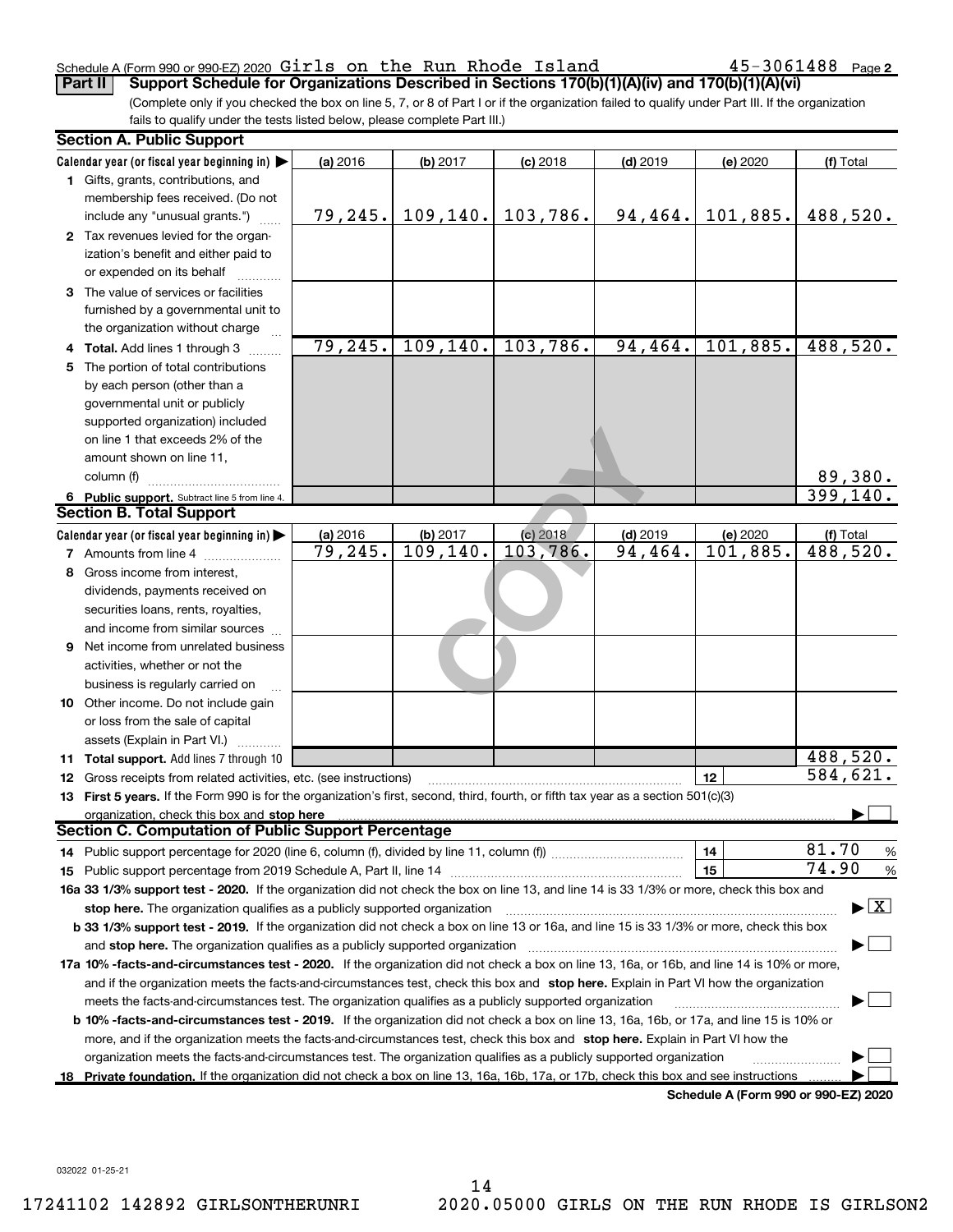#### Schedule A (Form 990 or 990-EZ) 2020  $\verb|Girls|$  on the Run Rhode Island  $\verb|45-3061488|$   $\verb|Page|$ **Part III | Support Schedule for Organizations Described in Section 509(a)(2)**

(Complete only if you checked the box on line 10 of Part I or if the organization failed to qualify under Part II. If the organization fails to qualify under the tests listed below, please complete Part II.)

|    | <b>Section A. Public Support</b>                                                                                                                                                                |          |          |            |            |                                      |           |
|----|-------------------------------------------------------------------------------------------------------------------------------------------------------------------------------------------------|----------|----------|------------|------------|--------------------------------------|-----------|
|    | Calendar year (or fiscal year beginning in) $\blacktriangleright$                                                                                                                               | (a) 2016 | (b) 2017 | $(c)$ 2018 | $(d)$ 2019 | (e) 2020                             | (f) Total |
|    | 1 Gifts, grants, contributions, and                                                                                                                                                             |          |          |            |            |                                      |           |
|    | membership fees received. (Do not                                                                                                                                                               |          |          |            |            |                                      |           |
|    | include any "unusual grants.")                                                                                                                                                                  |          |          |            |            |                                      |           |
|    | <b>2</b> Gross receipts from admissions,<br>merchandise sold or services per-<br>formed, or facilities furnished in<br>any activity that is related to the<br>organization's tax-exempt purpose |          |          |            |            |                                      |           |
| З  | Gross receipts from activities that                                                                                                                                                             |          |          |            |            |                                      |           |
|    | are not an unrelated trade or bus-                                                                                                                                                              |          |          |            |            |                                      |           |
|    | iness under section 513                                                                                                                                                                         |          |          |            |            |                                      |           |
|    | 4 Tax revenues levied for the organ-<br>ization's benefit and either paid to                                                                                                                    |          |          |            |            |                                      |           |
|    | or expended on its behalf                                                                                                                                                                       |          |          |            |            |                                      |           |
| 5. | The value of services or facilities                                                                                                                                                             |          |          |            |            |                                      |           |
|    | furnished by a governmental unit to                                                                                                                                                             |          |          |            |            |                                      |           |
|    | the organization without charge                                                                                                                                                                 |          |          |            |            |                                      |           |
|    | <b>6 Total.</b> Add lines 1 through 5 $\ldots$                                                                                                                                                  |          |          |            |            |                                      |           |
|    | 7a Amounts included on lines 1, 2, and                                                                                                                                                          |          |          |            |            |                                      |           |
|    | 3 received from disqualified persons                                                                                                                                                            |          |          |            |            |                                      |           |
|    | <b>b</b> Amounts included on lines 2 and 3 received<br>from other than disqualified persons that<br>exceed the greater of \$5,000 or 1% of the<br>amount on line 13 for the year                |          |          |            |            |                                      |           |
|    | c Add lines 7a and 7b                                                                                                                                                                           |          |          |            |            |                                      |           |
|    | 8 Public support. (Subtract line 7c from line 6.)                                                                                                                                               |          |          |            |            |                                      |           |
|    | <b>Section B. Total Support</b>                                                                                                                                                                 |          |          |            |            |                                      |           |
|    | Calendar year (or fiscal year beginning in) $\blacktriangleright$                                                                                                                               | (a) 2016 | (b) 2017 | $(c)$ 2018 | $(d)$ 2019 | (e) 2020                             | (f) Total |
|    | 9 Amounts from line 6                                                                                                                                                                           |          |          |            |            |                                      |           |
|    | 10a Gross income from interest,<br>dividends, payments received on<br>securities loans, rents, royalties,<br>and income from similar sources                                                    |          |          |            |            |                                      |           |
|    | <b>b</b> Unrelated business taxable income                                                                                                                                                      |          |          |            |            |                                      |           |
|    | (less section 511 taxes) from businesses                                                                                                                                                        |          |          |            |            |                                      |           |
|    | acquired after June 30, 1975                                                                                                                                                                    |          |          |            |            |                                      |           |
|    | c Add lines 10a and 10b                                                                                                                                                                         |          |          |            |            |                                      |           |
|    | <b>11</b> Net income from unrelated business<br>activities not included in line 10b,<br>whether or not the business is<br>regularly carried on                                                  |          |          |            |            |                                      |           |
|    | <b>12</b> Other income. Do not include gain<br>or loss from the sale of capital<br>assets (Explain in Part VI.)                                                                                 |          |          |            |            |                                      |           |
|    | <b>13</b> Total support. (Add lines 9, 10c, 11, and 12.)                                                                                                                                        |          |          |            |            |                                      |           |
|    | 14 First 5 years. If the Form 990 is for the organization's first, second, third, fourth, or fifth tax year as a section 501(c)(3) organization,                                                |          |          |            |            |                                      |           |
|    | check this box and stop here                                                                                                                                                                    |          |          |            |            |                                      |           |
|    | <b>Section C. Computation of Public Support Percentage</b>                                                                                                                                      |          |          |            |            |                                      |           |
|    | 15 Public support percentage for 2020 (line 8, column (f), divided by line 13, column (f))                                                                                                      |          |          |            |            | 15                                   | %         |
|    | 16 Public support percentage from 2019 Schedule A, Part III, line 15                                                                                                                            |          |          |            |            | 16                                   | %         |
|    | <b>Section D. Computation of Investment Income Percentage</b>                                                                                                                                   |          |          |            |            |                                      |           |
|    |                                                                                                                                                                                                 |          |          |            |            | 17                                   | %         |
|    | 18 Investment income percentage from 2019 Schedule A, Part III, line 17                                                                                                                         |          |          |            |            | 18                                   | %         |
|    | 19a 33 1/3% support tests - 2020. If the organization did not check the box on line 14, and line 15 is more than 33 1/3%, and line 17 is not                                                    |          |          |            |            |                                      |           |
|    | more than 33 1/3%, check this box and stop here. The organization qualifies as a publicly supported organization                                                                                |          |          |            |            |                                      |           |
|    | b 33 1/3% support tests - 2019. If the organization did not check a box on line 14 or line 19a, and line 16 is more than 33 1/3%, and                                                           |          |          |            |            |                                      |           |
|    | line 18 is not more than 33 1/3%, check this box and stop here. The organization qualifies as a publicly supported organization                                                                 |          |          |            |            |                                      |           |
|    | 20 Private foundation. If the organization did not check a box on line 14, 19a, or 19b, check this box and see instructions                                                                     |          |          |            |            |                                      |           |
|    | 032023 01-25-21                                                                                                                                                                                 |          | 15       |            |            | Schedule A (Form 990 or 990-EZ) 2020 |           |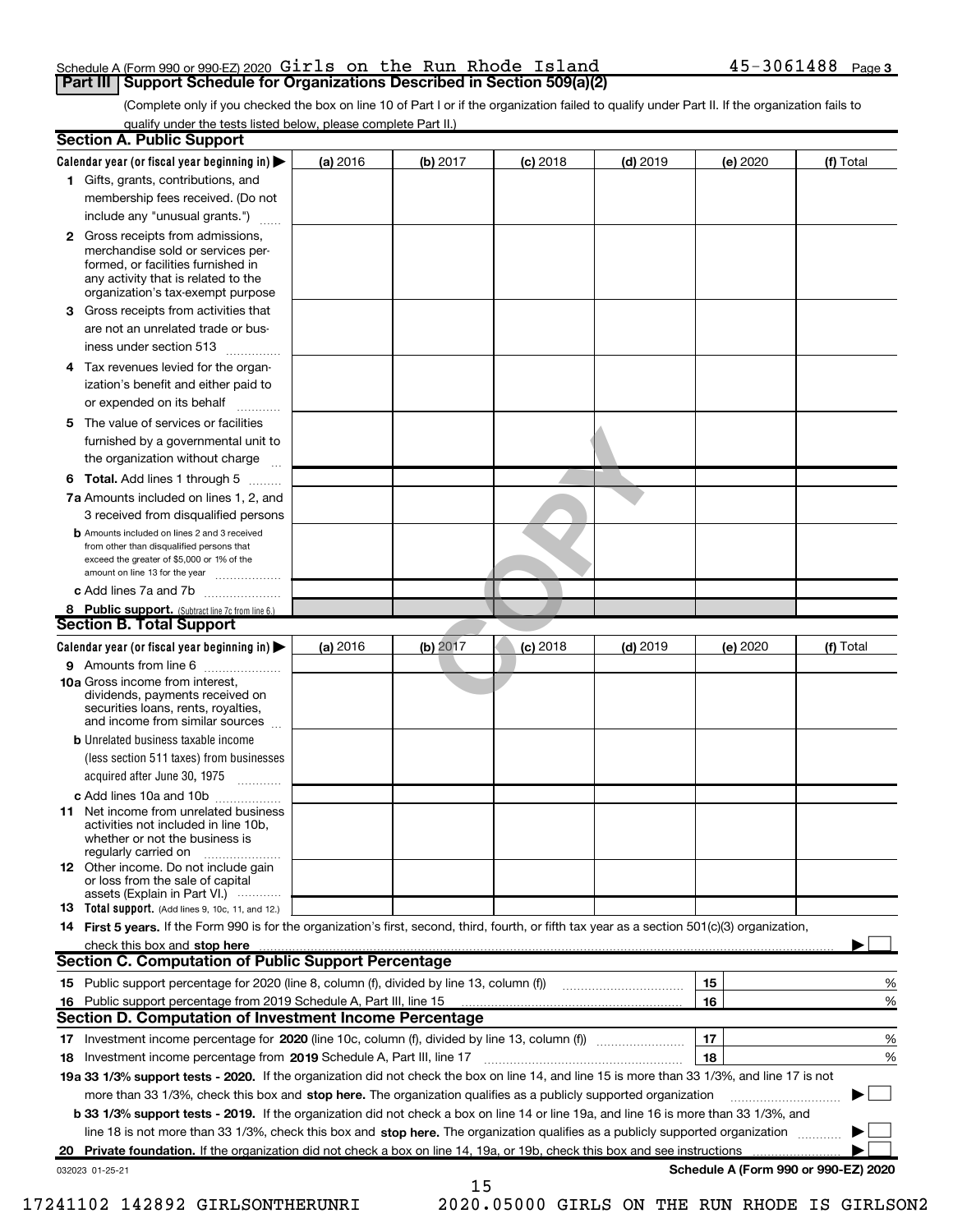### Schedule A (Form 990 or 990-EZ) 2020  $\verb|Girls|$  on the Run Rhode Island  $\verb|45-3061488|$   $\verb|Page|$

### **Part IV | Supporting Organizations**

(Complete only if you checked a box in line 12 on Part I. If you checked box 12a, Part I, complete Sections A and B. If you checked box 12b, Part I, complete Sections A and C. If you checked box 12c, Part I, complete Sections A, D, and E. If you checked box 12d, Part I, complete Sections A and D, and complete Part V.)

### Section A. All Supporting Organizations

- 1 Are all of the organization's supported organizations listed by name in the organization's governing documents? If "No," describe in Part VI how the supported organizations are designated. If designated by class or purpose, describe the designation. If historic and continuing relationship, explain.
- 2 Did the organization have any supported organization that does not have an IRS determination of status under section 509(a)(1) or (2)? If "Yes," explain in Part VI how the organization determined that the supported organization was described in section 509(a)(1) or (2).
- 3a Did the organization have a supported organization described in section 501(c)(4), (5), or (6)? If "Yes," answer lines 3b and 3c below.
- b Did the organization confirm that each supported organization qualified under section 501(c)(4), (5), or (6) and satisfied the public support tests under section 509(a)(2)? If "Yes," describe in Part VI when and how the organization made the determination.
- c Did the organization ensure that all support to such organizations was used exclusively for section 170(c)(2)(B) purposes? If "Yes," explain in Part VI what controls the organization put in place to ensure such use.
- 4a Was any supported organization not organized in the United States ("foreign supported organization")? If "Yes," and if you checked box 12a or 12b in Part I, answer lines 4b and 4c below.
- b Did the organization have ultimate control and discretion in deciding whether to make grants to the foreign supported organization? If "Yes," describe in Part VI how the organization had such control and discretion despite being controlled or supervised by or in connection with its supported organizations.
- c Did the organization support any foreign supported organization that does not have an IRS determination under sections 501(c)(3) and 509(a)(1) or (2)? If "Yes," explain in Part VI what controls the organization used to ensure that all support to the foreign supported organization was used exclusively for section 170(c)(2)(B) purposes.
- 5a Did the organization add, substitute, or remove any supported organizations during the tax year? If "Yes," answer lines 5b and 5c below (if applicable). Also, provide detail in Part VI, including (i) the names and EIN numbers of the supported organizations added, substituted, or removed; (ii) the reasons for each such action; (iii) the authority under the organization's organizing document authorizing such action; and (iv) how the action was accomplished (such as by amendment to the organizing document). mization put in piace to ensure such use.<br>
States ("foreign supported organization")? If<br>
thes 4b and 4c below.<br>
deciding whether to make grants to the foreign<br>
e organization had such control and discretion<br>
tin its supp
- **b Type I or Type II only.** Was any added or substituted supported organization part of a class already designated in the organization's organizing document?
- c Substitutions only. Was the substitution the result of an event beyond the organization's control?
- 6 Did the organization provide support (whether in the form of grants or the provision of services or facilities) to Part VI. support or benefit one or more of the filing organization's supported organizations? If "Yes," provide detail in anyone other than (i) its supported organizations, (ii) individuals that are part of the charitable class benefited by one or more of its supported organizations, or (iii) other supporting organizations that also
- 7 Did the organization provide a grant, loan, compensation, or other similar payment to a substantial contributor regard to a substantial contributor? If "Yes," complete Part I of Schedule L (Form 990 or 990-EZ). (as defined in section 4958(c)(3)(C)), a family member of a substantial contributor, or a 35% controlled entity with
- 8 Did the organization make a loan to a disqualified person (as defined in section 4958) not described in line 7? If "Yes," complete Part I of Schedule L (Form 990 or 990-EZ).
- 9a Was the organization controlled directly or indirectly at any time during the tax year by one or more in section 509(a)(1) or (2))? If "Yes," provide detail in Part VI. disqualified persons, as defined in section 4946 (other than foundation managers and organizations described
- b Did one or more disqualified persons (as defined in line 9a) hold a controlling interest in any entity in which the supporting organization had an interest? If "Yes," provide detail in Part VI.
- c Did a disqualified person (as defined in line 9a) have an ownership interest in, or derive any personal benefit from, assets in which the supporting organization also had an interest? If "Yes," provide detail in Part VI.
- 10a Was the organization subject to the excess business holdings rules of section 4943 because of section supporting organizations)? If "Yes," answer line 10b below. 4943(f) (regarding certain Type II supporting organizations, and all Type III non-functionally integrated
- **b** Did the organization have any excess business holdings in the tax year? (Use Schedule C, Form 4720, to determine whether the organization had excess business holdings.)

032024 01-25-21

Schedule A (Form 990 or 990-EZ) 2020

Yes | No



16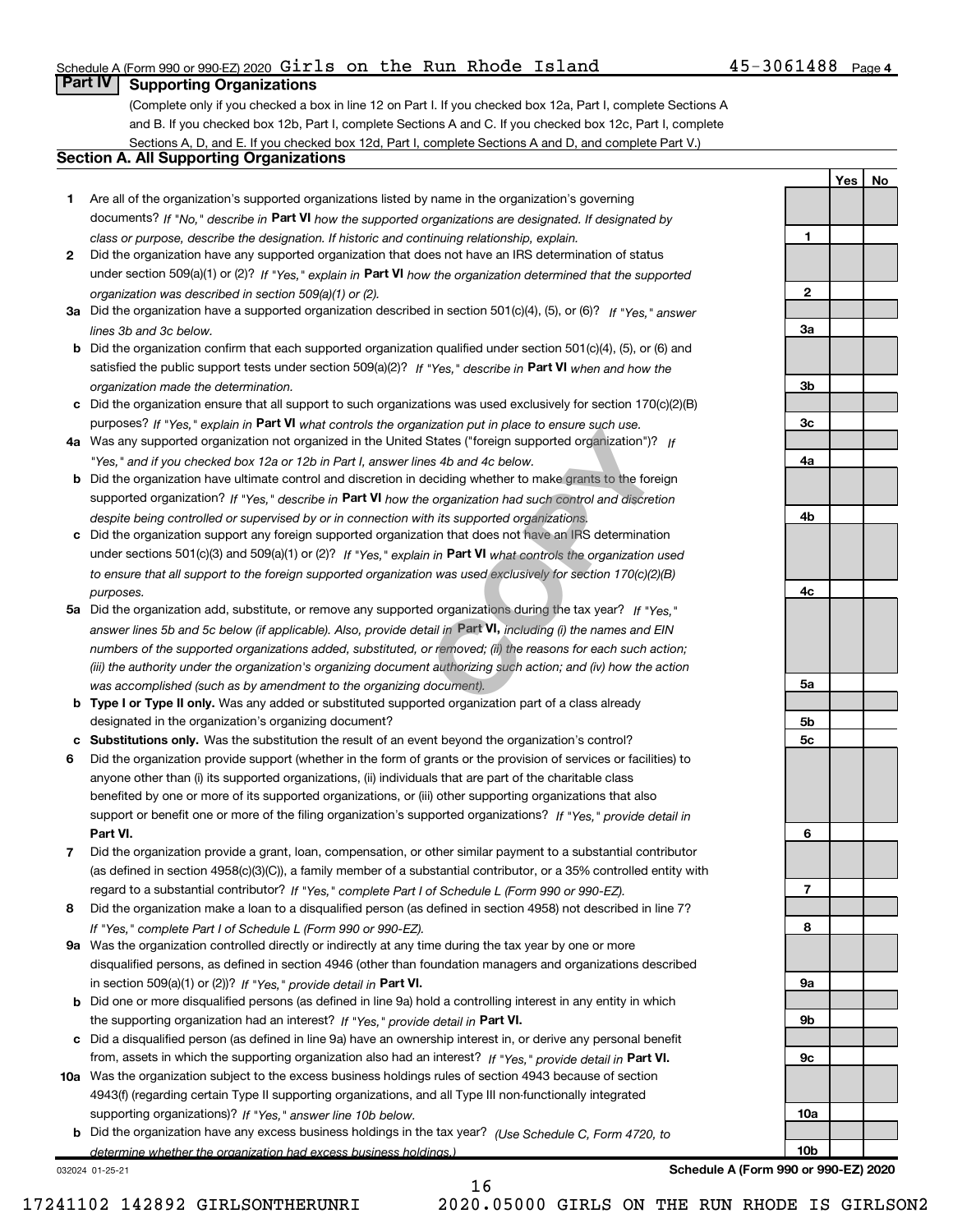#### Schedule A (Form 990 or 990-EZ) 2020  $G1r1s$  on the Run Rhode Island  $45-3061488$  Page Girls on the Run Rhode Island 45-3061488

Part IV | Supporting Organizations (continued)

|    |                                                                                                                                                                                                                                                            |              | Yes <sub>1</sub> | No |
|----|------------------------------------------------------------------------------------------------------------------------------------------------------------------------------------------------------------------------------------------------------------|--------------|------------------|----|
| 11 | Has the organization accepted a gift or contribution from any of the following persons?                                                                                                                                                                    |              |                  |    |
|    | a A person who directly or indirectly controls, either alone or together with persons described in lines 11b and                                                                                                                                           |              |                  |    |
|    | 11c below, the governing body of a supported organization?                                                                                                                                                                                                 | 11a          |                  |    |
|    | <b>b</b> A family member of a person described in line 11a above?                                                                                                                                                                                          | 11b          |                  |    |
|    | c A 35% controlled entity of a person described in line 11a or 11b above? If "Yes" to line 11a, 11b, or 11c, provide                                                                                                                                       |              |                  |    |
|    | detail in Part VI.                                                                                                                                                                                                                                         | 11c          |                  |    |
|    | <b>Section B. Type I Supporting Organizations</b>                                                                                                                                                                                                          |              |                  |    |
|    |                                                                                                                                                                                                                                                            |              | Yes              | No |
| 1  | Did the governing body, members of the governing body, officers acting in their official capacity, or membership of one or                                                                                                                                 |              |                  |    |
|    | more supported organizations have the power to regularly appoint or elect at least a majority of the organization's officers,                                                                                                                              |              |                  |    |
|    | directors, or trustees at all times during the tax year? If "No," describe in Part VI how the supported organization(s)                                                                                                                                    |              |                  |    |
|    | effectively operated, supervised, or controlled the organization's activities. If the organization had more than one supported<br>organization, describe how the powers to appoint and/or remove officers, directors, or trustees were allocated among the |              |                  |    |
|    | supported organizations and what conditions or restrictions, if any, applied to such powers during the tax year.                                                                                                                                           | 1            |                  |    |
| 2  | Did the organization operate for the benefit of any supported organization other than the supported                                                                                                                                                        |              |                  |    |
|    | organization(s) that operated, supervised, or controlled the supporting organization? If "Yes," explain in                                                                                                                                                 |              |                  |    |
|    | Part VI how providing such benefit carried out the purposes of the supported organization(s) that operated,                                                                                                                                                |              |                  |    |
|    | supervised, or controlled the supporting organization.                                                                                                                                                                                                     | $\mathbf{2}$ |                  |    |
|    | <b>Section C. Type II Supporting Organizations</b>                                                                                                                                                                                                         |              |                  |    |
|    |                                                                                                                                                                                                                                                            |              | Yes              | No |
| 1  | Were a majority of the organization's directors or trustees during the tax year also a majority of the directors                                                                                                                                           |              |                  |    |
|    | or trustees of each of the organization's supported organization(s)? If "No," describe in Part VI how control                                                                                                                                              |              |                  |    |
|    |                                                                                                                                                                                                                                                            |              |                  |    |
|    | or management of the supporting organization was vested in the same persons that controlled or managed                                                                                                                                                     | 1            |                  |    |
|    | the supported organization(s).<br>Section D. All Type III Supporting Organizations                                                                                                                                                                         |              |                  |    |
|    |                                                                                                                                                                                                                                                            |              | Yes              | No |
| 1  | Did the organization provide to each of its supported organizations, by the last day of the fifth month of the                                                                                                                                             |              |                  |    |
|    | organization's tax year, (i) a written notice describing the type and amount of support provided during the prior tax                                                                                                                                      |              |                  |    |
|    | year, (ii) a copy of the Form 990 that was most recently filed as of the date of notification, and (iii) copies of the                                                                                                                                     |              |                  |    |
|    | organization's governing documents in effect on the date of notification, to the extent not previously provided?                                                                                                                                           | 1            |                  |    |
| 2  |                                                                                                                                                                                                                                                            |              |                  |    |
|    | Were any of the organization's officers, directors, or trustees either (i) appointed or elected by the supported                                                                                                                                           |              |                  |    |
|    | organization(s) or (ii) serving on the governing body of a supported organization? If "No," explain in Part VI how                                                                                                                                         |              |                  |    |
|    | the organization maintained a close and continuous working relationship with the supported organization(s).                                                                                                                                                | $\mathbf{2}$ |                  |    |
| 3  | By reason of the relationship described in line 2, above, did the organization's supported organizations have a                                                                                                                                            |              |                  |    |
|    | significant voice in the organization's investment policies and in directing the use of the organization's                                                                                                                                                 |              |                  |    |
|    | income or assets at all times during the tax year? If "Yes," describe in Part VI the role the organization's                                                                                                                                               |              |                  |    |
|    | supported organizations played in this regard.<br>Section E. Type III Functionally Integrated Supporting Organizations                                                                                                                                     | 3            |                  |    |
|    |                                                                                                                                                                                                                                                            |              |                  |    |
| 1  | Check the box next to the method that the organization used to satisfy the Integral Part Test during the year (see instructions).                                                                                                                          |              |                  |    |
| a  | The organization satisfied the Activities Test. Complete line 2 below.                                                                                                                                                                                     |              |                  |    |
| b  | The organization is the parent of each of its supported organizations. Complete line 3 below.                                                                                                                                                              |              |                  |    |
| c  | The organization supported a governmental entity. Describe in Part VI how you supported a governmental entity (see instructions)                                                                                                                           |              |                  |    |
| 2  | Activities Test. Answer lines 2a and 2b below.                                                                                                                                                                                                             |              | Yes              | No |
| а  | Did substantially all of the organization's activities during the tax year directly further the exempt purposes of                                                                                                                                         |              |                  |    |
|    | the supported organization(s) to which the organization was responsive? If "Yes," then in Part VI identify                                                                                                                                                 |              |                  |    |
|    | those supported organizations and explain how these activities directly furthered their exempt purposes,                                                                                                                                                   |              |                  |    |
|    | how the organization was responsive to those supported organizations, and how the organization determined                                                                                                                                                  |              |                  |    |
|    | that these activities constituted substantially all of its activities.                                                                                                                                                                                     | 2a           |                  |    |
| b  | Did the activities described in line 2a, above, constitute activities that, but for the organization's involvement,                                                                                                                                        |              |                  |    |
|    | one or more of the organization's supported organization(s) would have been engaged in? If "Yes," explain in                                                                                                                                               |              |                  |    |
|    | Part VI the reasons for the organization's position that its supported organization(s) would have engaged in                                                                                                                                               |              |                  |    |
|    | these activities but for the organization's involvement.                                                                                                                                                                                                   | 2b           |                  |    |
| з  | Parent of Supported Organizations. Answer lines 3a and 3b below.                                                                                                                                                                                           |              |                  |    |
| a  | Did the organization have the power to regularly appoint or elect a majority of the officers, directors, or                                                                                                                                                |              |                  |    |
|    | trustees of each of the supported organizations? If "Yes" or "No" provide details in Part VI.                                                                                                                                                              | За           |                  |    |
| b  | Did the organization exercise a substantial degree of direction over the policies, programs, and activities of each                                                                                                                                        |              |                  |    |
|    | of its supported organizations? If "Yes," describe in Part VI the role played by the organization in this regard.                                                                                                                                          | 3b           |                  |    |
|    | Schedule A (Form 990 or 990-EZ) 2020<br>032025 01-25-21                                                                                                                                                                                                    |              |                  |    |

17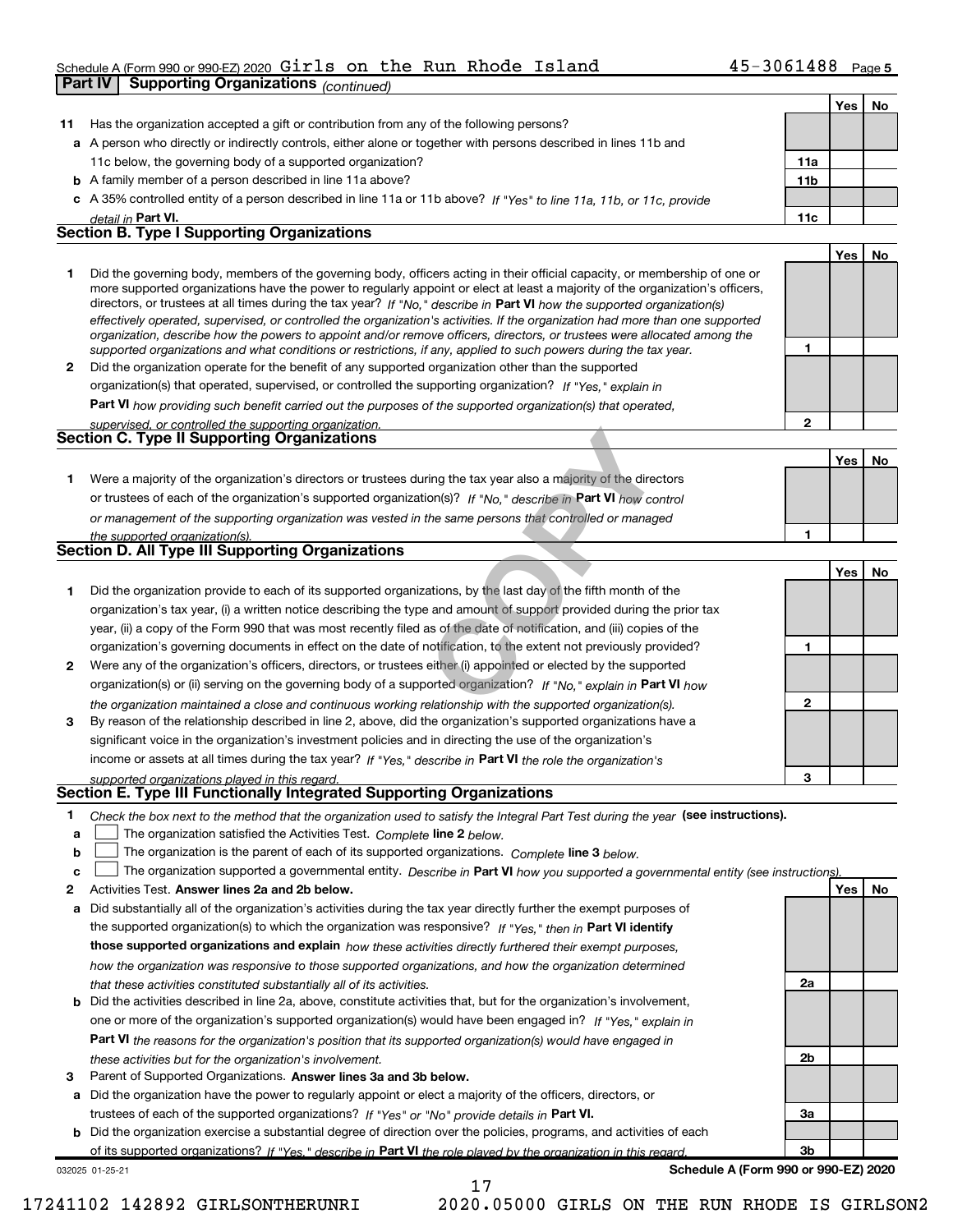| Schedule A (Form 990 or 990-EZ) 2020 Girls on the Run Rhode Island                      |  |  | $45 - 3061488$ Page 6 |  |
|-----------------------------------------------------------------------------------------|--|--|-----------------------|--|
| <b>Part V</b>   Type III Non-Functionally Integrated 509(a)(3) Supporting Organizations |  |  |                       |  |

Check here if the organization satisfied the Integral Part Test as a qualifying trust on Nov. 20, 1970 ( explain in Part VI). See instructions. All other Type III non-functionally integrated supporting organizations must complete Sections A through E.

|              | Section A - Adjusted Net Income                                                                                                   |                         | (A) Prior Year | (B) Current Year<br>(optional) |
|--------------|-----------------------------------------------------------------------------------------------------------------------------------|-------------------------|----------------|--------------------------------|
| 1            | Net short-term capital gain                                                                                                       | 1                       |                |                                |
| 2            | Recoveries of prior-year distributions                                                                                            | $\mathbf{2}$            |                |                                |
| 3            | Other gross income (see instructions)                                                                                             | 3                       |                |                                |
| 4            | Add lines 1 through 3.                                                                                                            | 4                       |                |                                |
| 5            | Depreciation and depletion                                                                                                        | 5                       |                |                                |
| 6            | Portion of operating expenses paid or incurred for production or                                                                  |                         |                |                                |
|              | collection of gross income or for management, conservation, or                                                                    |                         |                |                                |
|              | maintenance of property held for production of income (see instructions)                                                          | 6                       |                |                                |
| 7            | Other expenses (see instructions)                                                                                                 | $\overline{7}$          |                |                                |
| 8            | Adjusted Net Income (subtract lines 5, 6, and 7 from line 4)                                                                      | 8                       |                |                                |
|              | <b>Section B - Minimum Asset Amount</b>                                                                                           |                         | (A) Prior Year | (B) Current Year<br>(optional) |
| 1            | Aggregate fair market value of all non-exempt-use assets (see                                                                     |                         |                |                                |
|              | instructions for short tax year or assets held for part of year):                                                                 |                         |                |                                |
|              | <b>a</b> Average monthly value of securities                                                                                      | 1a                      |                |                                |
|              | <b>b</b> Average monthly cash balances                                                                                            | 1b                      |                |                                |
|              | c Fair market value of other non-exempt-use assets                                                                                | 1 <sub>c</sub>          |                |                                |
|              | d Total (add lines 1a, 1b, and 1c)                                                                                                | 1d                      |                |                                |
|              | e Discount claimed for blockage or other factors                                                                                  |                         |                |                                |
|              | (explain in detail in Part VI):                                                                                                   |                         |                |                                |
| $\mathbf{2}$ | Acquisition indebtedness applicable to non-exempt-use assets                                                                      | $2^{\circ}$             |                |                                |
| 3            | Subtract line 2 from line 1d.                                                                                                     | $\overline{\mathbf{3}}$ |                |                                |
| 4            | Cash deemed held for exempt use. Enter 0.015 of line 3 (for greater amount,                                                       |                         |                |                                |
|              | see instructions)                                                                                                                 | 4                       |                |                                |
| 5            | Net value of non-exempt-use assets (subtract line 4 from line 3)                                                                  | 5                       |                |                                |
| 6            | Multiply line 5 by 0.035.                                                                                                         | 6                       |                |                                |
| 7            | Recoveries of prior-year distributions                                                                                            | $\overline{7}$          |                |                                |
| 8            | <b>Minimum Asset Amount</b> (add line 7 to line 6)                                                                                | 8                       |                |                                |
|              | <b>Section C - Distributable Amount</b>                                                                                           |                         |                | <b>Current Year</b>            |
| 1            | Adjusted net income for prior year (from Section A, line 8, column A)                                                             | 1                       |                |                                |
| 2            | Enter 0.85 of line 1.                                                                                                             | $\mathbf 2$             |                |                                |
| 3            | Minimum asset amount for prior year (from Section B, line 8, column A)                                                            | 3                       |                |                                |
| 4            | Enter greater of line 2 or line 3.                                                                                                | 4                       |                |                                |
| 5            | Income tax imposed in prior year                                                                                                  | 5                       |                |                                |
| 6            | <b>Distributable Amount.</b> Subtract line 5 from line 4, unless subject to                                                       |                         |                |                                |
|              | emergency temporary reduction (see instructions).                                                                                 | 6                       |                |                                |
| 7            | Check here if the current year is the organization's first as a non-functionally integrated Type III supporting organization (see |                         |                |                                |

instructions).

Schedule A (Form 990 or 990-EZ) 2020

032026 01-25-21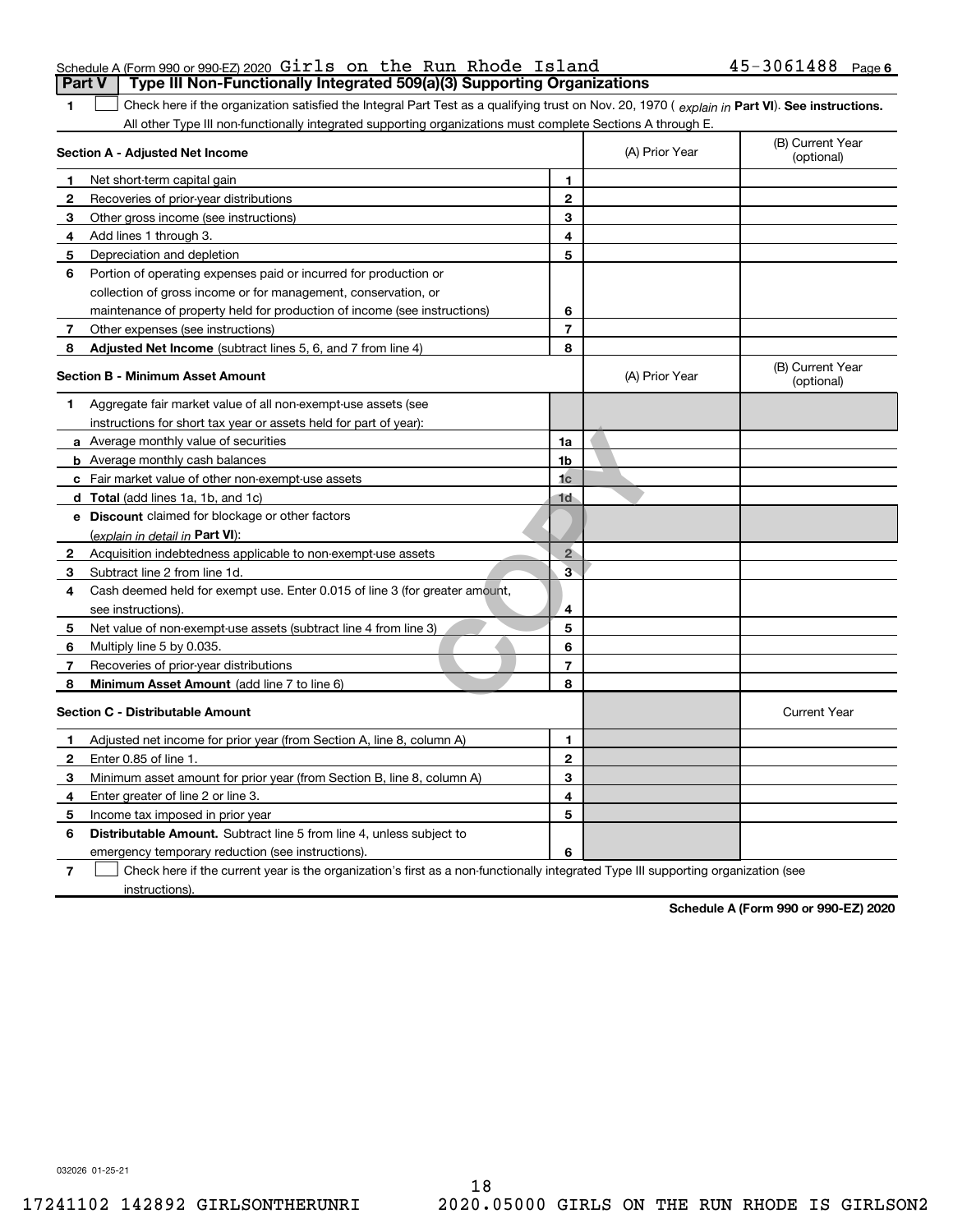### Schedule A (Form 990 or 990-EZ) 2020  $\verb|Girls|$  on the Run Rhode Island  $\verb|45-3061488|$   $\verb|Page|$

| <b>Part V</b> | Type III Non-Functionally Integrated 509(a)(3) Supporting Organizations                    |                                    | (continued)                                    |                                                  |
|---------------|--------------------------------------------------------------------------------------------|------------------------------------|------------------------------------------------|--------------------------------------------------|
|               | Section D - Distributions                                                                  |                                    |                                                | <b>Current Year</b>                              |
|               | Amounts paid to supported organizations to accomplish exempt purposes                      |                                    | 1                                              |                                                  |
| 2             | Amounts paid to perform activity that directly furthers exempt purposes of supported       |                                    |                                                |                                                  |
|               | organizations, in excess of income from activity                                           | 2                                  |                                                |                                                  |
| з             | Administrative expenses paid to accomplish exempt purposes of supported organizations      | 3                                  |                                                |                                                  |
| 4             | Amounts paid to acquire exempt-use assets                                                  | 4                                  |                                                |                                                  |
| 5             | Qualified set-aside amounts (prior IRS approval required - provide details in Part VI)     |                                    | 5                                              |                                                  |
| 6             | Other distributions ( <i>describe in</i> Part VI). See instructions.                       | 6                                  |                                                |                                                  |
| 7             | <b>Total annual distributions.</b> Add lines 1 through 6.                                  | $\overline{7}$                     |                                                |                                                  |
| 8             | Distributions to attentive supported organizations to which the organization is responsive |                                    |                                                |                                                  |
|               | (provide details in Part VI). See instructions.                                            | 8                                  |                                                |                                                  |
| 9             | Distributable amount for 2020 from Section C, line 6                                       |                                    | 9                                              |                                                  |
| 10            | Line 8 amount divided by line 9 amount                                                     |                                    | 10                                             |                                                  |
|               | <b>Section E - Distribution Allocations</b> (see instructions)                             | (i)<br><b>Excess Distributions</b> | (iii)<br><b>Underdistributions</b><br>Pre-2020 | (iii)<br><b>Distributable</b><br>Amount for 2020 |
| 1             | Distributable amount for 2020 from Section C, line 6                                       |                                    |                                                |                                                  |
| 2             | Underdistributions, if any, for years prior to 2020 (reason-                               |                                    |                                                |                                                  |
|               | able cause required - explain in Part VI). See instructions.                               |                                    |                                                |                                                  |
| з             | Excess distributions carryover, if any, to 2020                                            |                                    |                                                |                                                  |
|               | <b>a</b> From 2015                                                                         |                                    |                                                |                                                  |
|               | <b>b</b> From 2016                                                                         |                                    |                                                |                                                  |
|               | $c$ From 2017                                                                              |                                    |                                                |                                                  |
|               | <b>d</b> From 2018                                                                         |                                    |                                                |                                                  |
|               | e From 2019                                                                                |                                    |                                                |                                                  |
|               | f Total of lines 3a through 3e                                                             |                                    |                                                |                                                  |
|               | <b>g</b> Applied to underdistributions of prior years                                      |                                    |                                                |                                                  |
|               | <b>h</b> Applied to 2020 distributable amount                                              |                                    |                                                |                                                  |
|               | Carryover from 2015 not applied (see instructions)                                         |                                    |                                                |                                                  |
|               | Remainder. Subtract lines 3g, 3h, and 3i from line 3f.                                     |                                    |                                                |                                                  |
| 4             | Distributions for 2020 from Section D,                                                     |                                    |                                                |                                                  |
|               | line $7:$                                                                                  |                                    |                                                |                                                  |
|               | a Applied to underdistributions of prior years                                             |                                    |                                                |                                                  |
|               | <b>b</b> Applied to 2020 distributable amount                                              |                                    |                                                |                                                  |
|               | c Remainder. Subtract lines 4a and 4b from line 4.                                         |                                    |                                                |                                                  |
| 5             | Remaining underdistributions for years prior to 2020, if                                   |                                    |                                                |                                                  |
|               | any. Subtract lines 3g and 4a from line 2. For result greater                              |                                    |                                                |                                                  |
|               | than zero, explain in Part VI. See instructions.                                           |                                    |                                                |                                                  |
| 6             | Remaining underdistributions for 2020. Subtract lines 3h                                   |                                    |                                                |                                                  |
|               | and 4b from line 1. For result greater than zero, explain in                               |                                    |                                                |                                                  |
|               | Part VI. See instructions.                                                                 |                                    |                                                |                                                  |
| 7             | Excess distributions carryover to 2021. Add lines 3j                                       |                                    |                                                |                                                  |
|               | and 4c.                                                                                    |                                    |                                                |                                                  |
| 8             | Breakdown of line 7:                                                                       |                                    |                                                |                                                  |
|               | a Excess from 2016                                                                         |                                    |                                                |                                                  |
|               | <b>b</b> Excess from 2017                                                                  |                                    |                                                |                                                  |
|               | c Excess from 2018                                                                         |                                    |                                                |                                                  |
|               | d Excess from 2019                                                                         |                                    |                                                |                                                  |
|               | e Excess from 2020                                                                         |                                    |                                                |                                                  |

Schedule A (Form 990 or 990-EZ) 2020

032027 01-25-21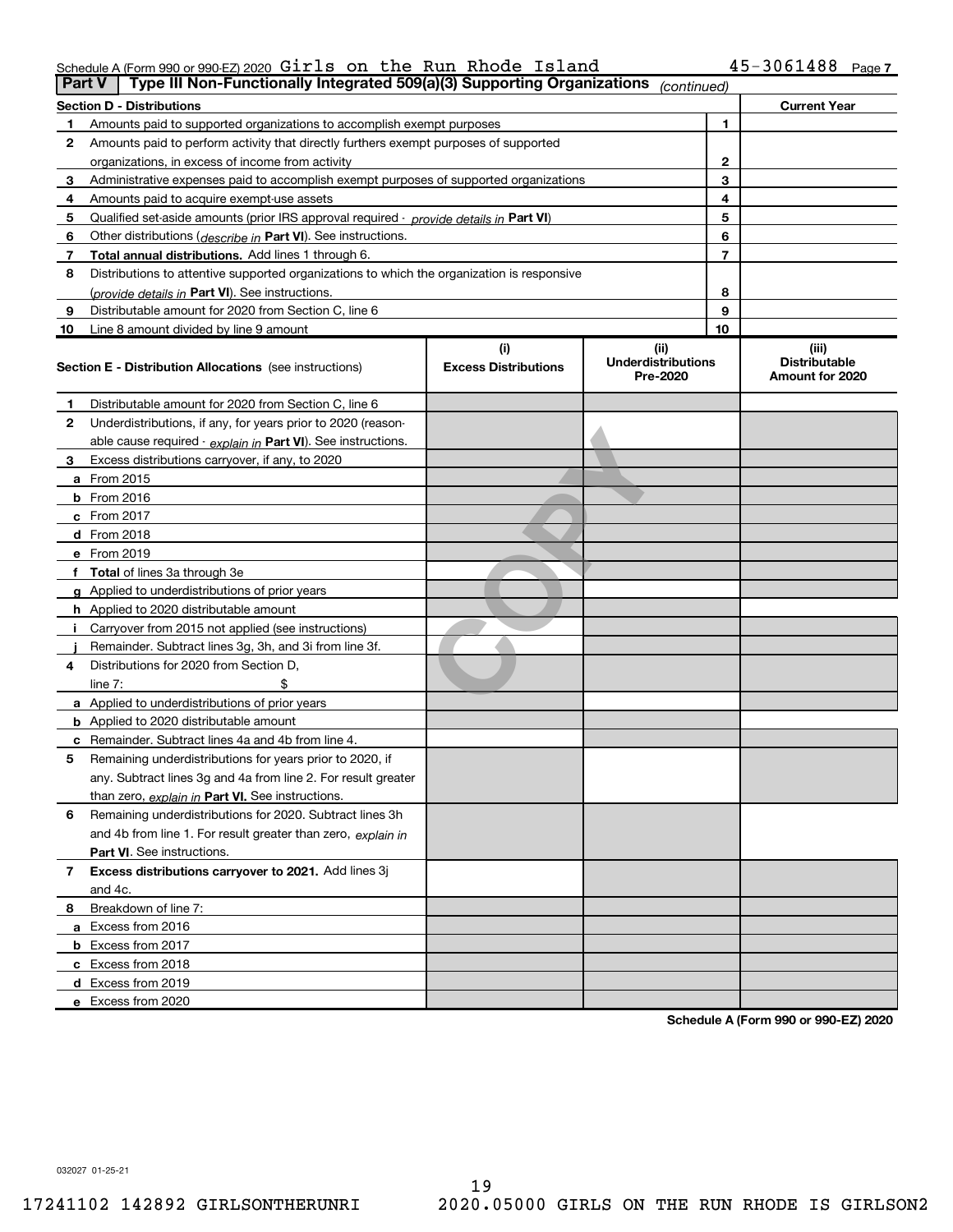| <b>Part VI</b>  | Schedule A (Form 990 or 990-EZ) 2020 Girls on the Run Rhode Island |  |  |  | 45-3061488 Page 8                                                                                                                                                                                                                                                                                                                                                                                                                                                                                                                                                    |
|-----------------|--------------------------------------------------------------------|--|--|--|----------------------------------------------------------------------------------------------------------------------------------------------------------------------------------------------------------------------------------------------------------------------------------------------------------------------------------------------------------------------------------------------------------------------------------------------------------------------------------------------------------------------------------------------------------------------|
|                 |                                                                    |  |  |  | Supplemental Information. Provide the explanations required by Part II, line 10; Part II, line 17a or 17b; Part III, line 12;<br>Part IV, Section A, lines 1, 2, 3b, 3c, 4b, 4c, 5a, 6, 9a, 9b, 9c, 11a, 11b, and 11c; Part IV, Section B, lines 1 and 2; Part IV, Section C,<br>line 1; Part IV, Section D, lines 2 and 3; Part IV, Section E, lines 1c, 2a, 2b, 3a, and 3b; Part V, line 1; Part V, Section B, line 1e; Part V,<br>Section D, lines 5, 6, and 8; and Part V, Section E, lines 2, 5, and 6. Also complete this part for any additional information. |
|                 | (See instructions.)                                                |  |  |  |                                                                                                                                                                                                                                                                                                                                                                                                                                                                                                                                                                      |
|                 |                                                                    |  |  |  |                                                                                                                                                                                                                                                                                                                                                                                                                                                                                                                                                                      |
|                 |                                                                    |  |  |  |                                                                                                                                                                                                                                                                                                                                                                                                                                                                                                                                                                      |
|                 |                                                                    |  |  |  |                                                                                                                                                                                                                                                                                                                                                                                                                                                                                                                                                                      |
|                 |                                                                    |  |  |  |                                                                                                                                                                                                                                                                                                                                                                                                                                                                                                                                                                      |
|                 |                                                                    |  |  |  |                                                                                                                                                                                                                                                                                                                                                                                                                                                                                                                                                                      |
|                 |                                                                    |  |  |  |                                                                                                                                                                                                                                                                                                                                                                                                                                                                                                                                                                      |
|                 |                                                                    |  |  |  |                                                                                                                                                                                                                                                                                                                                                                                                                                                                                                                                                                      |
|                 |                                                                    |  |  |  |                                                                                                                                                                                                                                                                                                                                                                                                                                                                                                                                                                      |
|                 |                                                                    |  |  |  |                                                                                                                                                                                                                                                                                                                                                                                                                                                                                                                                                                      |
|                 |                                                                    |  |  |  |                                                                                                                                                                                                                                                                                                                                                                                                                                                                                                                                                                      |
|                 |                                                                    |  |  |  |                                                                                                                                                                                                                                                                                                                                                                                                                                                                                                                                                                      |
|                 |                                                                    |  |  |  |                                                                                                                                                                                                                                                                                                                                                                                                                                                                                                                                                                      |
|                 |                                                                    |  |  |  |                                                                                                                                                                                                                                                                                                                                                                                                                                                                                                                                                                      |
|                 |                                                                    |  |  |  |                                                                                                                                                                                                                                                                                                                                                                                                                                                                                                                                                                      |
|                 |                                                                    |  |  |  |                                                                                                                                                                                                                                                                                                                                                                                                                                                                                                                                                                      |
|                 |                                                                    |  |  |  |                                                                                                                                                                                                                                                                                                                                                                                                                                                                                                                                                                      |
|                 |                                                                    |  |  |  |                                                                                                                                                                                                                                                                                                                                                                                                                                                                                                                                                                      |
|                 |                                                                    |  |  |  |                                                                                                                                                                                                                                                                                                                                                                                                                                                                                                                                                                      |
|                 |                                                                    |  |  |  |                                                                                                                                                                                                                                                                                                                                                                                                                                                                                                                                                                      |
|                 |                                                                    |  |  |  |                                                                                                                                                                                                                                                                                                                                                                                                                                                                                                                                                                      |
|                 |                                                                    |  |  |  |                                                                                                                                                                                                                                                                                                                                                                                                                                                                                                                                                                      |
|                 |                                                                    |  |  |  |                                                                                                                                                                                                                                                                                                                                                                                                                                                                                                                                                                      |
|                 |                                                                    |  |  |  |                                                                                                                                                                                                                                                                                                                                                                                                                                                                                                                                                                      |
|                 |                                                                    |  |  |  |                                                                                                                                                                                                                                                                                                                                                                                                                                                                                                                                                                      |
|                 |                                                                    |  |  |  |                                                                                                                                                                                                                                                                                                                                                                                                                                                                                                                                                                      |
|                 |                                                                    |  |  |  |                                                                                                                                                                                                                                                                                                                                                                                                                                                                                                                                                                      |
|                 |                                                                    |  |  |  |                                                                                                                                                                                                                                                                                                                                                                                                                                                                                                                                                                      |
|                 |                                                                    |  |  |  |                                                                                                                                                                                                                                                                                                                                                                                                                                                                                                                                                                      |
|                 |                                                                    |  |  |  |                                                                                                                                                                                                                                                                                                                                                                                                                                                                                                                                                                      |
|                 |                                                                    |  |  |  |                                                                                                                                                                                                                                                                                                                                                                                                                                                                                                                                                                      |
|                 |                                                                    |  |  |  |                                                                                                                                                                                                                                                                                                                                                                                                                                                                                                                                                                      |
|                 |                                                                    |  |  |  |                                                                                                                                                                                                                                                                                                                                                                                                                                                                                                                                                                      |
|                 |                                                                    |  |  |  |                                                                                                                                                                                                                                                                                                                                                                                                                                                                                                                                                                      |
|                 |                                                                    |  |  |  |                                                                                                                                                                                                                                                                                                                                                                                                                                                                                                                                                                      |
|                 |                                                                    |  |  |  |                                                                                                                                                                                                                                                                                                                                                                                                                                                                                                                                                                      |
|                 |                                                                    |  |  |  |                                                                                                                                                                                                                                                                                                                                                                                                                                                                                                                                                                      |
|                 |                                                                    |  |  |  |                                                                                                                                                                                                                                                                                                                                                                                                                                                                                                                                                                      |
|                 |                                                                    |  |  |  |                                                                                                                                                                                                                                                                                                                                                                                                                                                                                                                                                                      |
|                 |                                                                    |  |  |  |                                                                                                                                                                                                                                                                                                                                                                                                                                                                                                                                                                      |
|                 |                                                                    |  |  |  |                                                                                                                                                                                                                                                                                                                                                                                                                                                                                                                                                                      |
|                 |                                                                    |  |  |  |                                                                                                                                                                                                                                                                                                                                                                                                                                                                                                                                                                      |
| 032028 01-25-21 |                                                                    |  |  |  | Schedule A (Form 990 or 990-EZ) 2020                                                                                                                                                                                                                                                                                                                                                                                                                                                                                                                                 |
|                 |                                                                    |  |  |  |                                                                                                                                                                                                                                                                                                                                                                                                                                                                                                                                                                      |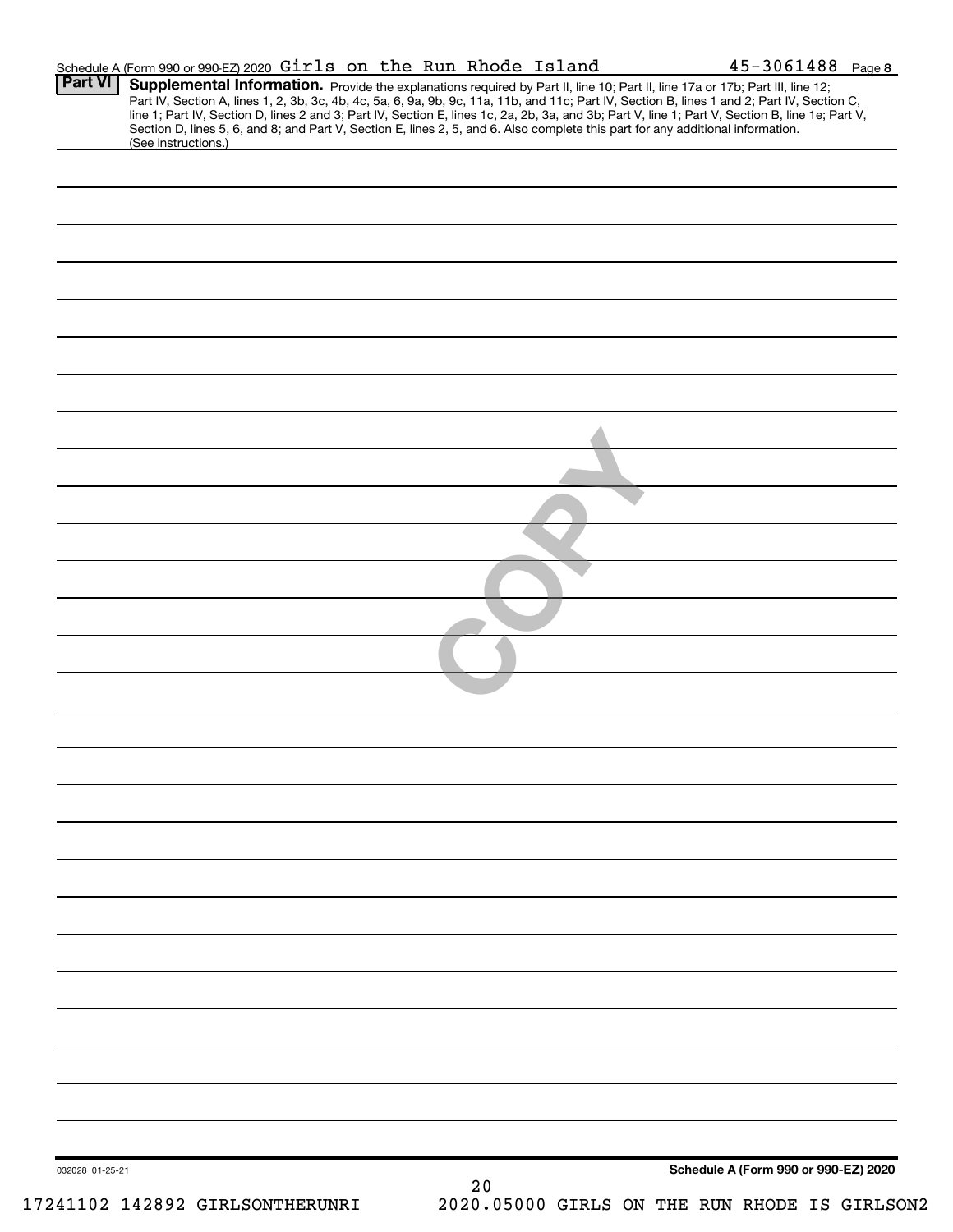# \*\* Do Not File \*\* \*\*\* Not Open to Public Inspection \*\*\*

| <b>Contributor's Name</b>                                 | Total<br><b>Contributions</b> | <b>Excess</b><br><b>Contributions</b> |
|-----------------------------------------------------------|-------------------------------|---------------------------------------|
| <b>CVS</b>                                                | 10,000.                       | 230.                                  |
| Blue Cross Blue Shield                                    | 60,500.                       | 50,730.                               |
| Amica                                                     | 20,000.                       | 10,230.                               |
| Norman Rosalie                                            | 27,500.                       | 17,730.                               |
| CVS Charity Classic                                       | 20,000.                       | 10, 230.                              |
| TJX Foundation                                            | 10,000.                       | 230.                                  |
|                                                           |                               |                                       |
|                                                           |                               |                                       |
|                                                           |                               |                                       |
|                                                           |                               |                                       |
|                                                           |                               |                                       |
|                                                           |                               |                                       |
|                                                           |                               |                                       |
|                                                           |                               |                                       |
|                                                           |                               |                                       |
|                                                           |                               |                                       |
|                                                           |                               |                                       |
|                                                           |                               |                                       |
|                                                           |                               |                                       |
|                                                           |                               |                                       |
|                                                           |                               |                                       |
|                                                           |                               |                                       |
|                                                           |                               |                                       |
| Total Excess Contributions to Schedule A, Part II, Line 5 |                               | 89,380.                               |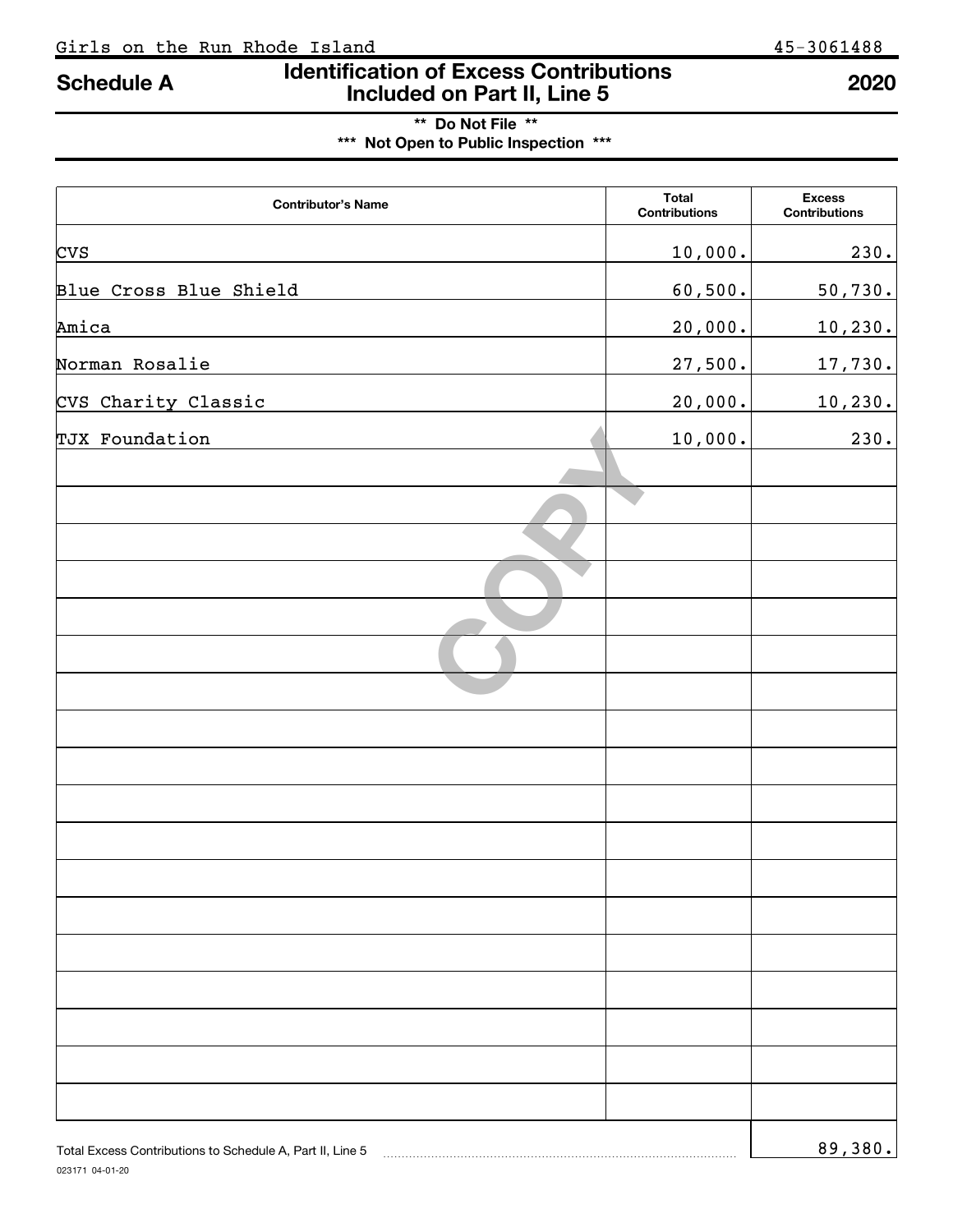Department of the Treasury Internal Revenue Service (Form 990, 990-EZ,

### \*\* PUBLIC DISCLOSURE COPY \*\*

# Schedule B The Schedule of Contributors

Attach to Form 990, Form 990-EZ, or Form 990-PF. | Go to www.irs.gov/Form990 for the latest information. OMB No. 1545-0047

2020

| Name of the organization       |                                                                                                                                                                                                                                                                                                                                                                                                                                                                                                           | <b>Employer identification number</b> |  |  |  |  |
|--------------------------------|-----------------------------------------------------------------------------------------------------------------------------------------------------------------------------------------------------------------------------------------------------------------------------------------------------------------------------------------------------------------------------------------------------------------------------------------------------------------------------------------------------------|---------------------------------------|--|--|--|--|
|                                | Girls on the Run Rhode Island                                                                                                                                                                                                                                                                                                                                                                                                                                                                             | 45-3061488                            |  |  |  |  |
| Organization type (check one): |                                                                                                                                                                                                                                                                                                                                                                                                                                                                                                           |                                       |  |  |  |  |
| Filers of:                     | Section:                                                                                                                                                                                                                                                                                                                                                                                                                                                                                                  |                                       |  |  |  |  |
| Form 990 or 990-EZ             | $\lfloor x \rfloor$<br>501(c)( $3$ ) (enter number) organization                                                                                                                                                                                                                                                                                                                                                                                                                                          |                                       |  |  |  |  |
|                                | $4947(a)(1)$ nonexempt charitable trust not treated as a private foundation                                                                                                                                                                                                                                                                                                                                                                                                                               |                                       |  |  |  |  |
|                                | 527 political organization                                                                                                                                                                                                                                                                                                                                                                                                                                                                                |                                       |  |  |  |  |
| Form 990-PF                    | 501(c)(3) exempt private foundation                                                                                                                                                                                                                                                                                                                                                                                                                                                                       |                                       |  |  |  |  |
|                                | 4947(a)(1) nonexempt charitable trust treated as a private foundation                                                                                                                                                                                                                                                                                                                                                                                                                                     |                                       |  |  |  |  |
|                                | 501(c)(3) taxable private foundation                                                                                                                                                                                                                                                                                                                                                                                                                                                                      |                                       |  |  |  |  |
|                                | Check if your organization is covered by the General Rule or a Special Rule.                                                                                                                                                                                                                                                                                                                                                                                                                              |                                       |  |  |  |  |
|                                | Note: Only a section 501(c)(7), (8), or (10) organization can check boxes for both the General Rule and a Special Rule. See instructions.                                                                                                                                                                                                                                                                                                                                                                 |                                       |  |  |  |  |
| <b>General Rule</b>            |                                                                                                                                                                                                                                                                                                                                                                                                                                                                                                           |                                       |  |  |  |  |
|                                | For an organization filing Form 990, 990-EZ, or 990-PF that received, during the year, contributions totaling \$5,000 or more (in money or<br>property) from any one contributor. Complete Parts I and II. See instructions for determining a contributor's total contributions.                                                                                                                                                                                                                          |                                       |  |  |  |  |
| <b>Special Rules</b>           |                                                                                                                                                                                                                                                                                                                                                                                                                                                                                                           |                                       |  |  |  |  |
| X                              | For an organization described in section 501(c)(3) filing Form 990 or 990-EZ that met the 33 1/3% support test of the regulations under<br>sections 509(a)(1) and 170(b)(1)(A)(vi), that checked Schedule A (Form 990 or 990-EZ), Part II, line 13, 16a, or 16b, and that received from<br>any one contributor, during the year, total contributions of the greater of (1) \$5,000; or (2) 2% of the amount on (i) Form 990, Part VIII, line 1h;<br>or (ii) Form 990-EZ, line 1. Complete Parts I and II. |                                       |  |  |  |  |
|                                | For an organization described in section 501(c)(7), (8), or (10) filing Form 990 or 990-EZ that received from any one<br>contributor, during the year, total contributions of more than \$1,000 exclusively for religious, charitable, scientific,                                                                                                                                                                                                                                                        |                                       |  |  |  |  |
|                                | literary, or educational purposes, or for the prevention of cruelty to children or animals. Complete Parts I (entering                                                                                                                                                                                                                                                                                                                                                                                    |                                       |  |  |  |  |

year, contributions *exclusively* for religious, charitable, etc., purposes, but no such contributions totaled more than \$1,000. If this box is checked, enter here the total contributions that were received during the year for an exclusively religious, charitable, etc., For an organization described in section 501(c)(7), (8), or (10) filing Form 990 or 990-EZ that received from any one contributor, during the

purpose. Don't complete any of the parts unless the General Rule applies to this organization because it received nonexclusively religious, charitable, etc., contributions totaling \$5,000 or more during the year  $\ldots$  $\ldots$  $\ldots$  $\ldots$  $\ldots$  $\ldots$ 

Caution: An organization that isn't covered by the General Rule and/or the Special Rules doesn't file Schedule B (Form 990, 990-EZ, or 990-PF), but it must answer "No" on Part IV, line 2, of its Form 990; or check the box on line H of its Form 990-EZ or on its Form 990-PF, Part I, line 2, to certify that it doesn't meet the filing requirements of Schedule B (Form 990, 990-EZ, or 990-PF).

LHA For Paperwork Reduction Act Notice, see the instructions for Form 990, 990-EZ, or 990-PF. Schedule B (Form 990, 990-EZ, or 990-PF) (2020)

"N/A" in column (b) instead of the contributor name and address), II, and III.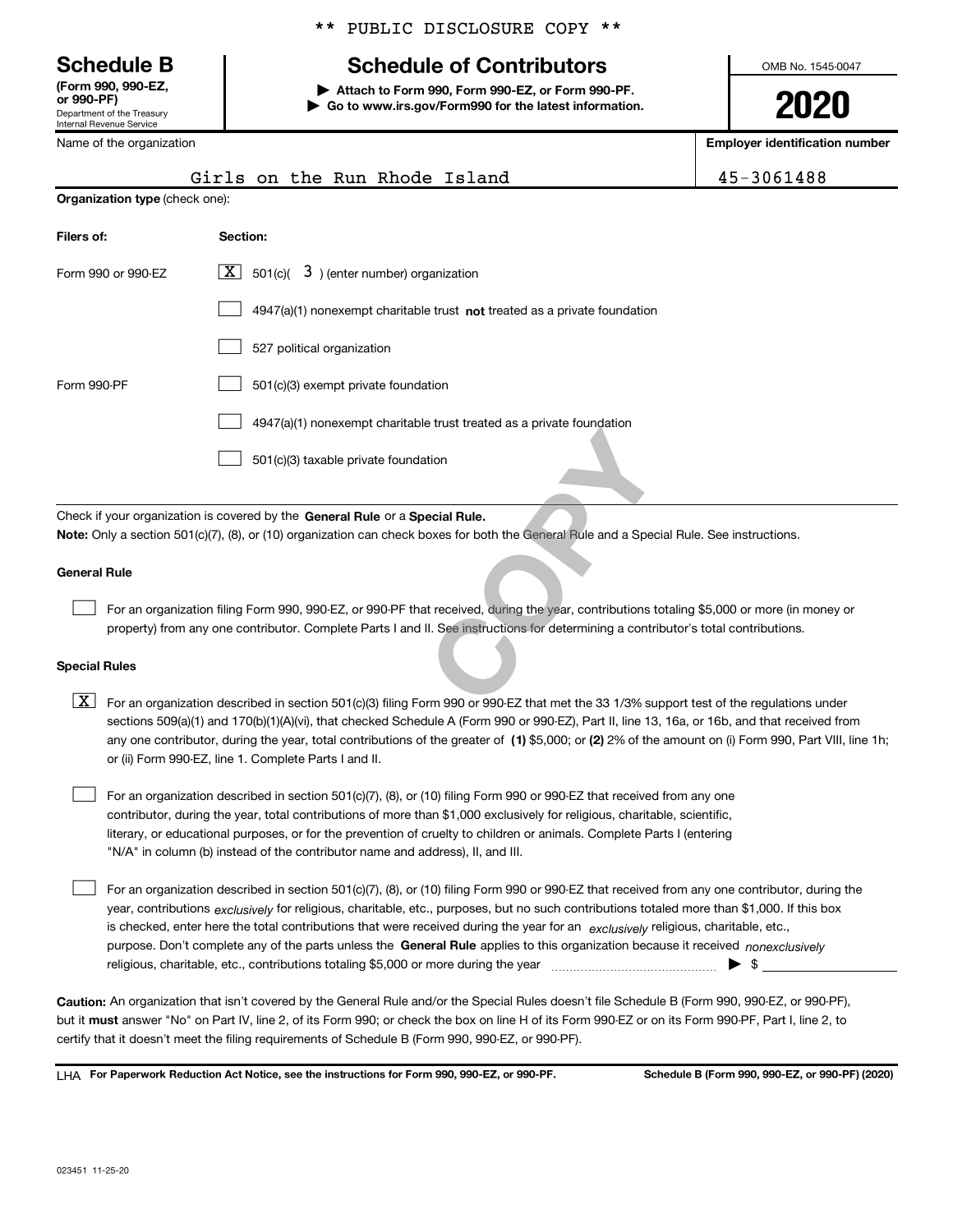Employer identification number

### Girls on the Run Rhode Island 45-3061488

(a) No. (b) Name, address, and ZIP + 4 (c) Total contributions (d) Type of contribution Person Payroll Noncash (a) No. (b) Name, address, and ZIP + 4 (c) Total contributions (d) Type of contribution Person Payroll Noncash (a) No. (b) Name, address, and ZIP + 4 (c) Total contributions (d) Type of contribution Person Payroll Noncash (a) No. (b) Name, address, and ZIP + 4 (c) Total contributions (d) Type of contribution Person Payroll Noncash (a) No. (b) Name, address, and ZIP + 4 (c) Total contributions (d) Type of contribution Person Payroll Noncash (a) No. (b) Name, address, and ZIP + 4 (c) Total contributions (d) Type of contribution Person Payroll Noncash Part I Contributors (see instructions). Use duplicate copies of Part I if additional space is needed. \$ (Complete Part II for noncash contributions.) \$ (Complete Part II for noncash contributions.) \$ (Complete Part II for noncash contributions.) \$ (Complete Part II for noncash contributions.) \$ (Complete Part II for noncash contributions.) \$ (Complete Part II for noncash contributions.)  $\vert X \vert$  $\sim 10^{-11}$  $\sim 10^{-11}$  $\boxed{\text{X}}$  $\sim 10^{-11}$  $\sim 10^{-11}$  $\vert X \vert$  $\sim 10^{-11}$  $\sim 10^{-11}$  $\sim 10^{-11}$  $\sim 10^{-11}$  $\sim 10^{-11}$  $\sim 10^{-11}$  $\sim 10^{-11}$  $\sim 10^{-11}$  $\sim 10^{-11}$  $\sim 10^{-11}$  $\sim 10^{-11}$  $\begin{tabular}{c|c} \hline & $5$ , $000$. \\\hline \hline \hline (c) & Total contributions \\\hline \hline \end{tabular}$  $\frac{1}{2}$  Person  $\frac{1}{2}$ 5,000.  $2$  Person  $\overline{\text{X}}$ 5,000.  $\overline{3}$  Person  $\overline{X}$ 5,000.

023452 11-25-20 Schedule B (Form 990, 990-EZ, or 990-PF) (2020)

23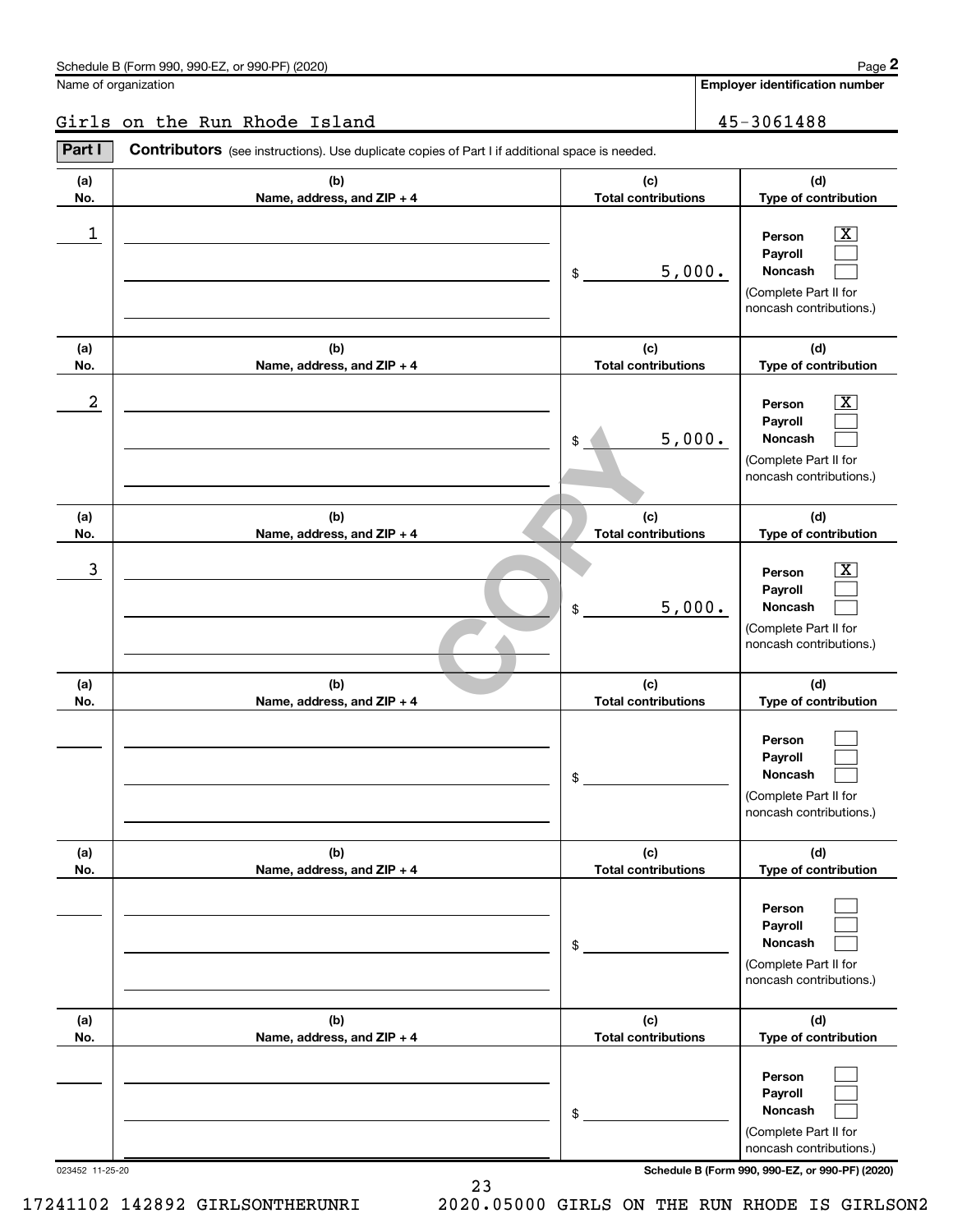Employer identification number

Girls on the Run Rhode Island 45-3061488

| Part II                      | Noncash Property (see instructions). Use duplicate copies of Part II if additional space is needed. |                                                 |                      |
|------------------------------|-----------------------------------------------------------------------------------------------------|-------------------------------------------------|----------------------|
| (a)<br>No.<br>from<br>Part I | (b)<br>Description of noncash property given                                                        | (c)<br>FMV (or estimate)<br>(See instructions.) | (d)<br>Date received |
|                              |                                                                                                     | \$                                              |                      |
| (a)<br>No.<br>from<br>Part I | (b)<br>Description of noncash property given                                                        | (c)<br>FMV (or estimate)<br>(See instructions.) | (d)<br>Date received |
|                              |                                                                                                     | $$\mathbb{S}$$                                  |                      |
| (a)<br>No.<br>from<br>Part I | (b)<br>Description of noncash property given                                                        | (c)<br>FMV (or estimate)<br>(See instructions.) | (d)<br>Date received |
|                              |                                                                                                     | \$                                              |                      |
| (a)<br>No.<br>from<br>Part I | (b)<br>Description of noncash property given                                                        | (c)<br>FMV (or estimate)<br>(See instructions.) | (d)<br>Date received |
|                              |                                                                                                     | \$                                              |                      |
| (a)<br>No.<br>from<br>Part I | (b)<br>Description of noncash property given                                                        | (c)<br>FMV (or estimate)<br>(See instructions.) | (d)<br>Date received |
|                              |                                                                                                     | \$                                              |                      |
| (a)<br>No.<br>from<br>Part I | (b)<br>Description of noncash property given                                                        | (c)<br>FMV (or estimate)<br>(See instructions.) | (d)<br>Date received |
|                              |                                                                                                     |                                                 |                      |
|                              |                                                                                                     | \$                                              |                      |

24

023453 11-25-20 Schedule B (Form 990, 990-EZ, or 990-PF) (2020)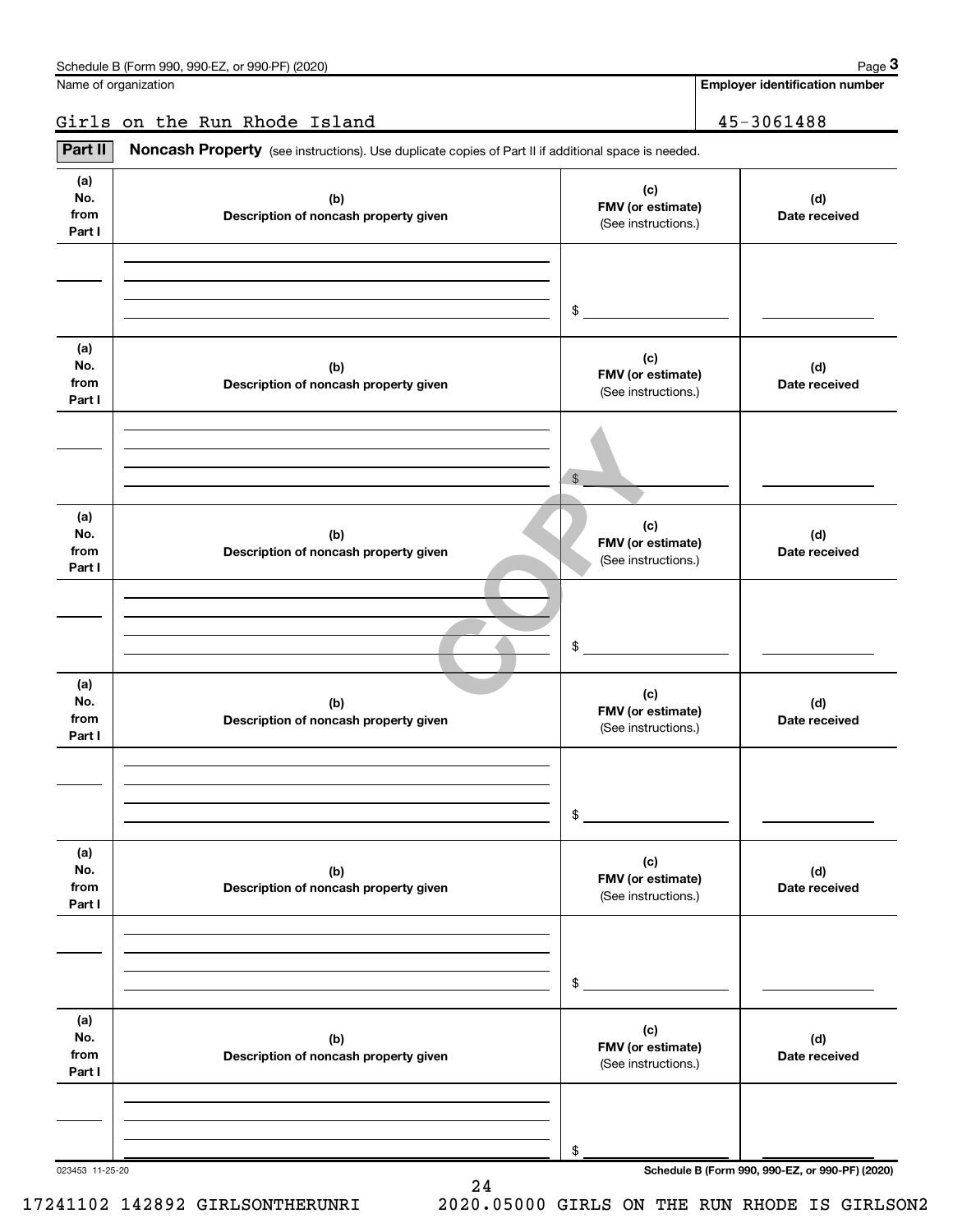| Name of organization        |                                                                                                                                                                                                                                                                                                                                               |                      | <b>Employer identification number</b>                                                                                                                          |
|-----------------------------|-----------------------------------------------------------------------------------------------------------------------------------------------------------------------------------------------------------------------------------------------------------------------------------------------------------------------------------------------|----------------------|----------------------------------------------------------------------------------------------------------------------------------------------------------------|
|                             | Girls on the Run Rhode Island                                                                                                                                                                                                                                                                                                                 |                      | 45-3061488                                                                                                                                                     |
| <b>Part III</b>             | from any one contributor. Complete columns (a) through (e) and the following line entry. For organizations<br>completing Part III, enter the total of exclusively religious, charitable, etc., contributions of \$1,000 or less for the year. (Enter this info. once.) \\$<br>Use duplicate copies of Part III if additional space is needed. |                      | Exclusively religious, charitable, etc., contributions to organizations described in section 501(c)(7), (8), or (10) that total more than \$1,000 for the year |
| (a) No.<br>from<br>Part I   | (b) Purpose of gift                                                                                                                                                                                                                                                                                                                           | (c) Use of gift      | (d) Description of how gift is held                                                                                                                            |
|                             | Transferee's name, address, and $ZIP + 4$                                                                                                                                                                                                                                                                                                     | (e) Transfer of gift | Relationship of transferor to transferee                                                                                                                       |
| (a) No.<br>from<br>Part I   | (b) Purpose of gift                                                                                                                                                                                                                                                                                                                           | (c) Use of gift      | (d) Description of how gift is held                                                                                                                            |
|                             |                                                                                                                                                                                                                                                                                                                                               |                      |                                                                                                                                                                |
|                             | Transferee's name, address, and ZIP + 4                                                                                                                                                                                                                                                                                                       | (e) Transfer of gift | Relationship of transferor to transferee                                                                                                                       |
| (a) No.<br>from<br>Part I   | (b) Purpose of gift                                                                                                                                                                                                                                                                                                                           | (c) Use of gift      | (d) Description of how gift is held                                                                                                                            |
|                             |                                                                                                                                                                                                                                                                                                                                               |                      |                                                                                                                                                                |
|                             | Transferee's name, address, and $ZIP + 4$                                                                                                                                                                                                                                                                                                     | (e) Transfer of gift | Relationship of transferor to transferee                                                                                                                       |
| $(a)$ No.<br>from<br>Part I | (b) Purpose of gift                                                                                                                                                                                                                                                                                                                           | (c) Use of gift      | (d) Description of how gift is held                                                                                                                            |
|                             | Transferee's name, address, and $ZIP + 4$                                                                                                                                                                                                                                                                                                     | (e) Transfer of gift | Relationship of transferor to transferee                                                                                                                       |
|                             |                                                                                                                                                                                                                                                                                                                                               |                      |                                                                                                                                                                |

25

023454 11-25-20

Schedule B (Form 990, 990-EZ, or 990-PF) (2020)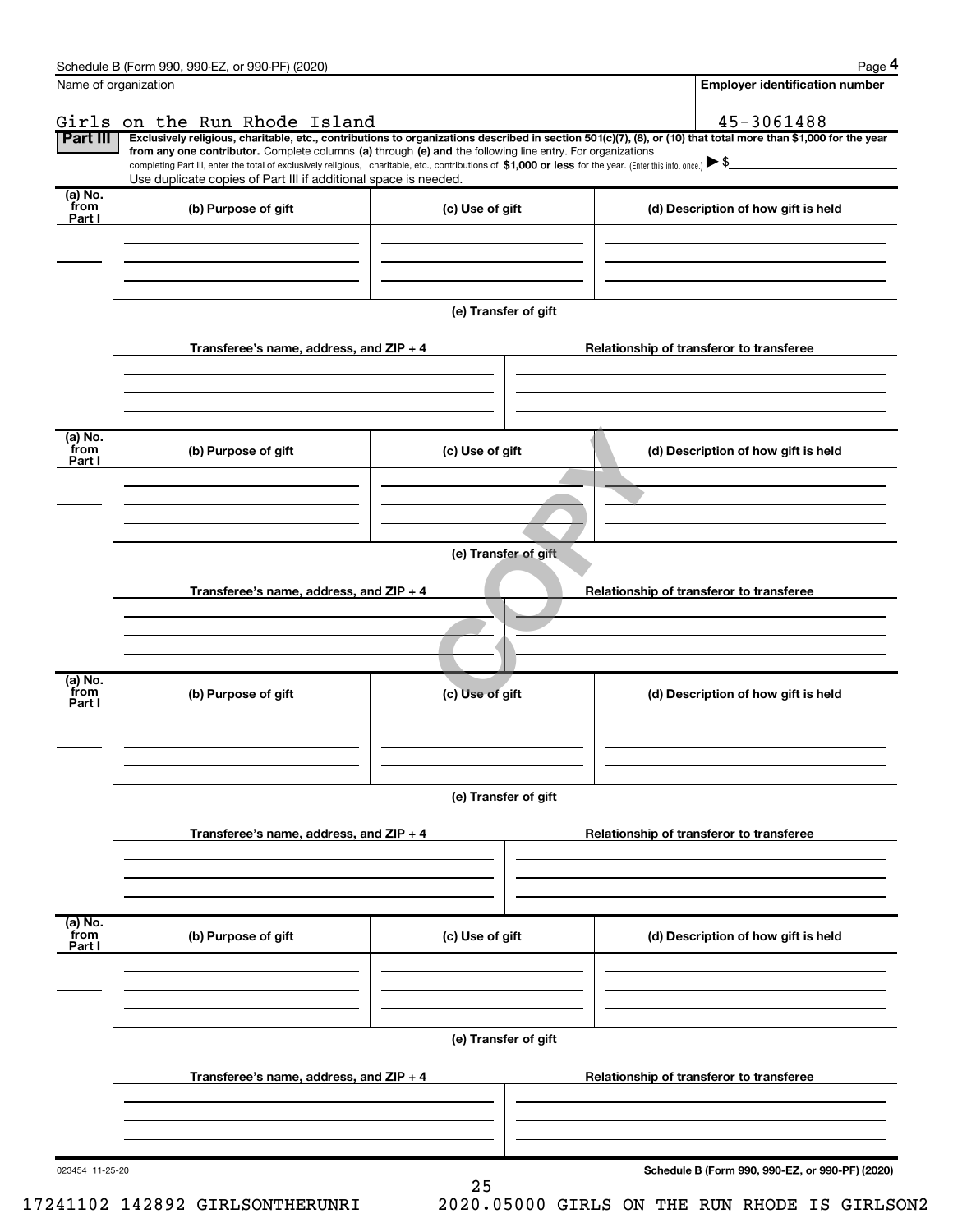| <b>Supplemental Financial Statements</b><br><b>SCHEDULE D</b><br>Complete if the organization answered "Yes" on Form 990,<br>(Form 990)<br>Part IV, line 6, 7, 8, 9, 10, 11a, 11b, 11c, 11d, 11e, 11f, 12a, or 12b.<br>Attach to Form 990.<br>Department of the Treasury<br>Go to www.irs.gov/Form990 for instructions and the latest information.<br>Internal Revenue Service |                                                                                   |                         |  |  | OMB No. 1545-0047<br><b>Open to Public</b><br><b>Inspection</b> |  |
|--------------------------------------------------------------------------------------------------------------------------------------------------------------------------------------------------------------------------------------------------------------------------------------------------------------------------------------------------------------------------------|-----------------------------------------------------------------------------------|-------------------------|--|--|-----------------------------------------------------------------|--|
| Name of the organization                                                                                                                                                                                                                                                                                                                                                       |                                                                                   |                         |  |  | <b>Employer identification numi</b>                             |  |
| Girls on the Run Rhode Island                                                                                                                                                                                                                                                                                                                                                  |                                                                                   |                         |  |  | 45-3061488                                                      |  |
|                                                                                                                                                                                                                                                                                                                                                                                |                                                                                   |                         |  |  |                                                                 |  |
| Part I                                                                                                                                                                                                                                                                                                                                                                         | Organizations Maintaining Donor Advised Funds or Other Similar Funds or Accounts. |                         |  |  | Complete if the                                                 |  |
|                                                                                                                                                                                                                                                                                                                                                                                | organization answered "Yes" on Form 990, Part IV, line 6.                         |                         |  |  |                                                                 |  |
|                                                                                                                                                                                                                                                                                                                                                                                |                                                                                   | (a) Donor advised funds |  |  | (b) Funds and other accounts                                    |  |
|                                                                                                                                                                                                                                                                                                                                                                                | Total number at end of year                                                       |                         |  |  |                                                                 |  |
| 2                                                                                                                                                                                                                                                                                                                                                                              | Aggregate value of contributions to (during year)<br>.                            |                         |  |  |                                                                 |  |
| 3                                                                                                                                                                                                                                                                                                                                                                              | Aggregate value of grants from (during year)<br>.                                 |                         |  |  |                                                                 |  |
| Aggregate value at end of year<br>4                                                                                                                                                                                                                                                                                                                                            |                                                                                   |                         |  |  |                                                                 |  |

# OMB No. 1545-0047 **Open to Public** Inspection

Employer identification number

| Organizations Maintaining Donor Advised Funds or Other Similar Funds or Accounts. Complete if the<br>Part I<br>organization answered "Yes" on Form 990, Part IV, line 6.<br>(a) Donor advised funds<br>(b) Funds and other accounts<br>1<br>Aggregate value of contributions to (during year)<br>2<br>з<br>4<br>Did the organization inform all donors and donor advisors in writing that the assets held in donor advised funds<br>5<br>Yes<br>No<br>Did the organization inform all grantees, donors, and donor advisors in writing that grant funds can be used only<br>6<br>for charitable purposes and not for the benefit of the donor or donor advisor, or for any other purpose conferring<br>impermissible private benefit?<br>Yes<br>No<br>Part II<br>Conservation Easements. Complete if the organization answered "Yes" on Form 990, Part IV, line 7.<br>Purpose(s) of conservation easements held by the organization (check all that apply).<br>1<br>Preservation of land for public use (for example, recreation or education)<br>Preservation of a historically important land area<br>Protection of natural habitat<br>Preservation of a certified historic structure<br>Preservation of open space<br>Complete lines 2a through 2d if the organization held a qualified conservation contribution in the form of a conservation easement on the last<br>2<br>Held at the End of the Tax Year<br>day of the tax year.<br>Total number of conservation easements<br>2a<br>а<br>2b<br>Total acreage restricted by conservation easements<br>b<br>2c<br>Number of conservation easements on a certified historic structure included in (a)<br>Number of conservation easements included in (c) acquired after 7/25/06, and not on a historic structure<br>d<br>2d<br>Number of conservation easements modified, transferred, released, extinguished, or terminated by the organization during the tax<br>3<br>year<br>Number of states where property subject to conservation easement is located ><br>4<br>Does the organization have a written policy regarding the periodic monitoring, inspection, handling of<br>5<br>Yes<br>No<br>violations, and enforcement of the conservation easements it holds?<br>Staff and volunteer hours devoted to monitoring, inspecting, handling of violations, and enforcing conservation easements during the year<br>6<br>Amount of expenses incurred in monitoring, inspecting, handling of violations, and enforcing conservation easements during the year<br>7<br>$\blacktriangleright$ \$<br>Does each conservation easement reported on line 2(d) above satisfy the requirements of section 170(h)(4)(B)(i)<br>8<br>Yes<br>No<br>and section $170(h)(4)(B)(ii)?$<br>In Part XIII, describe how the organization reports conservation easements in its revenue and expense statement and<br>9<br>balance sheet, and include, if applicable, the text of the footnote to the organization's financial statements that describes the<br><u>organization's accounting for conservation easements.</u><br>Organizations Maintaining Collections of Art, Historical Treasures, or Other Similar Assets.<br>Part III<br>Complete if the organization answered "Yes" on Form 990, Part IV, line 8.<br>1a If the organization elected, as permitted under FASB ASC 958, not to report in its revenue statement and balance sheet works<br>of art, historical treasures, or other similar assets held for public exhibition, education, or research in furtherance of public<br>service, provide in Part XIII the text of the footnote to its financial statements that describes these items.<br>If the organization elected, as permitted under FASB ASC 958, to report in its revenue statement and balance sheet works of<br>b<br>art, historical treasures, or other similar assets held for public exhibition, education, or research in furtherance of public service,<br>provide the following amounts relating to these items:<br>\$<br>$\frac{1}{2}$<br>(ii) Assets included in Form 990, Part X<br>If the organization received or held works of art, historical treasures, or other similar assets for financial gain, provide<br>2<br>the following amounts required to be reported under FASB ASC 958 relating to these items:<br>\$<br>а<br>\$<br><b>b</b> Assets included in Form 990, Part X<br>LHA For Paperwork Reduction Act Notice, see the Instructions for Form 990.<br>Schedule D (Form 990) 2020 | Girls on the Run Rhode Island | 45-3061488 |
|----------------------------------------------------------------------------------------------------------------------------------------------------------------------------------------------------------------------------------------------------------------------------------------------------------------------------------------------------------------------------------------------------------------------------------------------------------------------------------------------------------------------------------------------------------------------------------------------------------------------------------------------------------------------------------------------------------------------------------------------------------------------------------------------------------------------------------------------------------------------------------------------------------------------------------------------------------------------------------------------------------------------------------------------------------------------------------------------------------------------------------------------------------------------------------------------------------------------------------------------------------------------------------------------------------------------------------------------------------------------------------------------------------------------------------------------------------------------------------------------------------------------------------------------------------------------------------------------------------------------------------------------------------------------------------------------------------------------------------------------------------------------------------------------------------------------------------------------------------------------------------------------------------------------------------------------------------------------------------------------------------------------------------------------------------------------------------------------------------------------------------------------------------------------------------------------------------------------------------------------------------------------------------------------------------------------------------------------------------------------------------------------------------------------------------------------------------------------------------------------------------------------------------------------------------------------------------------------------------------------------------------------------------------------------------------------------------------------------------------------------------------------------------------------------------------------------------------------------------------------------------------------------------------------------------------------------------------------------------------------------------------------------------------------------------------------------------------------------------------------------------------------------------------------------------------------------------------------------------------------------------------------------------------------------------------------------------------------------------------------------------------------------------------------------------------------------------------------------------------------------------------------------------------------------------------------------------------------------------------------------------------------------------------------------------------------------------------------------------------------------------------------------------------------------------------------------------------------------------------------------------------------------------------------------------------------------------------------------------------------------------------------------------------------------------------------------------------------------------------------------------------------------------------------------------------------------------------------------------------------------------------------------------------------------------------------------------------------------------------------------------------------------------------------------------------------------------------------------|-------------------------------|------------|
|                                                                                                                                                                                                                                                                                                                                                                                                                                                                                                                                                                                                                                                                                                                                                                                                                                                                                                                                                                                                                                                                                                                                                                                                                                                                                                                                                                                                                                                                                                                                                                                                                                                                                                                                                                                                                                                                                                                                                                                                                                                                                                                                                                                                                                                                                                                                                                                                                                                                                                                                                                                                                                                                                                                                                                                                                                                                                                                                                                                                                                                                                                                                                                                                                                                                                                                                                                                                                                                                                                                                                                                                                                                                                                                                                                                                                                                                                                                                                                                                                                                                                                                                                                                                                                                                                                                                                                                                                                                                            |                               |            |
|                                                                                                                                                                                                                                                                                                                                                                                                                                                                                                                                                                                                                                                                                                                                                                                                                                                                                                                                                                                                                                                                                                                                                                                                                                                                                                                                                                                                                                                                                                                                                                                                                                                                                                                                                                                                                                                                                                                                                                                                                                                                                                                                                                                                                                                                                                                                                                                                                                                                                                                                                                                                                                                                                                                                                                                                                                                                                                                                                                                                                                                                                                                                                                                                                                                                                                                                                                                                                                                                                                                                                                                                                                                                                                                                                                                                                                                                                                                                                                                                                                                                                                                                                                                                                                                                                                                                                                                                                                                                            |                               |            |
|                                                                                                                                                                                                                                                                                                                                                                                                                                                                                                                                                                                                                                                                                                                                                                                                                                                                                                                                                                                                                                                                                                                                                                                                                                                                                                                                                                                                                                                                                                                                                                                                                                                                                                                                                                                                                                                                                                                                                                                                                                                                                                                                                                                                                                                                                                                                                                                                                                                                                                                                                                                                                                                                                                                                                                                                                                                                                                                                                                                                                                                                                                                                                                                                                                                                                                                                                                                                                                                                                                                                                                                                                                                                                                                                                                                                                                                                                                                                                                                                                                                                                                                                                                                                                                                                                                                                                                                                                                                                            |                               |            |
|                                                                                                                                                                                                                                                                                                                                                                                                                                                                                                                                                                                                                                                                                                                                                                                                                                                                                                                                                                                                                                                                                                                                                                                                                                                                                                                                                                                                                                                                                                                                                                                                                                                                                                                                                                                                                                                                                                                                                                                                                                                                                                                                                                                                                                                                                                                                                                                                                                                                                                                                                                                                                                                                                                                                                                                                                                                                                                                                                                                                                                                                                                                                                                                                                                                                                                                                                                                                                                                                                                                                                                                                                                                                                                                                                                                                                                                                                                                                                                                                                                                                                                                                                                                                                                                                                                                                                                                                                                                                            |                               |            |
|                                                                                                                                                                                                                                                                                                                                                                                                                                                                                                                                                                                                                                                                                                                                                                                                                                                                                                                                                                                                                                                                                                                                                                                                                                                                                                                                                                                                                                                                                                                                                                                                                                                                                                                                                                                                                                                                                                                                                                                                                                                                                                                                                                                                                                                                                                                                                                                                                                                                                                                                                                                                                                                                                                                                                                                                                                                                                                                                                                                                                                                                                                                                                                                                                                                                                                                                                                                                                                                                                                                                                                                                                                                                                                                                                                                                                                                                                                                                                                                                                                                                                                                                                                                                                                                                                                                                                                                                                                                                            |                               |            |
|                                                                                                                                                                                                                                                                                                                                                                                                                                                                                                                                                                                                                                                                                                                                                                                                                                                                                                                                                                                                                                                                                                                                                                                                                                                                                                                                                                                                                                                                                                                                                                                                                                                                                                                                                                                                                                                                                                                                                                                                                                                                                                                                                                                                                                                                                                                                                                                                                                                                                                                                                                                                                                                                                                                                                                                                                                                                                                                                                                                                                                                                                                                                                                                                                                                                                                                                                                                                                                                                                                                                                                                                                                                                                                                                                                                                                                                                                                                                                                                                                                                                                                                                                                                                                                                                                                                                                                                                                                                                            |                               |            |
|                                                                                                                                                                                                                                                                                                                                                                                                                                                                                                                                                                                                                                                                                                                                                                                                                                                                                                                                                                                                                                                                                                                                                                                                                                                                                                                                                                                                                                                                                                                                                                                                                                                                                                                                                                                                                                                                                                                                                                                                                                                                                                                                                                                                                                                                                                                                                                                                                                                                                                                                                                                                                                                                                                                                                                                                                                                                                                                                                                                                                                                                                                                                                                                                                                                                                                                                                                                                                                                                                                                                                                                                                                                                                                                                                                                                                                                                                                                                                                                                                                                                                                                                                                                                                                                                                                                                                                                                                                                                            |                               |            |
|                                                                                                                                                                                                                                                                                                                                                                                                                                                                                                                                                                                                                                                                                                                                                                                                                                                                                                                                                                                                                                                                                                                                                                                                                                                                                                                                                                                                                                                                                                                                                                                                                                                                                                                                                                                                                                                                                                                                                                                                                                                                                                                                                                                                                                                                                                                                                                                                                                                                                                                                                                                                                                                                                                                                                                                                                                                                                                                                                                                                                                                                                                                                                                                                                                                                                                                                                                                                                                                                                                                                                                                                                                                                                                                                                                                                                                                                                                                                                                                                                                                                                                                                                                                                                                                                                                                                                                                                                                                                            |                               |            |
|                                                                                                                                                                                                                                                                                                                                                                                                                                                                                                                                                                                                                                                                                                                                                                                                                                                                                                                                                                                                                                                                                                                                                                                                                                                                                                                                                                                                                                                                                                                                                                                                                                                                                                                                                                                                                                                                                                                                                                                                                                                                                                                                                                                                                                                                                                                                                                                                                                                                                                                                                                                                                                                                                                                                                                                                                                                                                                                                                                                                                                                                                                                                                                                                                                                                                                                                                                                                                                                                                                                                                                                                                                                                                                                                                                                                                                                                                                                                                                                                                                                                                                                                                                                                                                                                                                                                                                                                                                                                            |                               |            |
|                                                                                                                                                                                                                                                                                                                                                                                                                                                                                                                                                                                                                                                                                                                                                                                                                                                                                                                                                                                                                                                                                                                                                                                                                                                                                                                                                                                                                                                                                                                                                                                                                                                                                                                                                                                                                                                                                                                                                                                                                                                                                                                                                                                                                                                                                                                                                                                                                                                                                                                                                                                                                                                                                                                                                                                                                                                                                                                                                                                                                                                                                                                                                                                                                                                                                                                                                                                                                                                                                                                                                                                                                                                                                                                                                                                                                                                                                                                                                                                                                                                                                                                                                                                                                                                                                                                                                                                                                                                                            |                               |            |
|                                                                                                                                                                                                                                                                                                                                                                                                                                                                                                                                                                                                                                                                                                                                                                                                                                                                                                                                                                                                                                                                                                                                                                                                                                                                                                                                                                                                                                                                                                                                                                                                                                                                                                                                                                                                                                                                                                                                                                                                                                                                                                                                                                                                                                                                                                                                                                                                                                                                                                                                                                                                                                                                                                                                                                                                                                                                                                                                                                                                                                                                                                                                                                                                                                                                                                                                                                                                                                                                                                                                                                                                                                                                                                                                                                                                                                                                                                                                                                                                                                                                                                                                                                                                                                                                                                                                                                                                                                                                            |                               |            |
|                                                                                                                                                                                                                                                                                                                                                                                                                                                                                                                                                                                                                                                                                                                                                                                                                                                                                                                                                                                                                                                                                                                                                                                                                                                                                                                                                                                                                                                                                                                                                                                                                                                                                                                                                                                                                                                                                                                                                                                                                                                                                                                                                                                                                                                                                                                                                                                                                                                                                                                                                                                                                                                                                                                                                                                                                                                                                                                                                                                                                                                                                                                                                                                                                                                                                                                                                                                                                                                                                                                                                                                                                                                                                                                                                                                                                                                                                                                                                                                                                                                                                                                                                                                                                                                                                                                                                                                                                                                                            |                               |            |
|                                                                                                                                                                                                                                                                                                                                                                                                                                                                                                                                                                                                                                                                                                                                                                                                                                                                                                                                                                                                                                                                                                                                                                                                                                                                                                                                                                                                                                                                                                                                                                                                                                                                                                                                                                                                                                                                                                                                                                                                                                                                                                                                                                                                                                                                                                                                                                                                                                                                                                                                                                                                                                                                                                                                                                                                                                                                                                                                                                                                                                                                                                                                                                                                                                                                                                                                                                                                                                                                                                                                                                                                                                                                                                                                                                                                                                                                                                                                                                                                                                                                                                                                                                                                                                                                                                                                                                                                                                                                            |                               |            |
|                                                                                                                                                                                                                                                                                                                                                                                                                                                                                                                                                                                                                                                                                                                                                                                                                                                                                                                                                                                                                                                                                                                                                                                                                                                                                                                                                                                                                                                                                                                                                                                                                                                                                                                                                                                                                                                                                                                                                                                                                                                                                                                                                                                                                                                                                                                                                                                                                                                                                                                                                                                                                                                                                                                                                                                                                                                                                                                                                                                                                                                                                                                                                                                                                                                                                                                                                                                                                                                                                                                                                                                                                                                                                                                                                                                                                                                                                                                                                                                                                                                                                                                                                                                                                                                                                                                                                                                                                                                                            |                               |            |
|                                                                                                                                                                                                                                                                                                                                                                                                                                                                                                                                                                                                                                                                                                                                                                                                                                                                                                                                                                                                                                                                                                                                                                                                                                                                                                                                                                                                                                                                                                                                                                                                                                                                                                                                                                                                                                                                                                                                                                                                                                                                                                                                                                                                                                                                                                                                                                                                                                                                                                                                                                                                                                                                                                                                                                                                                                                                                                                                                                                                                                                                                                                                                                                                                                                                                                                                                                                                                                                                                                                                                                                                                                                                                                                                                                                                                                                                                                                                                                                                                                                                                                                                                                                                                                                                                                                                                                                                                                                                            |                               |            |
|                                                                                                                                                                                                                                                                                                                                                                                                                                                                                                                                                                                                                                                                                                                                                                                                                                                                                                                                                                                                                                                                                                                                                                                                                                                                                                                                                                                                                                                                                                                                                                                                                                                                                                                                                                                                                                                                                                                                                                                                                                                                                                                                                                                                                                                                                                                                                                                                                                                                                                                                                                                                                                                                                                                                                                                                                                                                                                                                                                                                                                                                                                                                                                                                                                                                                                                                                                                                                                                                                                                                                                                                                                                                                                                                                                                                                                                                                                                                                                                                                                                                                                                                                                                                                                                                                                                                                                                                                                                                            |                               |            |
|                                                                                                                                                                                                                                                                                                                                                                                                                                                                                                                                                                                                                                                                                                                                                                                                                                                                                                                                                                                                                                                                                                                                                                                                                                                                                                                                                                                                                                                                                                                                                                                                                                                                                                                                                                                                                                                                                                                                                                                                                                                                                                                                                                                                                                                                                                                                                                                                                                                                                                                                                                                                                                                                                                                                                                                                                                                                                                                                                                                                                                                                                                                                                                                                                                                                                                                                                                                                                                                                                                                                                                                                                                                                                                                                                                                                                                                                                                                                                                                                                                                                                                                                                                                                                                                                                                                                                                                                                                                                            |                               |            |
|                                                                                                                                                                                                                                                                                                                                                                                                                                                                                                                                                                                                                                                                                                                                                                                                                                                                                                                                                                                                                                                                                                                                                                                                                                                                                                                                                                                                                                                                                                                                                                                                                                                                                                                                                                                                                                                                                                                                                                                                                                                                                                                                                                                                                                                                                                                                                                                                                                                                                                                                                                                                                                                                                                                                                                                                                                                                                                                                                                                                                                                                                                                                                                                                                                                                                                                                                                                                                                                                                                                                                                                                                                                                                                                                                                                                                                                                                                                                                                                                                                                                                                                                                                                                                                                                                                                                                                                                                                                                            |                               |            |
|                                                                                                                                                                                                                                                                                                                                                                                                                                                                                                                                                                                                                                                                                                                                                                                                                                                                                                                                                                                                                                                                                                                                                                                                                                                                                                                                                                                                                                                                                                                                                                                                                                                                                                                                                                                                                                                                                                                                                                                                                                                                                                                                                                                                                                                                                                                                                                                                                                                                                                                                                                                                                                                                                                                                                                                                                                                                                                                                                                                                                                                                                                                                                                                                                                                                                                                                                                                                                                                                                                                                                                                                                                                                                                                                                                                                                                                                                                                                                                                                                                                                                                                                                                                                                                                                                                                                                                                                                                                                            |                               |            |
|                                                                                                                                                                                                                                                                                                                                                                                                                                                                                                                                                                                                                                                                                                                                                                                                                                                                                                                                                                                                                                                                                                                                                                                                                                                                                                                                                                                                                                                                                                                                                                                                                                                                                                                                                                                                                                                                                                                                                                                                                                                                                                                                                                                                                                                                                                                                                                                                                                                                                                                                                                                                                                                                                                                                                                                                                                                                                                                                                                                                                                                                                                                                                                                                                                                                                                                                                                                                                                                                                                                                                                                                                                                                                                                                                                                                                                                                                                                                                                                                                                                                                                                                                                                                                                                                                                                                                                                                                                                                            |                               |            |
|                                                                                                                                                                                                                                                                                                                                                                                                                                                                                                                                                                                                                                                                                                                                                                                                                                                                                                                                                                                                                                                                                                                                                                                                                                                                                                                                                                                                                                                                                                                                                                                                                                                                                                                                                                                                                                                                                                                                                                                                                                                                                                                                                                                                                                                                                                                                                                                                                                                                                                                                                                                                                                                                                                                                                                                                                                                                                                                                                                                                                                                                                                                                                                                                                                                                                                                                                                                                                                                                                                                                                                                                                                                                                                                                                                                                                                                                                                                                                                                                                                                                                                                                                                                                                                                                                                                                                                                                                                                                            |                               |            |
|                                                                                                                                                                                                                                                                                                                                                                                                                                                                                                                                                                                                                                                                                                                                                                                                                                                                                                                                                                                                                                                                                                                                                                                                                                                                                                                                                                                                                                                                                                                                                                                                                                                                                                                                                                                                                                                                                                                                                                                                                                                                                                                                                                                                                                                                                                                                                                                                                                                                                                                                                                                                                                                                                                                                                                                                                                                                                                                                                                                                                                                                                                                                                                                                                                                                                                                                                                                                                                                                                                                                                                                                                                                                                                                                                                                                                                                                                                                                                                                                                                                                                                                                                                                                                                                                                                                                                                                                                                                                            |                               |            |
|                                                                                                                                                                                                                                                                                                                                                                                                                                                                                                                                                                                                                                                                                                                                                                                                                                                                                                                                                                                                                                                                                                                                                                                                                                                                                                                                                                                                                                                                                                                                                                                                                                                                                                                                                                                                                                                                                                                                                                                                                                                                                                                                                                                                                                                                                                                                                                                                                                                                                                                                                                                                                                                                                                                                                                                                                                                                                                                                                                                                                                                                                                                                                                                                                                                                                                                                                                                                                                                                                                                                                                                                                                                                                                                                                                                                                                                                                                                                                                                                                                                                                                                                                                                                                                                                                                                                                                                                                                                                            |                               |            |
|                                                                                                                                                                                                                                                                                                                                                                                                                                                                                                                                                                                                                                                                                                                                                                                                                                                                                                                                                                                                                                                                                                                                                                                                                                                                                                                                                                                                                                                                                                                                                                                                                                                                                                                                                                                                                                                                                                                                                                                                                                                                                                                                                                                                                                                                                                                                                                                                                                                                                                                                                                                                                                                                                                                                                                                                                                                                                                                                                                                                                                                                                                                                                                                                                                                                                                                                                                                                                                                                                                                                                                                                                                                                                                                                                                                                                                                                                                                                                                                                                                                                                                                                                                                                                                                                                                                                                                                                                                                                            |                               |            |
|                                                                                                                                                                                                                                                                                                                                                                                                                                                                                                                                                                                                                                                                                                                                                                                                                                                                                                                                                                                                                                                                                                                                                                                                                                                                                                                                                                                                                                                                                                                                                                                                                                                                                                                                                                                                                                                                                                                                                                                                                                                                                                                                                                                                                                                                                                                                                                                                                                                                                                                                                                                                                                                                                                                                                                                                                                                                                                                                                                                                                                                                                                                                                                                                                                                                                                                                                                                                                                                                                                                                                                                                                                                                                                                                                                                                                                                                                                                                                                                                                                                                                                                                                                                                                                                                                                                                                                                                                                                                            |                               |            |
|                                                                                                                                                                                                                                                                                                                                                                                                                                                                                                                                                                                                                                                                                                                                                                                                                                                                                                                                                                                                                                                                                                                                                                                                                                                                                                                                                                                                                                                                                                                                                                                                                                                                                                                                                                                                                                                                                                                                                                                                                                                                                                                                                                                                                                                                                                                                                                                                                                                                                                                                                                                                                                                                                                                                                                                                                                                                                                                                                                                                                                                                                                                                                                                                                                                                                                                                                                                                                                                                                                                                                                                                                                                                                                                                                                                                                                                                                                                                                                                                                                                                                                                                                                                                                                                                                                                                                                                                                                                                            |                               |            |
|                                                                                                                                                                                                                                                                                                                                                                                                                                                                                                                                                                                                                                                                                                                                                                                                                                                                                                                                                                                                                                                                                                                                                                                                                                                                                                                                                                                                                                                                                                                                                                                                                                                                                                                                                                                                                                                                                                                                                                                                                                                                                                                                                                                                                                                                                                                                                                                                                                                                                                                                                                                                                                                                                                                                                                                                                                                                                                                                                                                                                                                                                                                                                                                                                                                                                                                                                                                                                                                                                                                                                                                                                                                                                                                                                                                                                                                                                                                                                                                                                                                                                                                                                                                                                                                                                                                                                                                                                                                                            |                               |            |
|                                                                                                                                                                                                                                                                                                                                                                                                                                                                                                                                                                                                                                                                                                                                                                                                                                                                                                                                                                                                                                                                                                                                                                                                                                                                                                                                                                                                                                                                                                                                                                                                                                                                                                                                                                                                                                                                                                                                                                                                                                                                                                                                                                                                                                                                                                                                                                                                                                                                                                                                                                                                                                                                                                                                                                                                                                                                                                                                                                                                                                                                                                                                                                                                                                                                                                                                                                                                                                                                                                                                                                                                                                                                                                                                                                                                                                                                                                                                                                                                                                                                                                                                                                                                                                                                                                                                                                                                                                                                            |                               |            |
|                                                                                                                                                                                                                                                                                                                                                                                                                                                                                                                                                                                                                                                                                                                                                                                                                                                                                                                                                                                                                                                                                                                                                                                                                                                                                                                                                                                                                                                                                                                                                                                                                                                                                                                                                                                                                                                                                                                                                                                                                                                                                                                                                                                                                                                                                                                                                                                                                                                                                                                                                                                                                                                                                                                                                                                                                                                                                                                                                                                                                                                                                                                                                                                                                                                                                                                                                                                                                                                                                                                                                                                                                                                                                                                                                                                                                                                                                                                                                                                                                                                                                                                                                                                                                                                                                                                                                                                                                                                                            |                               |            |
|                                                                                                                                                                                                                                                                                                                                                                                                                                                                                                                                                                                                                                                                                                                                                                                                                                                                                                                                                                                                                                                                                                                                                                                                                                                                                                                                                                                                                                                                                                                                                                                                                                                                                                                                                                                                                                                                                                                                                                                                                                                                                                                                                                                                                                                                                                                                                                                                                                                                                                                                                                                                                                                                                                                                                                                                                                                                                                                                                                                                                                                                                                                                                                                                                                                                                                                                                                                                                                                                                                                                                                                                                                                                                                                                                                                                                                                                                                                                                                                                                                                                                                                                                                                                                                                                                                                                                                                                                                                                            |                               |            |
|                                                                                                                                                                                                                                                                                                                                                                                                                                                                                                                                                                                                                                                                                                                                                                                                                                                                                                                                                                                                                                                                                                                                                                                                                                                                                                                                                                                                                                                                                                                                                                                                                                                                                                                                                                                                                                                                                                                                                                                                                                                                                                                                                                                                                                                                                                                                                                                                                                                                                                                                                                                                                                                                                                                                                                                                                                                                                                                                                                                                                                                                                                                                                                                                                                                                                                                                                                                                                                                                                                                                                                                                                                                                                                                                                                                                                                                                                                                                                                                                                                                                                                                                                                                                                                                                                                                                                                                                                                                                            |                               |            |
|                                                                                                                                                                                                                                                                                                                                                                                                                                                                                                                                                                                                                                                                                                                                                                                                                                                                                                                                                                                                                                                                                                                                                                                                                                                                                                                                                                                                                                                                                                                                                                                                                                                                                                                                                                                                                                                                                                                                                                                                                                                                                                                                                                                                                                                                                                                                                                                                                                                                                                                                                                                                                                                                                                                                                                                                                                                                                                                                                                                                                                                                                                                                                                                                                                                                                                                                                                                                                                                                                                                                                                                                                                                                                                                                                                                                                                                                                                                                                                                                                                                                                                                                                                                                                                                                                                                                                                                                                                                                            |                               |            |
|                                                                                                                                                                                                                                                                                                                                                                                                                                                                                                                                                                                                                                                                                                                                                                                                                                                                                                                                                                                                                                                                                                                                                                                                                                                                                                                                                                                                                                                                                                                                                                                                                                                                                                                                                                                                                                                                                                                                                                                                                                                                                                                                                                                                                                                                                                                                                                                                                                                                                                                                                                                                                                                                                                                                                                                                                                                                                                                                                                                                                                                                                                                                                                                                                                                                                                                                                                                                                                                                                                                                                                                                                                                                                                                                                                                                                                                                                                                                                                                                                                                                                                                                                                                                                                                                                                                                                                                                                                                                            |                               |            |
|                                                                                                                                                                                                                                                                                                                                                                                                                                                                                                                                                                                                                                                                                                                                                                                                                                                                                                                                                                                                                                                                                                                                                                                                                                                                                                                                                                                                                                                                                                                                                                                                                                                                                                                                                                                                                                                                                                                                                                                                                                                                                                                                                                                                                                                                                                                                                                                                                                                                                                                                                                                                                                                                                                                                                                                                                                                                                                                                                                                                                                                                                                                                                                                                                                                                                                                                                                                                                                                                                                                                                                                                                                                                                                                                                                                                                                                                                                                                                                                                                                                                                                                                                                                                                                                                                                                                                                                                                                                                            |                               |            |
|                                                                                                                                                                                                                                                                                                                                                                                                                                                                                                                                                                                                                                                                                                                                                                                                                                                                                                                                                                                                                                                                                                                                                                                                                                                                                                                                                                                                                                                                                                                                                                                                                                                                                                                                                                                                                                                                                                                                                                                                                                                                                                                                                                                                                                                                                                                                                                                                                                                                                                                                                                                                                                                                                                                                                                                                                                                                                                                                                                                                                                                                                                                                                                                                                                                                                                                                                                                                                                                                                                                                                                                                                                                                                                                                                                                                                                                                                                                                                                                                                                                                                                                                                                                                                                                                                                                                                                                                                                                                            |                               |            |
|                                                                                                                                                                                                                                                                                                                                                                                                                                                                                                                                                                                                                                                                                                                                                                                                                                                                                                                                                                                                                                                                                                                                                                                                                                                                                                                                                                                                                                                                                                                                                                                                                                                                                                                                                                                                                                                                                                                                                                                                                                                                                                                                                                                                                                                                                                                                                                                                                                                                                                                                                                                                                                                                                                                                                                                                                                                                                                                                                                                                                                                                                                                                                                                                                                                                                                                                                                                                                                                                                                                                                                                                                                                                                                                                                                                                                                                                                                                                                                                                                                                                                                                                                                                                                                                                                                                                                                                                                                                                            |                               |            |
|                                                                                                                                                                                                                                                                                                                                                                                                                                                                                                                                                                                                                                                                                                                                                                                                                                                                                                                                                                                                                                                                                                                                                                                                                                                                                                                                                                                                                                                                                                                                                                                                                                                                                                                                                                                                                                                                                                                                                                                                                                                                                                                                                                                                                                                                                                                                                                                                                                                                                                                                                                                                                                                                                                                                                                                                                                                                                                                                                                                                                                                                                                                                                                                                                                                                                                                                                                                                                                                                                                                                                                                                                                                                                                                                                                                                                                                                                                                                                                                                                                                                                                                                                                                                                                                                                                                                                                                                                                                                            |                               |            |
|                                                                                                                                                                                                                                                                                                                                                                                                                                                                                                                                                                                                                                                                                                                                                                                                                                                                                                                                                                                                                                                                                                                                                                                                                                                                                                                                                                                                                                                                                                                                                                                                                                                                                                                                                                                                                                                                                                                                                                                                                                                                                                                                                                                                                                                                                                                                                                                                                                                                                                                                                                                                                                                                                                                                                                                                                                                                                                                                                                                                                                                                                                                                                                                                                                                                                                                                                                                                                                                                                                                                                                                                                                                                                                                                                                                                                                                                                                                                                                                                                                                                                                                                                                                                                                                                                                                                                                                                                                                                            |                               |            |
|                                                                                                                                                                                                                                                                                                                                                                                                                                                                                                                                                                                                                                                                                                                                                                                                                                                                                                                                                                                                                                                                                                                                                                                                                                                                                                                                                                                                                                                                                                                                                                                                                                                                                                                                                                                                                                                                                                                                                                                                                                                                                                                                                                                                                                                                                                                                                                                                                                                                                                                                                                                                                                                                                                                                                                                                                                                                                                                                                                                                                                                                                                                                                                                                                                                                                                                                                                                                                                                                                                                                                                                                                                                                                                                                                                                                                                                                                                                                                                                                                                                                                                                                                                                                                                                                                                                                                                                                                                                                            |                               |            |
|                                                                                                                                                                                                                                                                                                                                                                                                                                                                                                                                                                                                                                                                                                                                                                                                                                                                                                                                                                                                                                                                                                                                                                                                                                                                                                                                                                                                                                                                                                                                                                                                                                                                                                                                                                                                                                                                                                                                                                                                                                                                                                                                                                                                                                                                                                                                                                                                                                                                                                                                                                                                                                                                                                                                                                                                                                                                                                                                                                                                                                                                                                                                                                                                                                                                                                                                                                                                                                                                                                                                                                                                                                                                                                                                                                                                                                                                                                                                                                                                                                                                                                                                                                                                                                                                                                                                                                                                                                                                            |                               |            |
|                                                                                                                                                                                                                                                                                                                                                                                                                                                                                                                                                                                                                                                                                                                                                                                                                                                                                                                                                                                                                                                                                                                                                                                                                                                                                                                                                                                                                                                                                                                                                                                                                                                                                                                                                                                                                                                                                                                                                                                                                                                                                                                                                                                                                                                                                                                                                                                                                                                                                                                                                                                                                                                                                                                                                                                                                                                                                                                                                                                                                                                                                                                                                                                                                                                                                                                                                                                                                                                                                                                                                                                                                                                                                                                                                                                                                                                                                                                                                                                                                                                                                                                                                                                                                                                                                                                                                                                                                                                                            |                               |            |
|                                                                                                                                                                                                                                                                                                                                                                                                                                                                                                                                                                                                                                                                                                                                                                                                                                                                                                                                                                                                                                                                                                                                                                                                                                                                                                                                                                                                                                                                                                                                                                                                                                                                                                                                                                                                                                                                                                                                                                                                                                                                                                                                                                                                                                                                                                                                                                                                                                                                                                                                                                                                                                                                                                                                                                                                                                                                                                                                                                                                                                                                                                                                                                                                                                                                                                                                                                                                                                                                                                                                                                                                                                                                                                                                                                                                                                                                                                                                                                                                                                                                                                                                                                                                                                                                                                                                                                                                                                                                            |                               |            |
|                                                                                                                                                                                                                                                                                                                                                                                                                                                                                                                                                                                                                                                                                                                                                                                                                                                                                                                                                                                                                                                                                                                                                                                                                                                                                                                                                                                                                                                                                                                                                                                                                                                                                                                                                                                                                                                                                                                                                                                                                                                                                                                                                                                                                                                                                                                                                                                                                                                                                                                                                                                                                                                                                                                                                                                                                                                                                                                                                                                                                                                                                                                                                                                                                                                                                                                                                                                                                                                                                                                                                                                                                                                                                                                                                                                                                                                                                                                                                                                                                                                                                                                                                                                                                                                                                                                                                                                                                                                                            |                               |            |
|                                                                                                                                                                                                                                                                                                                                                                                                                                                                                                                                                                                                                                                                                                                                                                                                                                                                                                                                                                                                                                                                                                                                                                                                                                                                                                                                                                                                                                                                                                                                                                                                                                                                                                                                                                                                                                                                                                                                                                                                                                                                                                                                                                                                                                                                                                                                                                                                                                                                                                                                                                                                                                                                                                                                                                                                                                                                                                                                                                                                                                                                                                                                                                                                                                                                                                                                                                                                                                                                                                                                                                                                                                                                                                                                                                                                                                                                                                                                                                                                                                                                                                                                                                                                                                                                                                                                                                                                                                                                            |                               |            |
|                                                                                                                                                                                                                                                                                                                                                                                                                                                                                                                                                                                                                                                                                                                                                                                                                                                                                                                                                                                                                                                                                                                                                                                                                                                                                                                                                                                                                                                                                                                                                                                                                                                                                                                                                                                                                                                                                                                                                                                                                                                                                                                                                                                                                                                                                                                                                                                                                                                                                                                                                                                                                                                                                                                                                                                                                                                                                                                                                                                                                                                                                                                                                                                                                                                                                                                                                                                                                                                                                                                                                                                                                                                                                                                                                                                                                                                                                                                                                                                                                                                                                                                                                                                                                                                                                                                                                                                                                                                                            |                               |            |
|                                                                                                                                                                                                                                                                                                                                                                                                                                                                                                                                                                                                                                                                                                                                                                                                                                                                                                                                                                                                                                                                                                                                                                                                                                                                                                                                                                                                                                                                                                                                                                                                                                                                                                                                                                                                                                                                                                                                                                                                                                                                                                                                                                                                                                                                                                                                                                                                                                                                                                                                                                                                                                                                                                                                                                                                                                                                                                                                                                                                                                                                                                                                                                                                                                                                                                                                                                                                                                                                                                                                                                                                                                                                                                                                                                                                                                                                                                                                                                                                                                                                                                                                                                                                                                                                                                                                                                                                                                                                            |                               |            |
|                                                                                                                                                                                                                                                                                                                                                                                                                                                                                                                                                                                                                                                                                                                                                                                                                                                                                                                                                                                                                                                                                                                                                                                                                                                                                                                                                                                                                                                                                                                                                                                                                                                                                                                                                                                                                                                                                                                                                                                                                                                                                                                                                                                                                                                                                                                                                                                                                                                                                                                                                                                                                                                                                                                                                                                                                                                                                                                                                                                                                                                                                                                                                                                                                                                                                                                                                                                                                                                                                                                                                                                                                                                                                                                                                                                                                                                                                                                                                                                                                                                                                                                                                                                                                                                                                                                                                                                                                                                                            |                               |            |
|                                                                                                                                                                                                                                                                                                                                                                                                                                                                                                                                                                                                                                                                                                                                                                                                                                                                                                                                                                                                                                                                                                                                                                                                                                                                                                                                                                                                                                                                                                                                                                                                                                                                                                                                                                                                                                                                                                                                                                                                                                                                                                                                                                                                                                                                                                                                                                                                                                                                                                                                                                                                                                                                                                                                                                                                                                                                                                                                                                                                                                                                                                                                                                                                                                                                                                                                                                                                                                                                                                                                                                                                                                                                                                                                                                                                                                                                                                                                                                                                                                                                                                                                                                                                                                                                                                                                                                                                                                                                            |                               |            |
|                                                                                                                                                                                                                                                                                                                                                                                                                                                                                                                                                                                                                                                                                                                                                                                                                                                                                                                                                                                                                                                                                                                                                                                                                                                                                                                                                                                                                                                                                                                                                                                                                                                                                                                                                                                                                                                                                                                                                                                                                                                                                                                                                                                                                                                                                                                                                                                                                                                                                                                                                                                                                                                                                                                                                                                                                                                                                                                                                                                                                                                                                                                                                                                                                                                                                                                                                                                                                                                                                                                                                                                                                                                                                                                                                                                                                                                                                                                                                                                                                                                                                                                                                                                                                                                                                                                                                                                                                                                                            |                               |            |
|                                                                                                                                                                                                                                                                                                                                                                                                                                                                                                                                                                                                                                                                                                                                                                                                                                                                                                                                                                                                                                                                                                                                                                                                                                                                                                                                                                                                                                                                                                                                                                                                                                                                                                                                                                                                                                                                                                                                                                                                                                                                                                                                                                                                                                                                                                                                                                                                                                                                                                                                                                                                                                                                                                                                                                                                                                                                                                                                                                                                                                                                                                                                                                                                                                                                                                                                                                                                                                                                                                                                                                                                                                                                                                                                                                                                                                                                                                                                                                                                                                                                                                                                                                                                                                                                                                                                                                                                                                                                            |                               |            |
|                                                                                                                                                                                                                                                                                                                                                                                                                                                                                                                                                                                                                                                                                                                                                                                                                                                                                                                                                                                                                                                                                                                                                                                                                                                                                                                                                                                                                                                                                                                                                                                                                                                                                                                                                                                                                                                                                                                                                                                                                                                                                                                                                                                                                                                                                                                                                                                                                                                                                                                                                                                                                                                                                                                                                                                                                                                                                                                                                                                                                                                                                                                                                                                                                                                                                                                                                                                                                                                                                                                                                                                                                                                                                                                                                                                                                                                                                                                                                                                                                                                                                                                                                                                                                                                                                                                                                                                                                                                                            |                               |            |
|                                                                                                                                                                                                                                                                                                                                                                                                                                                                                                                                                                                                                                                                                                                                                                                                                                                                                                                                                                                                                                                                                                                                                                                                                                                                                                                                                                                                                                                                                                                                                                                                                                                                                                                                                                                                                                                                                                                                                                                                                                                                                                                                                                                                                                                                                                                                                                                                                                                                                                                                                                                                                                                                                                                                                                                                                                                                                                                                                                                                                                                                                                                                                                                                                                                                                                                                                                                                                                                                                                                                                                                                                                                                                                                                                                                                                                                                                                                                                                                                                                                                                                                                                                                                                                                                                                                                                                                                                                                                            |                               |            |

032051 12-01-20

26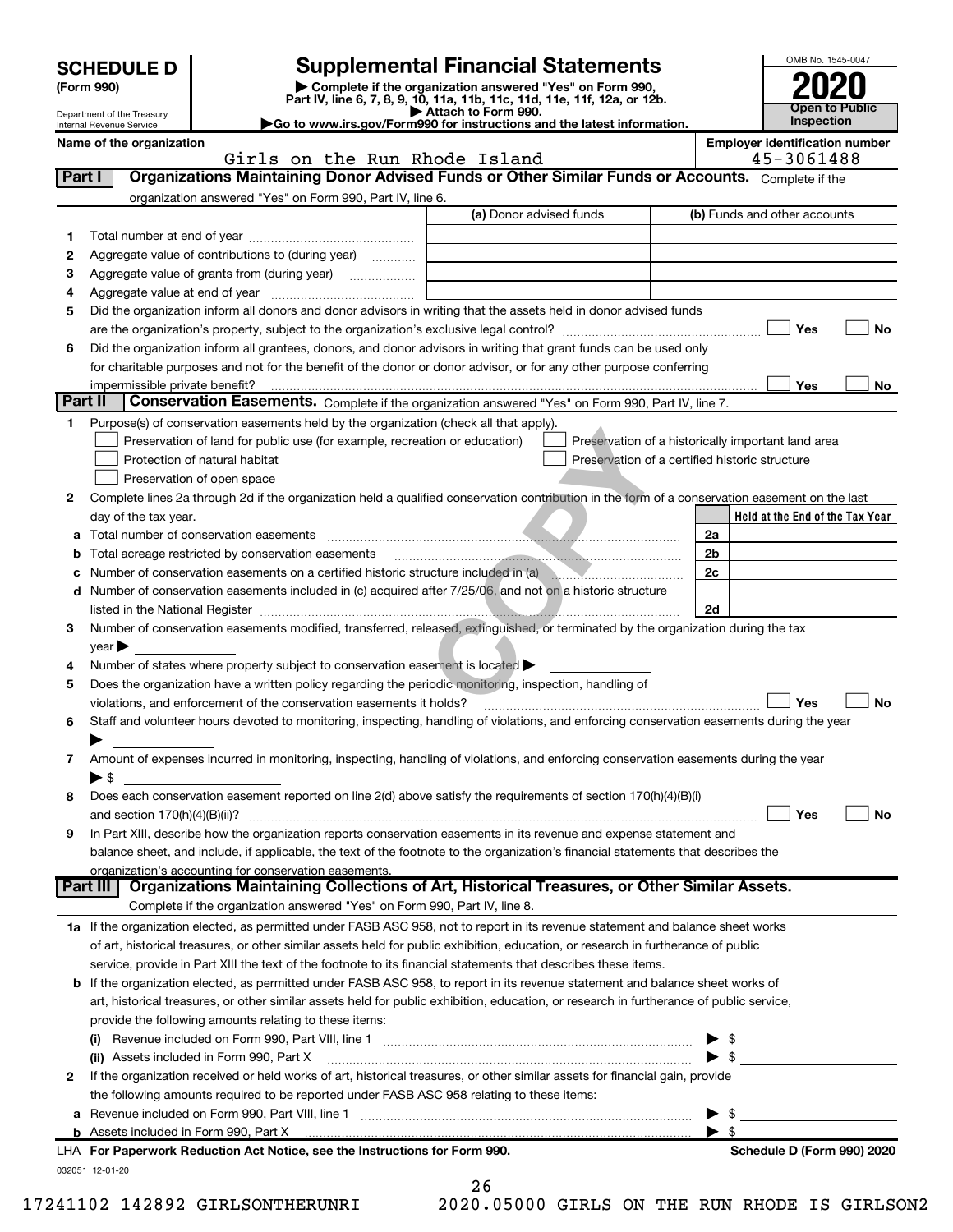|          | Schedule D (Form 990) 2020                                                                                                                                                                                                     | Girls on the Run Rhode Island |               |                |                                                         |  |                 | 45-3061488                  |                     |            | Page 2 |
|----------|--------------------------------------------------------------------------------------------------------------------------------------------------------------------------------------------------------------------------------|-------------------------------|---------------|----------------|---------------------------------------------------------|--|-----------------|-----------------------------|---------------------|------------|--------|
| Part III | Organizations Maintaining Collections of Art, Historical Treasures, or Other Similar Assets (continued)                                                                                                                        |                               |               |                |                                                         |  |                 |                             |                     |            |        |
| 3        | Using the organization's acquisition, accession, and other records, check any of the following that make significant use of its                                                                                                |                               |               |                |                                                         |  |                 |                             |                     |            |        |
|          | collection items (check all that apply):                                                                                                                                                                                       |                               |               |                |                                                         |  |                 |                             |                     |            |        |
| a        | Public exhibition                                                                                                                                                                                                              | d                             |               |                | Loan or exchange program                                |  |                 |                             |                     |            |        |
| b        | Scholarly research                                                                                                                                                                                                             | е                             |               |                |                                                         |  |                 |                             |                     |            |        |
| c        | Preservation for future generations                                                                                                                                                                                            |                               |               |                |                                                         |  |                 |                             |                     |            |        |
| 4        | Provide a description of the organization's collections and explain how they further the organization's exempt purpose in Part XIII.                                                                                           |                               |               |                |                                                         |  |                 |                             |                     |            |        |
| 5        | During the year, did the organization solicit or receive donations of art, historical treasures, or other similar assets                                                                                                       |                               |               |                |                                                         |  |                 |                             |                     |            |        |
|          | to be sold to raise funds rather than to be maintained as part of the organization's collection?                                                                                                                               |                               |               |                |                                                         |  |                 |                             | Yes                 |            | No     |
|          | <b>Part IV</b><br>Escrow and Custodial Arrangements. Complete if the organization answered "Yes" on Form 990, Part IV, line 9, or<br>reported an amount on Form 990, Part X, line 21.                                          |                               |               |                |                                                         |  |                 |                             |                     |            |        |
|          | 1a Is the organization an agent, trustee, custodian or other intermediary for contributions or other assets not included                                                                                                       |                               |               |                |                                                         |  |                 |                             |                     |            |        |
|          |                                                                                                                                                                                                                                |                               |               |                |                                                         |  |                 |                             | Yes                 |            | No     |
| b        | If "Yes," explain the arrangement in Part XIII and complete the following table:                                                                                                                                               |                               |               |                |                                                         |  |                 |                             |                     |            |        |
|          |                                                                                                                                                                                                                                |                               |               |                |                                                         |  |                 |                             | Amount              |            |        |
| с        | Beginning balance measurements and the contract of the contract of the contract of the contract of the contract of the contract of the contract of the contract of the contract of the contract of the contract of the contrac |                               |               |                |                                                         |  | 1c              |                             |                     |            |        |
|          | Additions during the year manufactured and an account of the year manufactured and account of the year manufactured and account of the year manufactured and account of the year manufactured and account of the year manufact |                               |               |                |                                                         |  | 1d              |                             |                     |            |        |
| е        | Distributions during the year manufactured and continuum and contact the year manufactured and contact the year                                                                                                                |                               |               |                |                                                         |  | 1e              |                             |                     |            |        |
| f        |                                                                                                                                                                                                                                |                               |               |                |                                                         |  | 1f              |                             |                     |            |        |
|          | 2a Did the organization include an amount on Form 990, Part X, line 21, for escrow or custodial account liability?                                                                                                             |                               |               |                |                                                         |  |                 |                             | Yes                 |            | No     |
|          | <b>b</b> If "Yes," explain the arrangement in Part XIII. Check here if the explanation has been provided on Part XIII                                                                                                          |                               |               |                |                                                         |  |                 |                             |                     |            |        |
| Part V   | <b>Endowment Funds.</b> Complete if the organization answered "Yes" on Form 990, Part IV, line 10.                                                                                                                             |                               |               |                |                                                         |  |                 |                             |                     |            |        |
|          |                                                                                                                                                                                                                                | (a) Current year              |               | (b) Prior year | (c) Two years back $\vert$ (d) Three years back $\vert$ |  |                 |                             | (e) Four years back |            |        |
| 1a       | Beginning of year balance                                                                                                                                                                                                      |                               |               |                |                                                         |  |                 |                             |                     |            |        |
| b        |                                                                                                                                                                                                                                |                               |               |                |                                                         |  |                 |                             |                     |            |        |
|          | Net investment earnings, gains, and losses                                                                                                                                                                                     |                               |               |                |                                                         |  |                 |                             |                     |            |        |
| d        |                                                                                                                                                                                                                                |                               |               |                |                                                         |  |                 |                             |                     |            |        |
|          | e Other expenditures for facilities                                                                                                                                                                                            |                               |               |                |                                                         |  |                 |                             |                     |            |        |
|          | and programs                                                                                                                                                                                                                   |                               |               |                |                                                         |  |                 |                             |                     |            |        |
|          |                                                                                                                                                                                                                                |                               |               |                |                                                         |  |                 |                             |                     |            |        |
| g        | End of year balance                                                                                                                                                                                                            |                               |               |                |                                                         |  |                 |                             |                     |            |        |
| 2        | Provide the estimated percentage of the current year end balance (line 1g, column (a)) held as:                                                                                                                                |                               |               |                |                                                         |  |                 |                             |                     |            |        |
| а        | Board designated or quasi-endowment >                                                                                                                                                                                          |                               | $\frac{0}{6}$ |                |                                                         |  |                 |                             |                     |            |        |
| b        | Permanent endowment                                                                                                                                                                                                            | %                             |               |                |                                                         |  |                 |                             |                     |            |        |
| c        | Term endowment $\blacktriangleright$                                                                                                                                                                                           | %                             |               |                |                                                         |  |                 |                             |                     |            |        |
|          | The percentages on lines 2a, 2b, and 2c should equal 100%.                                                                                                                                                                     |                               |               |                |                                                         |  |                 |                             |                     |            |        |
|          | 3a Are there endowment funds not in the possession of the organization that are held and administered for the organization                                                                                                     |                               |               |                |                                                         |  |                 |                             |                     | <b>Yes</b> |        |
|          | by:<br>(i)                                                                                                                                                                                                                     |                               |               |                |                                                         |  |                 |                             |                     |            | No     |
|          |                                                                                                                                                                                                                                |                               |               |                |                                                         |  |                 |                             | 3a(i)<br>3a(ii)     |            |        |
|          |                                                                                                                                                                                                                                |                               |               |                |                                                         |  |                 |                             | 3b                  |            |        |
|          | Describe in Part XIII the intended uses of the organization's endowment funds.                                                                                                                                                 |                               |               |                |                                                         |  |                 |                             |                     |            |        |
|          | <b>Part VI</b><br>Land, Buildings, and Equipment.                                                                                                                                                                              |                               |               |                |                                                         |  |                 |                             |                     |            |        |
|          | Complete if the organization answered "Yes" on Form 990, Part IV, line 11a. See Form 990, Part X, line 10.                                                                                                                     |                               |               |                |                                                         |  |                 |                             |                     |            |        |
|          | Description of property                                                                                                                                                                                                        | (a) Cost or other             |               |                | (b) Cost or other                                       |  | (c) Accumulated |                             | (d) Book value      |            |        |
|          |                                                                                                                                                                                                                                | basis (investment)            |               |                | basis (other)                                           |  | depreciation    |                             |                     |            |        |
|          |                                                                                                                                                                                                                                |                               |               |                |                                                         |  |                 |                             |                     |            |        |
| b        |                                                                                                                                                                                                                                |                               |               |                |                                                         |  |                 |                             |                     |            |        |
|          |                                                                                                                                                                                                                                |                               |               |                |                                                         |  |                 |                             |                     |            |        |
|          |                                                                                                                                                                                                                                |                               | 574.          |                |                                                         |  |                 | 574.                        |                     |            | $0$ .  |
|          | e Other                                                                                                                                                                                                                        |                               |               |                |                                                         |  |                 |                             |                     |            |        |
|          |                                                                                                                                                                                                                                |                               |               |                |                                                         |  |                 |                             |                     |            | 0.     |
|          |                                                                                                                                                                                                                                |                               |               |                |                                                         |  |                 | Cahadula D (Faunt 000) 0000 |                     |            |        |

Schedule D (Form 990) 2020

032052 12-01-20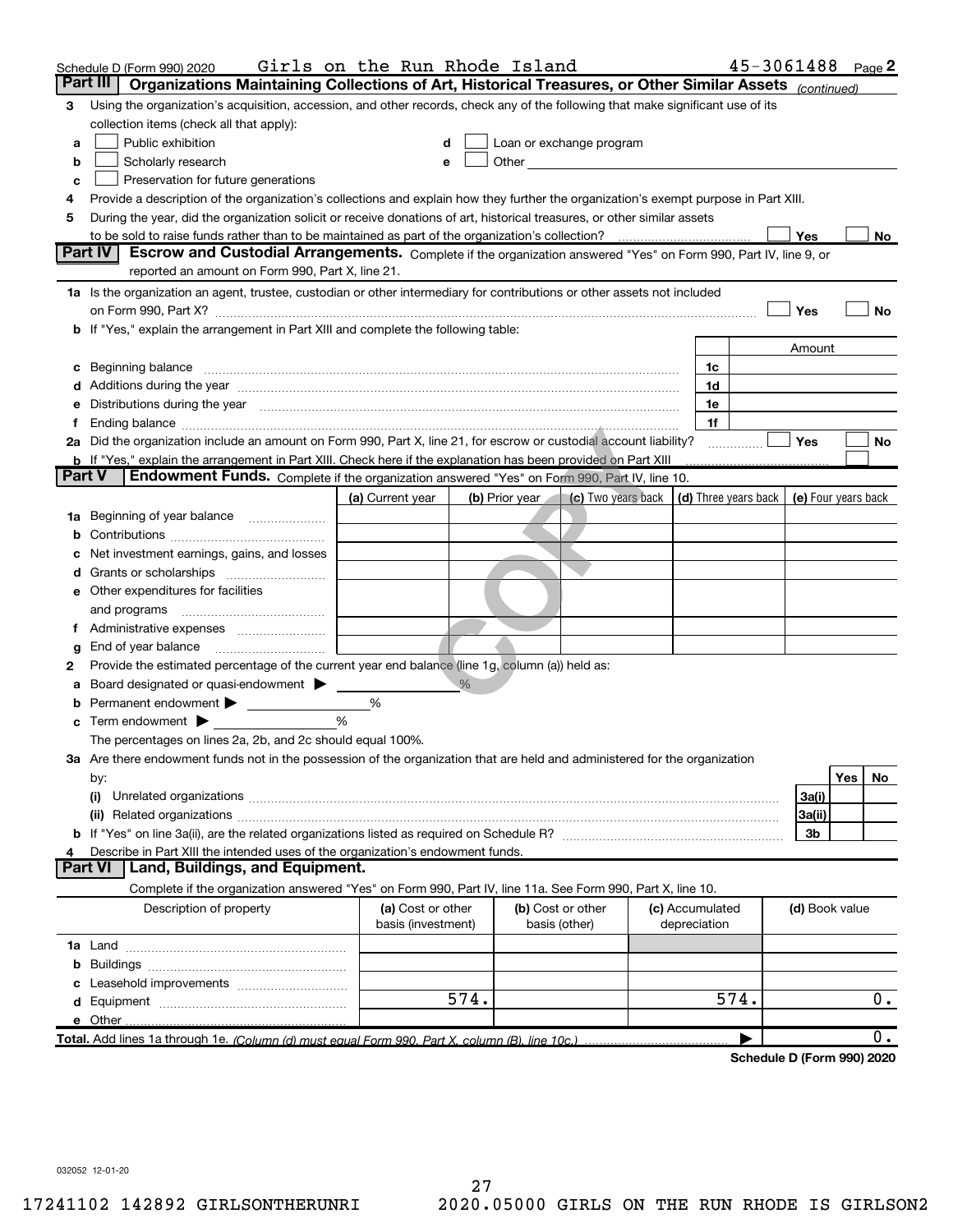|               | Schedule D (Form 990) 2020                                                                                                                           | Girls on the Run Rhode Island | $45 - 3061488$ Page 3                                     |
|---------------|------------------------------------------------------------------------------------------------------------------------------------------------------|-------------------------------|-----------------------------------------------------------|
|               | Part VII Investments - Other Securities.                                                                                                             |                               |                                                           |
|               | Complete if the organization answered "Yes" on Form 990, Part IV, line 11b. See Form 990, Part X, line 12.                                           |                               |                                                           |
|               | (a) Description of security or category (including name of security)                                                                                 | (b) Book value                | (c) Method of valuation: Cost or end-of-year market value |
|               |                                                                                                                                                      |                               |                                                           |
|               |                                                                                                                                                      |                               |                                                           |
| $(3)$ Other   |                                                                                                                                                      |                               |                                                           |
| (A)           |                                                                                                                                                      |                               |                                                           |
| (B)           |                                                                                                                                                      |                               |                                                           |
| (C)           |                                                                                                                                                      |                               |                                                           |
| (D)           |                                                                                                                                                      |                               |                                                           |
| (E)           |                                                                                                                                                      |                               |                                                           |
| (F)           |                                                                                                                                                      |                               |                                                           |
| (G)           |                                                                                                                                                      |                               |                                                           |
| (H)           |                                                                                                                                                      |                               |                                                           |
|               | Total. (Col. (b) must equal Form 990, Part X, col. (B) line $12$ .)                                                                                  |                               |                                                           |
|               | Part VIII Investments - Program Related.                                                                                                             |                               |                                                           |
|               | Complete if the organization answered "Yes" on Form 990, Part IV, line 11c. See Form 990, Part X, line 13.                                           |                               |                                                           |
|               | (a) Description of investment                                                                                                                        | (b) Book value                | (c) Method of valuation: Cost or end-of-year market value |
| (1)           |                                                                                                                                                      |                               |                                                           |
| (2)           |                                                                                                                                                      |                               |                                                           |
| (3)           |                                                                                                                                                      |                               |                                                           |
| (4)           |                                                                                                                                                      |                               |                                                           |
| (5)           |                                                                                                                                                      |                               |                                                           |
| (6)           |                                                                                                                                                      |                               |                                                           |
| (7)           |                                                                                                                                                      |                               |                                                           |
| (8)           |                                                                                                                                                      |                               |                                                           |
| (9)           |                                                                                                                                                      |                               |                                                           |
|               | Total. (Col. (b) must equal Form 990, Part X, col. (B) line $13.$                                                                                    |                               |                                                           |
| Part IX       | <b>Other Assets.</b>                                                                                                                                 |                               |                                                           |
|               | Complete if the organization answered "Yes" on Form 990, Part IV, line 11d. See Form 990, Part X, line 15.                                           |                               |                                                           |
|               |                                                                                                                                                      | (a) Description               | (b) Book value                                            |
| (1)           |                                                                                                                                                      |                               |                                                           |
| (2)           |                                                                                                                                                      |                               |                                                           |
| (3)           |                                                                                                                                                      |                               |                                                           |
| (4)           |                                                                                                                                                      |                               |                                                           |
| (5)           |                                                                                                                                                      |                               |                                                           |
| (6)           |                                                                                                                                                      |                               |                                                           |
| (7)           |                                                                                                                                                      |                               |                                                           |
| (8)           |                                                                                                                                                      |                               |                                                           |
| (9)           |                                                                                                                                                      |                               |                                                           |
|               | Total. (Column (b) must equal Form 990. Part X, col. (B) line 15.)                                                                                   |                               |                                                           |
| <b>Part X</b> | <b>Other Liabilities.</b>                                                                                                                            |                               |                                                           |
|               | Complete if the organization answered "Yes" on Form 990, Part IV, line 11e or 11f. See Form 990, Part X, line 25.                                    |                               |                                                           |
| 1.            | (a) Description of liability                                                                                                                         |                               | (b) Book value                                            |
| (1)           | Federal income taxes                                                                                                                                 |                               |                                                           |
| (2)           | SBA Loan                                                                                                                                             |                               | 3,000.                                                    |
| (3)           |                                                                                                                                                      |                               |                                                           |
| (4)           |                                                                                                                                                      |                               |                                                           |
| (5)           |                                                                                                                                                      |                               |                                                           |
| (6)           |                                                                                                                                                      |                               |                                                           |
| (7)           |                                                                                                                                                      |                               |                                                           |
| (8)           |                                                                                                                                                      |                               |                                                           |
| (9)           |                                                                                                                                                      |                               |                                                           |
|               |                                                                                                                                                      |                               | 3,000.                                                    |
|               | 2. Liability for uncertain tax positions. In Part XIII, provide the text of the footnote to the organization's financial statements that reports the |                               |                                                           |
|               | organization's liability for uncertain tax positions under FASB ASC 740. Check here if the text of the footnote has been provided in Part XIII       |                               |                                                           |

Schedule D (Form 990) 2020

032053 12-01-20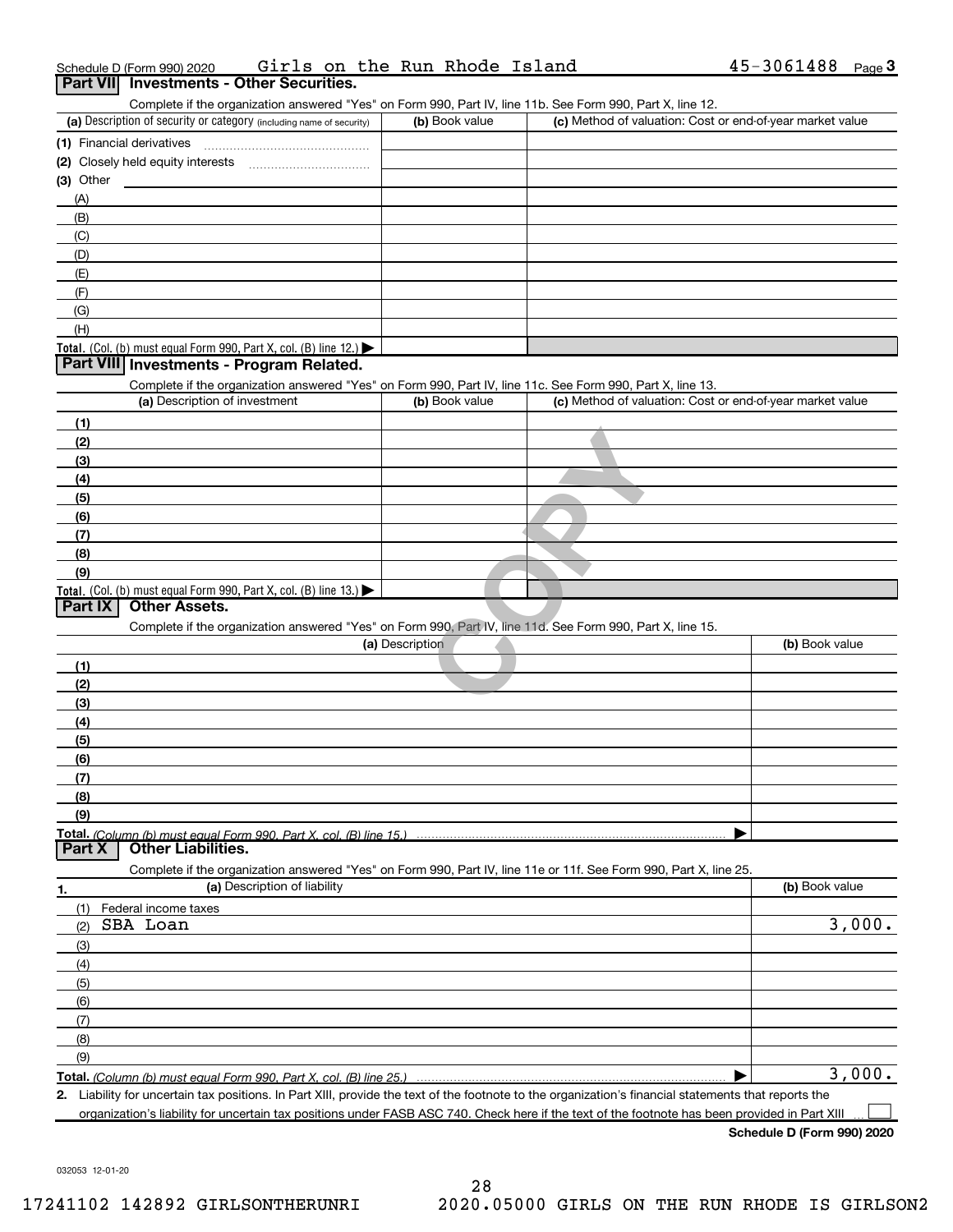|         | Girls on the Run Rhode Island<br>Schedule D (Form 990) 2020                                                                                                                                                                         |                | 45-3061488<br>Page 4 |
|---------|-------------------------------------------------------------------------------------------------------------------------------------------------------------------------------------------------------------------------------------|----------------|----------------------|
| Part XI | Reconciliation of Revenue per Audited Financial Statements With Revenue per Return.                                                                                                                                                 |                |                      |
|         | Complete if the organization answered "Yes" on Form 990, Part IV, line 12a.                                                                                                                                                         |                |                      |
| 1.      | Total revenue, gains, and other support per audited financial statements                                                                                                                                                            |                | 1                    |
| 2       | Amounts included on line 1 but not on Form 990, Part VIII, line 12:                                                                                                                                                                 |                |                      |
| a       |                                                                                                                                                                                                                                     | 2a             |                      |
|         |                                                                                                                                                                                                                                     | 2 <sub>b</sub> |                      |
|         |                                                                                                                                                                                                                                     | 2 <sub>c</sub> |                      |
| d       | Other (Describe in Part XIII.)                                                                                                                                                                                                      | 2d             |                      |
| е       | Add lines 2a through 2d <b>contained a contained a contained a contained a</b> contained a contained a contained a contained a contained a contained a contained a contained a contained a contained a contained a contained a cont |                | <b>2e</b>            |
| 3       |                                                                                                                                                                                                                                     |                | 3                    |
| 4       | Amounts included on Form 990, Part VIII, line 12, but not on line 1:                                                                                                                                                                |                |                      |
| a       | Investment expenses not included on Form 990, Part VIII, line 7b                                                                                                                                                                    | 4a             |                      |
|         | Other (Describe in Part XIII.) <b>COLOGIST: (2014)</b> (2014) <b>COLOGIST: (2014)</b> Other (Describe in Part XIII.)                                                                                                                | 4b             |                      |
|         | Add lines 4a and 4b                                                                                                                                                                                                                 |                | 4c                   |
| 5.      | Total revenue. Add lines 3 and 4c. (This must equal Form 990, Part I. line 12.)                                                                                                                                                     |                |                      |
|         | Part XII   Reconciliation of Expenses per Audited Financial Statements With Expenses per Return.                                                                                                                                    |                |                      |
|         | Complete if the organization answered "Yes" on Form 990, Part IV, line 12a.                                                                                                                                                         |                |                      |
| 1       | Total expenses and losses per audited financial statements [11] [12] contain an intervention and contain a statements [13] [13] and the statements [13] [13] and the statements [13] and the statements [13] and the statement      |                | $\mathbf{1}$         |
| 2       | Amounts included on line 1 but not on Form 990, Part IX, line 25:                                                                                                                                                                   |                |                      |
| a       |                                                                                                                                                                                                                                     | 2a 1           |                      |
| b       |                                                                                                                                                                                                                                     | 2 <sub>b</sub> |                      |
| c       |                                                                                                                                                                                                                                     | 2c             |                      |
| d       |                                                                                                                                                                                                                                     | $\Box$ 2d      |                      |
|         |                                                                                                                                                                                                                                     |                | <b>2e</b>            |
| з       |                                                                                                                                                                                                                                     |                | 3                    |
| 4       | Amounts included on Form 990, Part IX, line 25, but not on line 1:                                                                                                                                                                  |                |                      |
|         | Investment expenses not included on Form 990, Part VIII, line 7b [100]                                                                                                                                                              | 4a             |                      |
|         |                                                                                                                                                                                                                                     | 4b             |                      |
|         | c Add lines 4a and 4b                                                                                                                                                                                                               |                | 4с                   |
| 5.      |                                                                                                                                                                                                                                     |                | 5                    |
|         | Part XIII Supplemental Information.                                                                                                                                                                                                 |                |                      |
|         | Provide the descriptions required for Part II, lines 3, 5, and 9; Part III, lines 1a and 4; Part IV, lines 1b and 2b; Part V, line 4; Part X, line 2; Part XI,                                                                      |                |                      |
|         | lines 2d and 4b; and Part XII, lines 2d and 4b. Also complete this part to provide any additional information.                                                                                                                      |                |                      |
|         |                                                                                                                                                                                                                                     |                |                      |

032054 12-01-20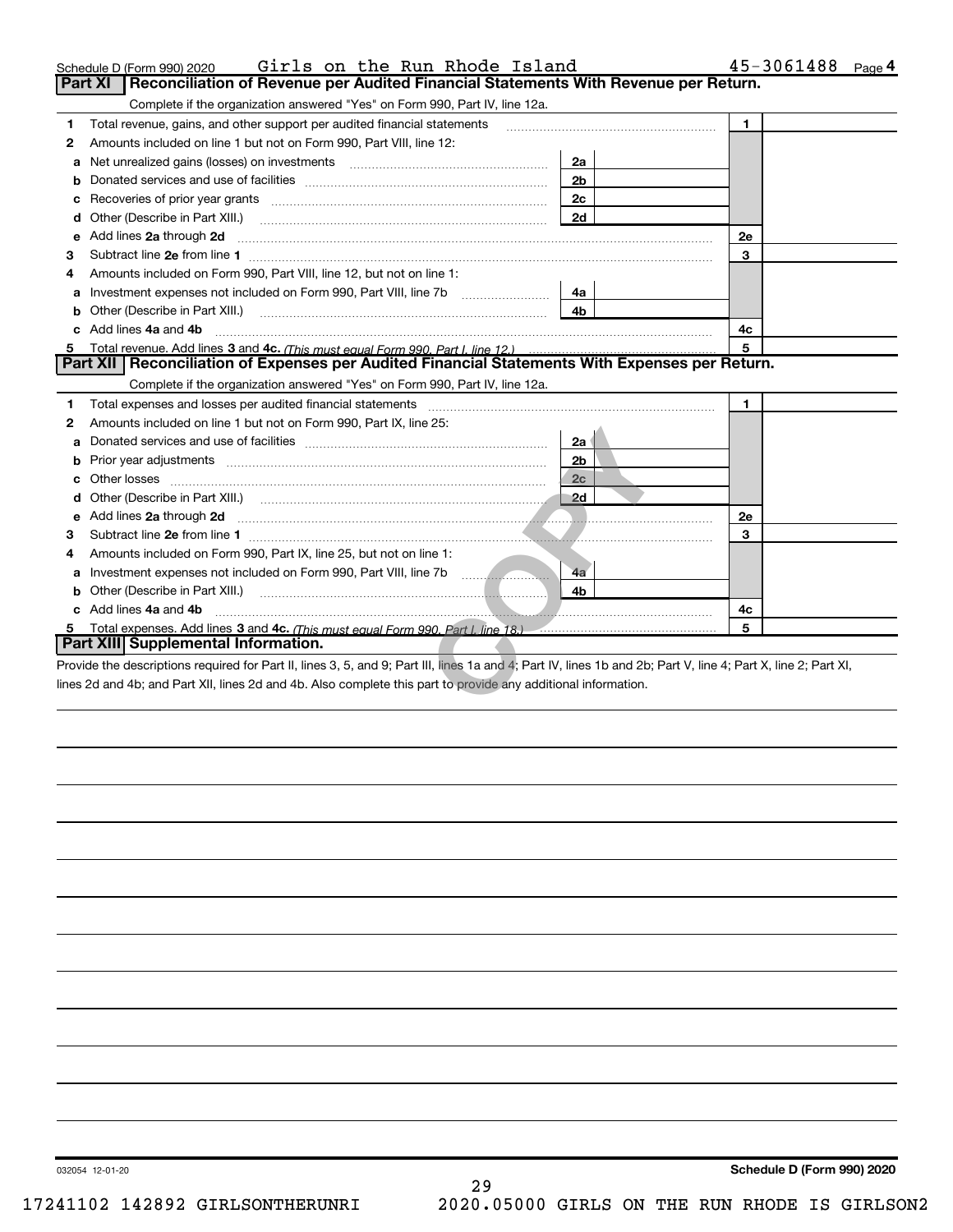| <b>SCHEDULE O</b>    |  |
|----------------------|--|
| (Form 990 or 990-EZ) |  |

# Supplemental Information to Form 990 or 990-EZ

Complete to provide information for responses to specific questions on Form 990 or 990-EZ or to provide any additional information. | Attach to Form 990 or 990-EZ. | Go to www.irs.gov/Form990 for the latest information.



Girls on the Run Rhode Island 45-3061488

Employer identification number

Form 990, Part I, Line 1, Description of Organization Mission:

what makes them one of a kind. Trained coaches lead small teams through

our research-based cirricula which includes dynamic discussions,

activities, and running games. Over the course of the ten-week program,

girls in 3rd-8th grade develop essential skills to help them navigate

their worlds and establish a lifetime appreciation for health and

fitness. The program culminates with girls positively impacting their

communities through a service project.

For the set of the set of the set of the set of the set of the set of the set of the set of the set of the set of the set of the set of the set of the set of the set of the set of the set of the set of the set of the set o Form 990, Part III, Line 1, Description of Organization Mission: course of the ten-week program, girls in 3rd-8th grade develop essential skills to help them navigate their worlds and establish a lifetime appreciation for health and fitness. The program culminates with girls positively impacting their communities through a service project.

Form 990, Part VI, Section B, line 11b:

The form 990 is distributed to the full Board of Directors annually and

reviewed and approved by the Executive Director.

Form 990, Part VI, Section B, Line 12c:

The conflict of interest policy is distributed annually to all Board

members who are required to disclose any potential conflict of interest

matter prior to the Organization entering into any potential transaction or

30

arrangement.

032211 11-20-20 LHA For Paperwork Reduction Act Notice, see the Instructions for Form 990 or 990-EZ. Schedule O (Form 990 or 990-EZ) 2020